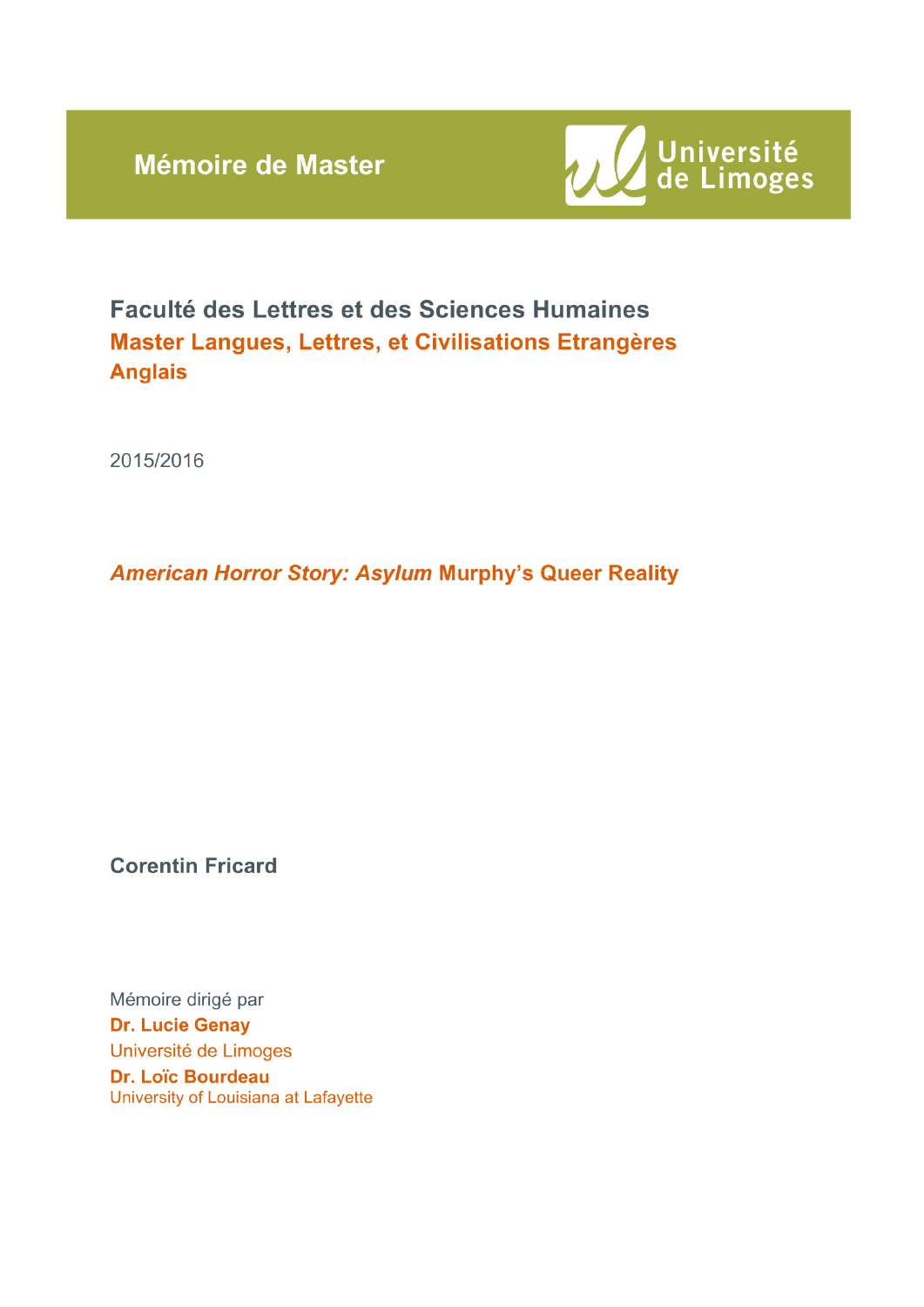# <span id="page-1-0"></span>DROITS D'AUTEURS

Cette création est mise à disposition selon le Contrat : « **Attribution-Pas d'Utilisation Commerciale-Pas de modification 4.0 International** » disponible en ligne :<http://creativecommons.org/licenses/by-nc-nd/4.0/>



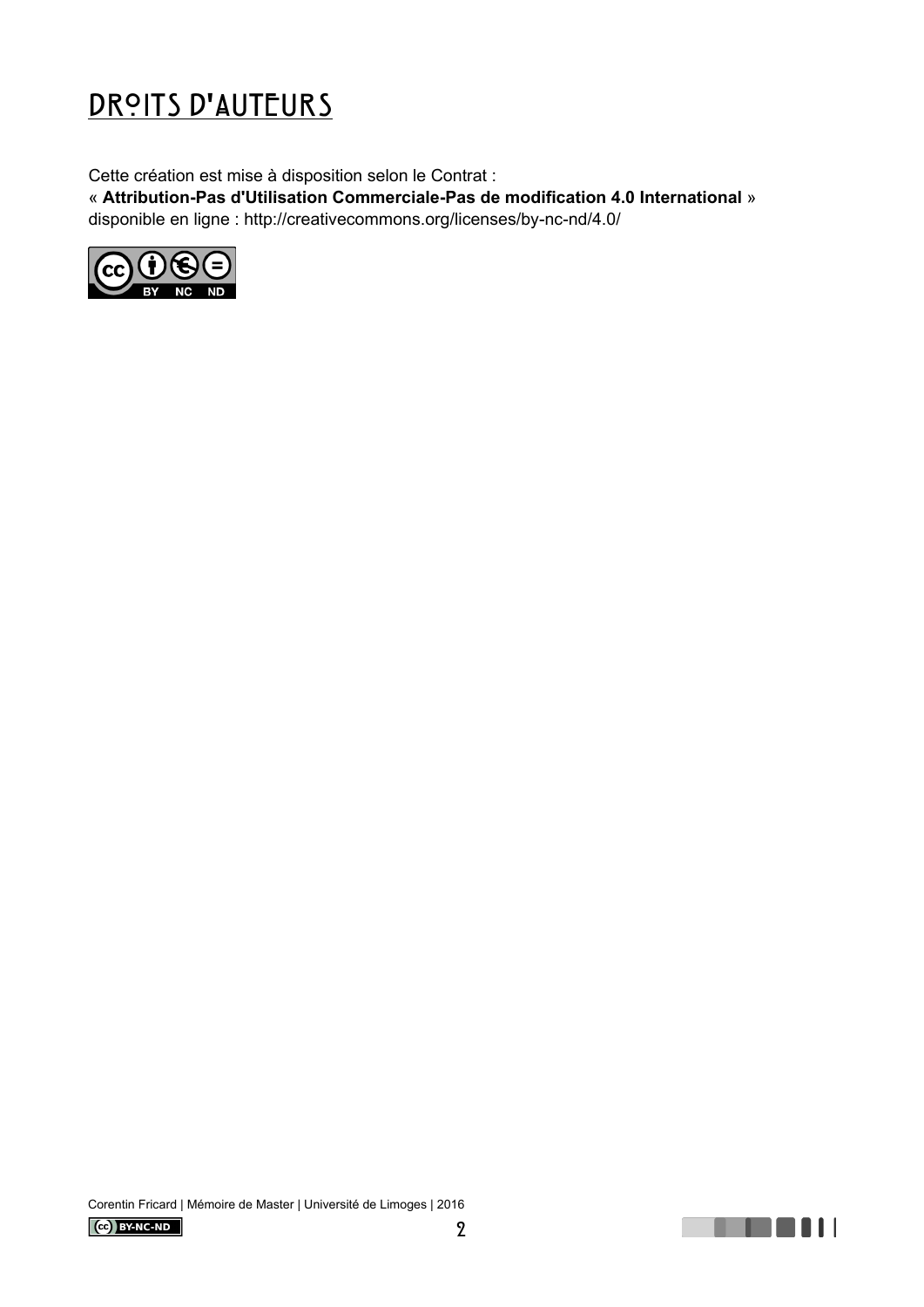## <span id="page-2-1"></span><span id="page-2-0"></span>Synopsis

In 1964, Massachusetts, a serial-killer named Bloody-Face kills and skins women. After having presumably killed his girlfriend, Kit Walker is accused of being the infamous killer and is interned in the Briarcliff Manor, home for the criminally insane.

 The asylum is maintained under strict religious order by Sister Jude; a former drunk and bar singer, who turned nun after a hit-and-run in which the life of a young girl was threatened . Jude is "determined to force "productivity, prayer, and purification" on her patient[s1](#page-55-0)." Due to the arrival of Bloody Face, the asylum becomes the center of media attention. Lana Winters, a lesbian journalist, begins to investigate the care and treatment provided to the patients of the asylum. As she begins to discover the hidden horror, Sister Jude detains Lana as a patient to cure her homosexuality, and prevents the truth from ever getting out.

What ensues is a tale of sexual violence against women: electro-convulsive therapy, aversion/conversion therapy, rape, wire-hanger abortion, etc. Under these conditions, Lana forms new relationships with the patients and discovers the asylum's darker secrets. Dr Arden, employee of the institution, is a former Nazi who found refuge in the asylum after the Second World War, and uses the asylum to experiment on patients. As for Dr Oliver Thredson, Lana's psychiatrist who made his way into the asylum soon after the arrival of Kit Walker, he is the true Bloody Face. She is his next victim. As Lana plans her escape, Sister Jude also discovers the truth about Dr Arden. In order to protect himself and the reputation of the asylum, Arden (with the help of Monsignor Timothy Howard, Jude's superior) fakes a death certificate, thus leading everyone to believe Jude has died. The two, in reality, keep the Sister in solitary and try to erase her memory through the use (and abuse) of electro-convulsive therapy.

 Ultimately, Lana succeeds in escaping the grips of Oliver Thredson (Bloody Face) and the asylum. As she finds her freedom, she releases incriminating recordings proving Thredson's guilt, and Kit Walker's innocence. A romanticized autobiography entitled "Maniac: One Woman's Story of Survival" triggers her rise to fame. The charges against Kit are dropped, and he regains his farm house in rural Massachusetts with his girlfriend, Grace Bertrand (whom he met in the asylum). In an unexpected turn of events, Kit finds his former wife, victim of Bloody Face, live and well in his home, as she breastfeeds her child.

 Aliens, (who manifest themselves throughout the season) appear to have abducted Alma (Kit's wife), Kit, and Grace. Although Kit claims he was only examined, both Alma and Grace were abducted after their death. When they reappeared, they were live, well, and pregnant.

 Years after their liberation, Kit and Lana meet again. Kit lives happily with his children; Alma was interned in Briarcliff after murdering Grace with an axe. As he visits her, he recognizes Jude, who is presumed dead. Witnessing her physical state, Kit demands Lana to use her fame and expose, once and for all, the true nature of the asylum. Consequently, Lana realizes a documentary exposing the institution, and saving Jude.

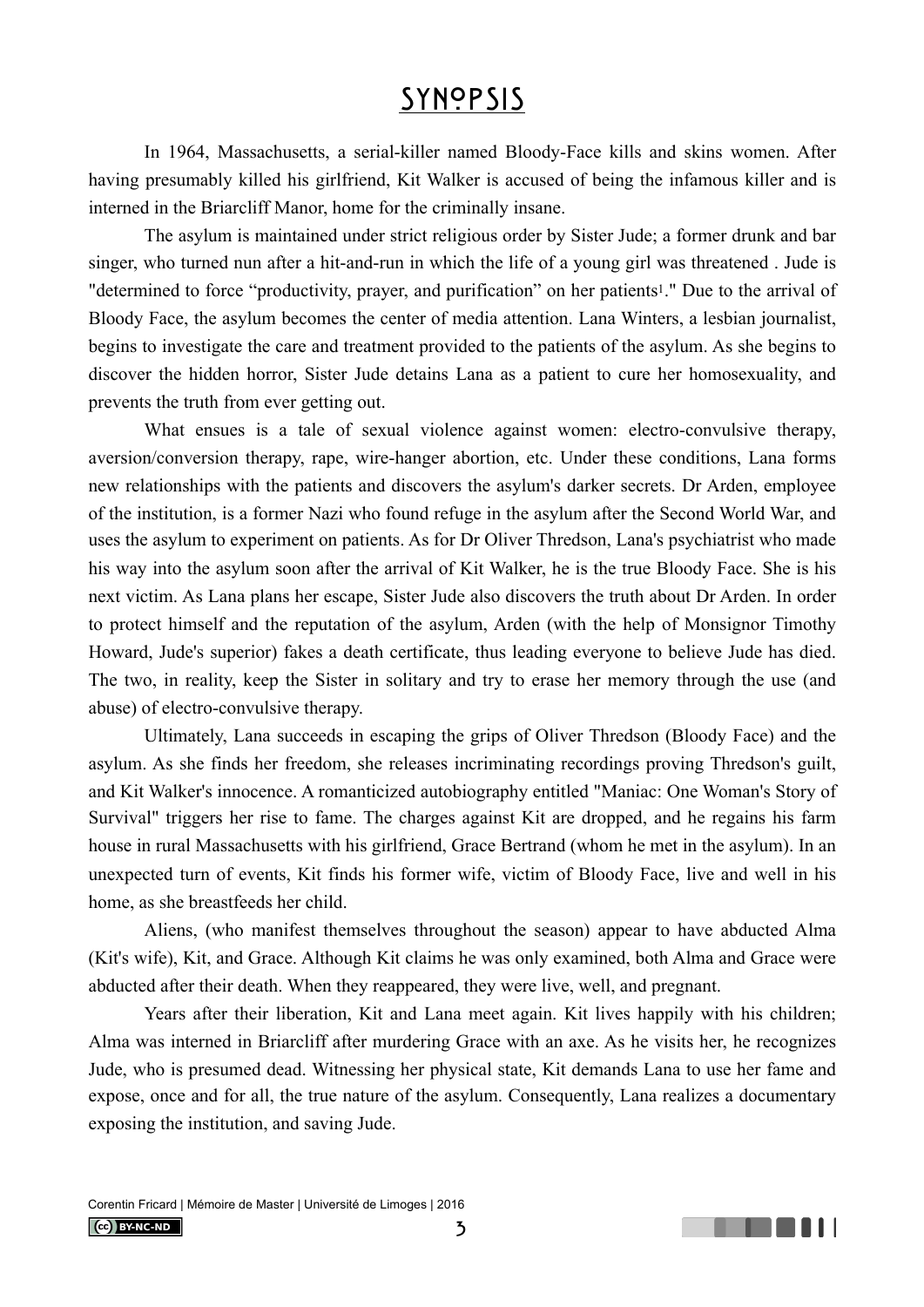# <span id="page-3-0"></span>GLOSSARY

#### <span id="page-3-1"></span>GENDER<sup>[2](#page-55-1)</sup>:

 "A combination of gender identity, gender expression, and gender roles that describes characteristics of masculinity and femininity to people. These characteristics can change over time and are different between cultures."

### <span id="page-3-2"></span>Heteronormativity **:** [3](#page-55-2)

 "Of, relating to, or based on the attitude that [heterosexuality](http://www.merriam-webster.com/dictionary/heterosexuality) is the only normal and natural expression of sexuality."

### <span id="page-3-3"></span>INTERSECTIONALITY<sup>[4](#page-55-3)</sup>:

"The complex, cumulative way in which the effects of multiple forms of discrimination (such as racism, sexism, and classism) combine, overlap, or intersect especially in the experiences of marginalized individuals or groups."

#### <span id="page-3-4"></span>QUEER<sup>[5](#page-55-4)</sup>:

 "Queer is a term which has been reclaimed by members of the LGBTQ community to refer to people who transgress culturally imposed norms of heterosexuality and gender traditionalism. Queer might be broadly defined as resistance to regimes of the "normal". Although still often an abusive epithet when used by bigoted heterosexuals, many queer-identified people have taken back the word to use it as a symbol of pride and affirmation of difference and diversity."

#### <span id="page-3-5"></span>OPPRESSION **:** [6](#page-55-5)

 "The systematic exploitation of one social group by another for its own benefit. It involves institutional control, ideological domination, and the declaration of the dominant group's culture on the oppressed. Oppression = Prejudice + Power (the "isms")."

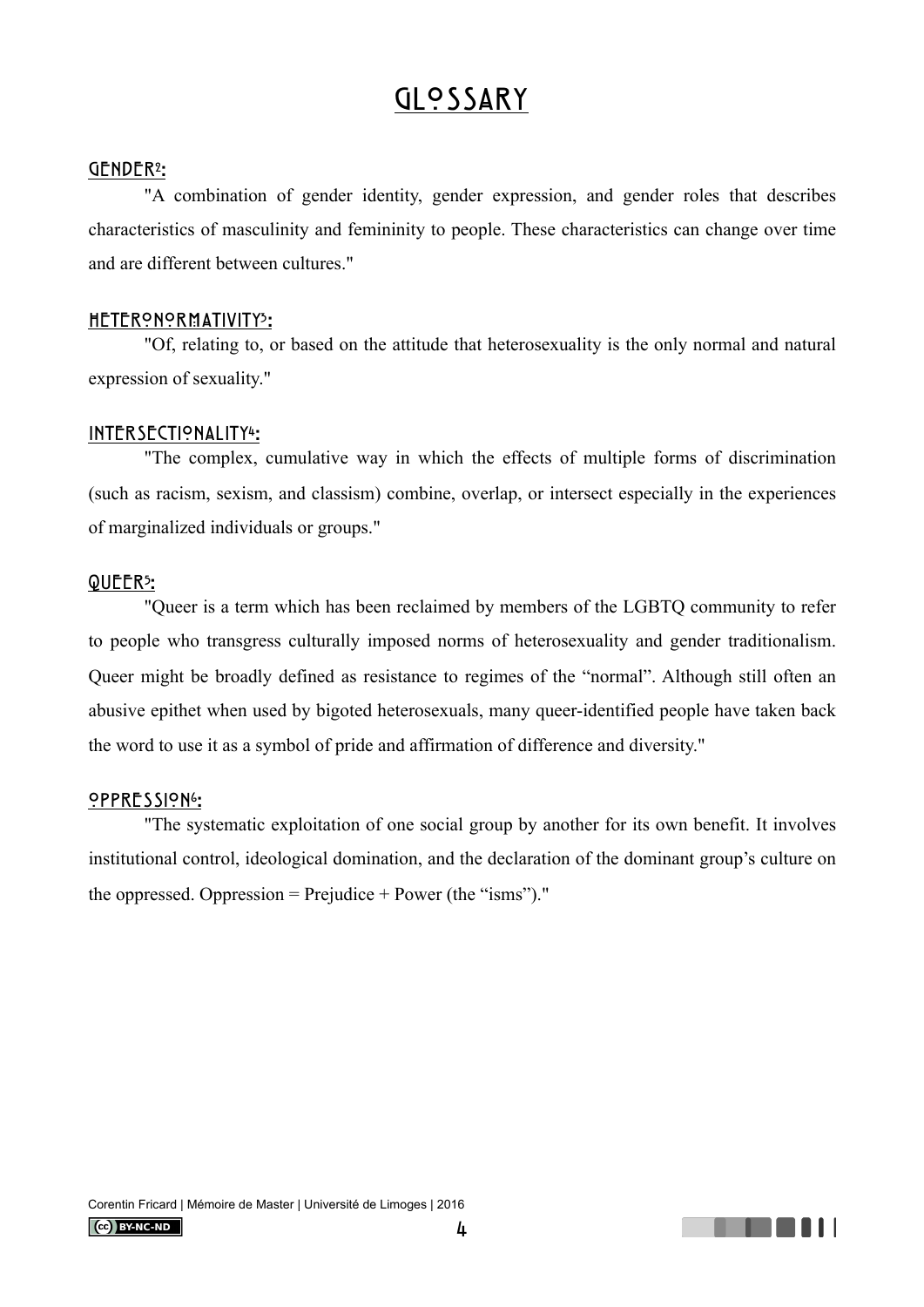## <span id="page-4-0"></span>TABLE OF CONTENTS

| <u>DR?ITS D'AUTEURS</u>                                       | 2                       |
|---------------------------------------------------------------|-------------------------|
| <b>SYNOPSIS</b>                                               | $\overline{\mathbf{z}}$ |
| <u>GLOSSARY</u>                                               | 4                       |
| <b>TABLE OF CONTENTS</b>                                      | $\overline{\mathbf{5}}$ |
| <b>INTRODUCTION</b>                                           | <u>6</u>                |
| <u>EXTRA-NORMATIVE REALITY</u>                                | 15                      |
| 1 - CONTEXTUAL SEXUALITY                                      | 15                      |
| $A - Time$ , space and gender roles                           | 13                      |
| $B$ — Women under panopticons                                 | 15                      |
| 2 - HISTORICAL FICTION                                        | 20                      |
| $A$ – The Cure                                                | 20                      |
| $B - W$ ar on Women                                           | 24                      |
| <u>II - MURPHY'S QUEER REALITY</u>                            | 27                      |
| 1 - QUEER TEMPORALITY                                         | 27                      |
| A-Temporal rift                                               | 27                      |
| B - Technological anachronism                                 | 30                      |
| 2 - QUEER LIBERATION                                          | 33                      |
| $A$ — Redefining Family                                       | 33                      |
| B — Looping Narrative                                         | 36                      |
| <u>III — GENDER: SUBVERSION, CONSTRUCTION, REPRESENTATION</u> | 39                      |
| 1 - SEXUAL ENTITIES                                           | 39                      |
| A — The Virgin, the Mother, and the Whore                     | 39                      |
| B — Feminine Performativity                                   | 41                      |
| 2 - MURPHY'S GAZE                                             | 44                      |
| A — Male Gaze                                                 | 44                      |
| B - A Queer Gaze                                              | 46                      |
| <b>CONCLUSION</b>                                             | 49                      |
| <u>APPENDIX A</u>                                             | <u>52</u>               |
| APPENDIX B                                                    | <u>53</u>               |
| <b>ENDNOTES</b>                                               | 56                      |

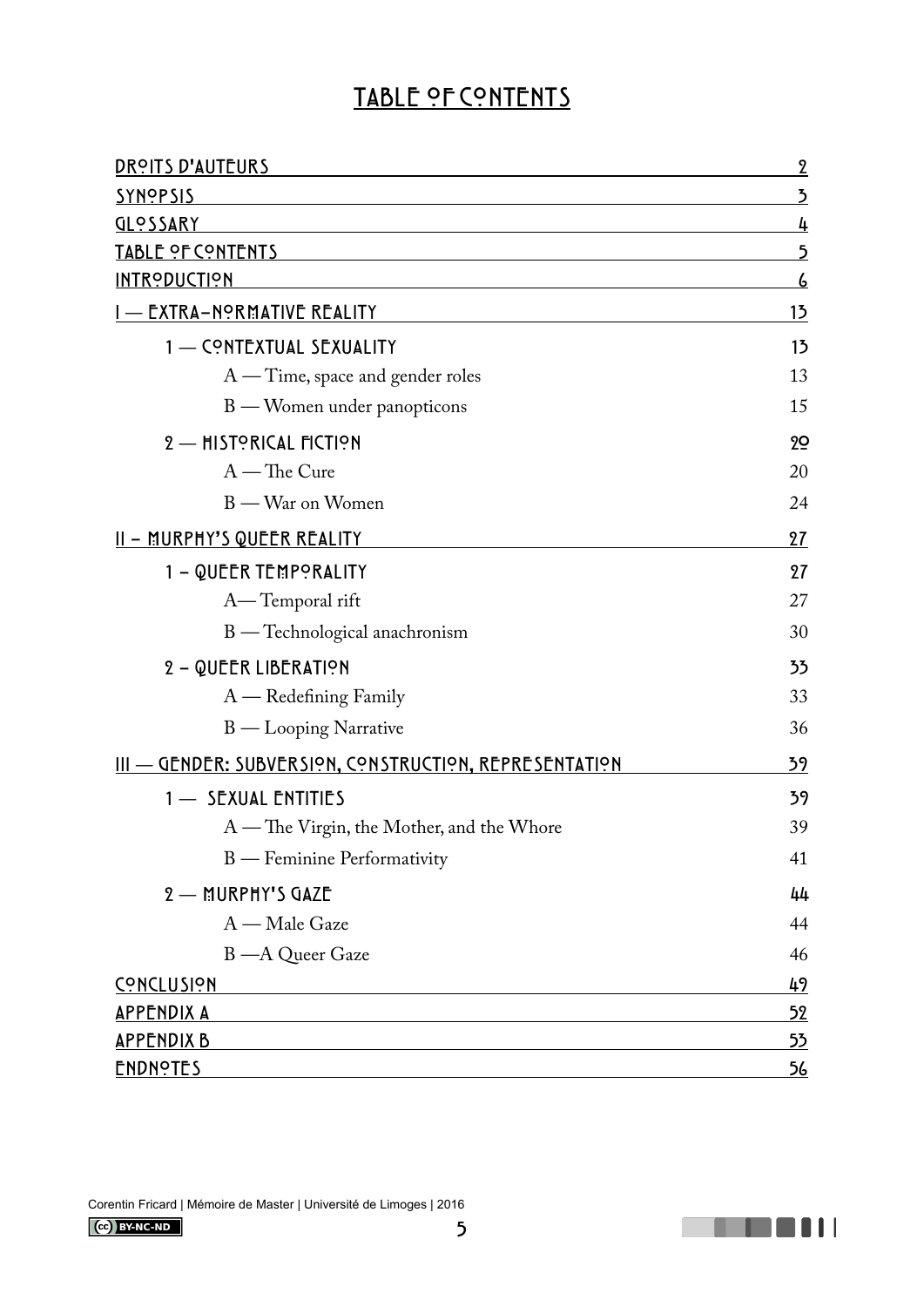### <span id="page-5-0"></span>Introduction

*"*Queer uses of time and space develop, at least in part, in opposition to the institutions of family, heterosexuality, and reproduction. They also develop according to other logics of location, movement, and identification. If we try to think about queerness as an outcome of strange temporalities, imaginative life schedules, and eccentric economic practices, we detach queerness from sexual identity and come closer to understanding Foucault's comment in "Friendship as a Way of Life" that "homosexuality threatens people as a 'way of life' rather than as a way of having sex" (310). In Foucault's radical formulation, queer friendships, queer networks, and the existence of these relations in space and in relation to the use of time mark out the particularity and indeed the perceived menace of homosexual life. […] Obviously not all gay, lesbian, and transgender people live their lives in radically different ways from their heterosexual counterparts, but part of what has made queerness compelling as a form of selfdescription in the past decade or so has to do with the way it has the potential to open up new life narratives and alternative relations to time and space<sup>[7](#page-55-7)</sup>."

<span id="page-5-1"></span> In his book *In a Queer Time and Place*, American Philosopher Jack Halberstam seeks to investigate transgender bodies in relation to time and space. Through a study of Brandon Teena's murder, a transgender man living in rural Nebraska, as well as multiple cinematographic adaptations, he develops a new way to approach one's relation to time and space. Halberstam's theory challenges the universal and socially accepted notion of linear time. The progression of time, in the sense that there is universal *passing* of time, does not necessarily have a universal *effect* on people. He underlines the necessity to perceive time as plural, as a multiplicity: linear time acts as a canvas mostly used by western countries as a universal model of progress. For instance, Dina Spector, from the Business Insider journal, writes: "a new study by Cisco Systems reveals that one in three college students and young professionals under 30 believe the Internet is as important as air,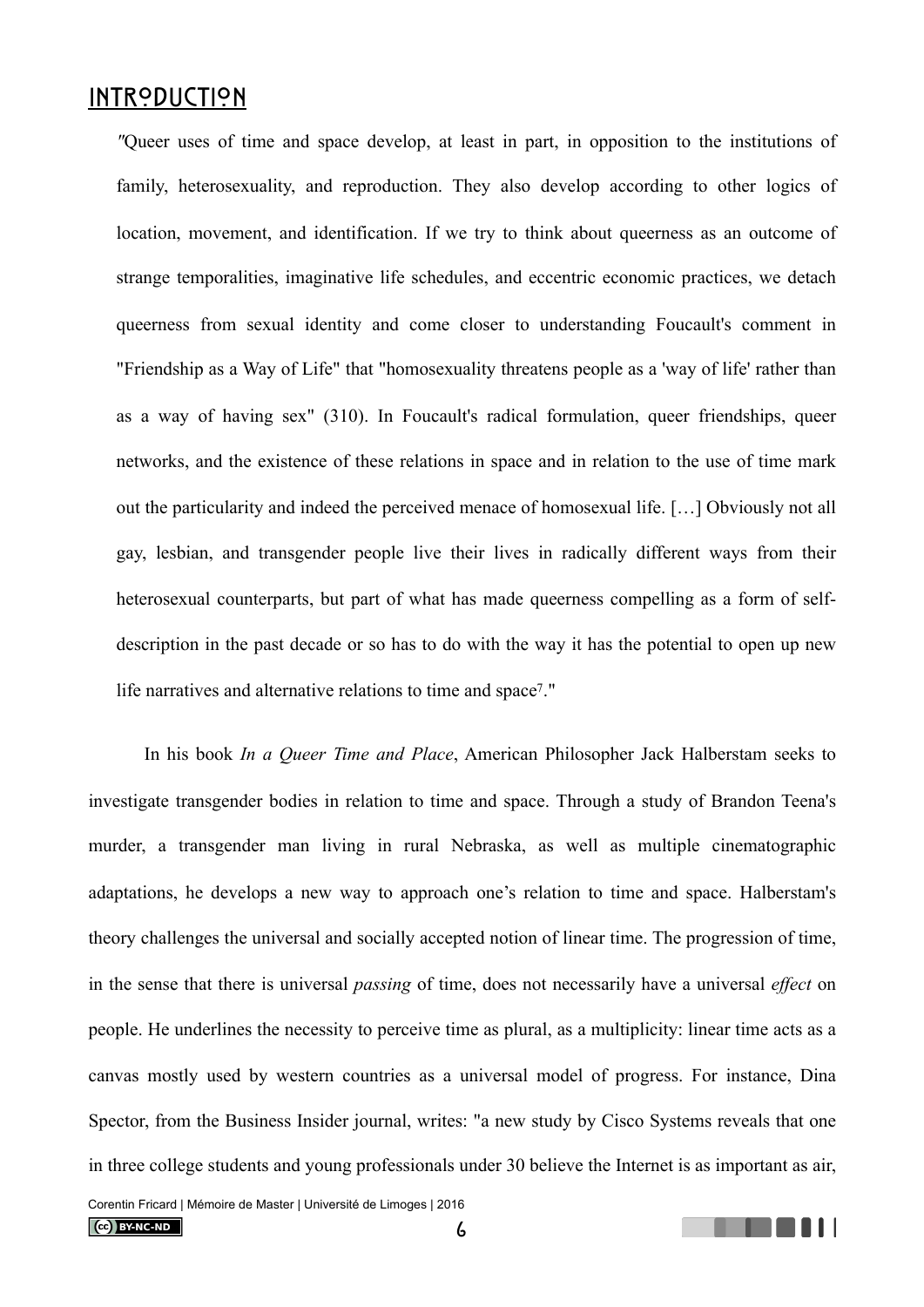<span id="page-6-0"></span>water, food, and shelter<sup>[8](#page-55-8)</sup>." For similar reasons, it is often unconceivable for young adults that in 2017 there may still be a place where the Internet cannot be accessed. As if the evolution and technology development of western countries through time was a universal standard, when only "40% of the world population has an internet connectio[n9](#page-55-9)." In the same way, one's own perception of social issues, politics, etc. is affected by one's location and surroundings. In fact, one's place (both in space and time) affects one's mindset altogether. To better illustrate such argument, a quote from Edward Sapir demonstrates an undeniable link between one's beliefs (on social behaviors, politics, etc.), and their language (hence, their location):

<span id="page-6-2"></span><span id="page-6-1"></span>"Human beings do not live in the objective world alone […] but are very much at the mercy of the particular language which has become the medium of expression for their society. [...] The worlds in which different societies live are distinct worlds, not merely the same world with different labels attached<sup>[10](#page-55-10)</sup>."

This theory linking one's views to their location is what allows Halberstam to study Brandon Teena as a transgender body, his relation to time and space, and beyond the notion of queer time and place. While there are no transgender characters in the following study, Halberstam's reassessment of subcultures, queer realities and temporalities marks a significant theoretical underpinning to this research. This *queer* approach to time and space and the effects it may have is what I will refer to in this dissertation as a *queer reality*.

 It is important for the rest of this dissertation to define *queer reality.* In *Bodies That Matter,* Judith Butler notes: "the term "queer" emerges as an interpellation that raises the questions of the status of force and opposition, of stability and variability<sup>[11](#page-55-11)</sup>." *Queer* derives from normative, oppressive environments, and appears as an opposition to repression by its nature and evolution. Originally a term meant to oppress non-normative people defined as strange, unfit to social norms, *queer* was later reclaimed by *queer people* as a term embodying their fight against normative

<span id="page-6-3"></span>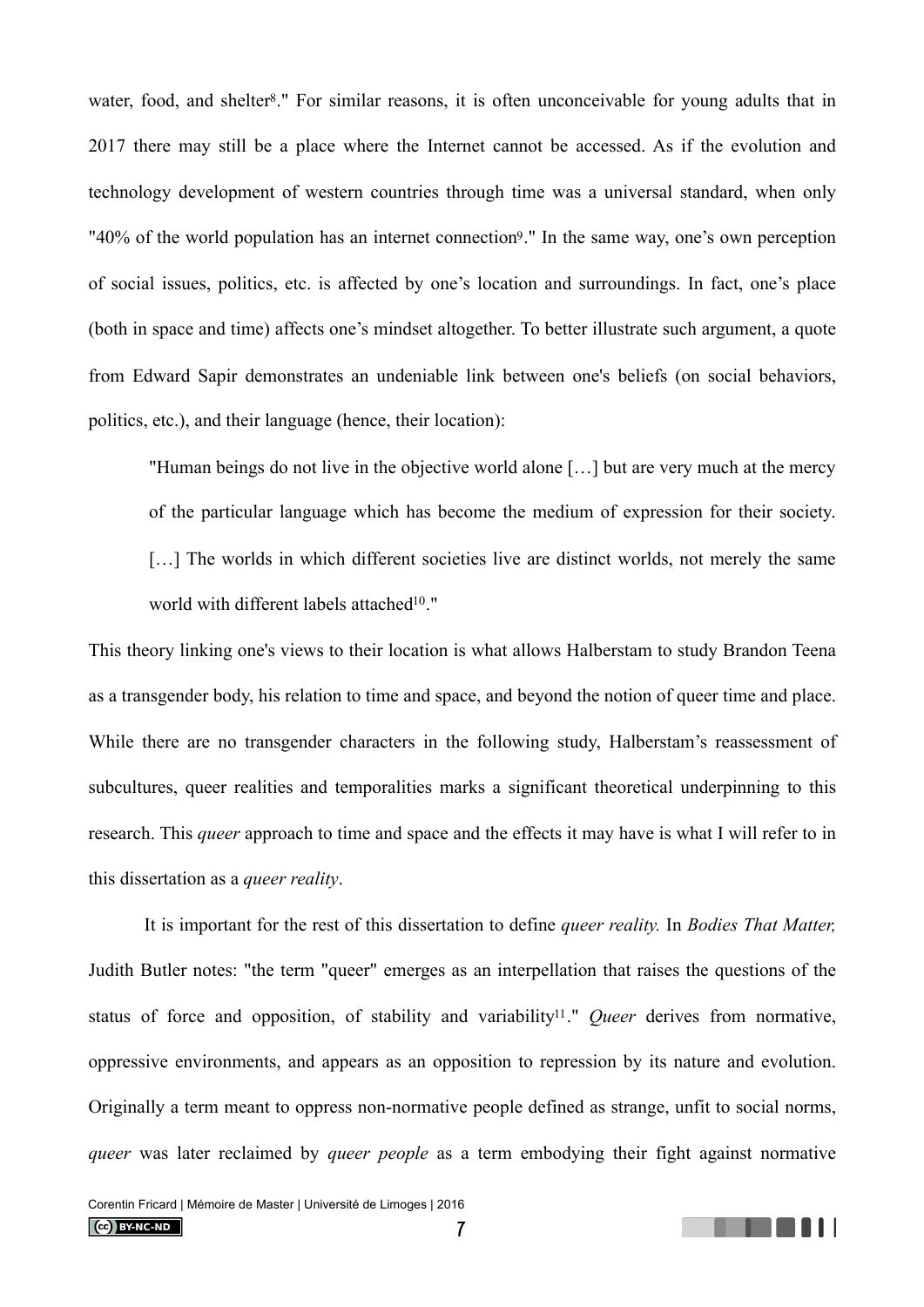politics, economics and society. In a flyer entitled *Queer Terminology,* the UCR LGBT Center defines "Queer" as follows:

"Queer is a term which has been reclaimed by members of the LGBTQ community to refer to people who transgress culturally imposed norms of heterosexuality and gender traditionalism. Queer might be broadly defined as resistance to regimes of the "normal". Although still often an abusive epithet when used by bigoted heterosexuals, many queeridentified people have taken back the word to use it as a symbol of pride and affirmation of difference and diversity $12$ [.](#page-55-12)"

<span id="page-7-0"></span>In this sense, *queer reality* thus appears as, rather than a space, a dimension in which normative oppressions are lifted. A dimension in which queer people thrive and in which variability and nonnormative behaviors (sexualities, identities, unions, etc.), rather than being met with opposition and violence, are met with general acceptance.

<span id="page-7-1"></span>Studies by the PEW Resea[r](#page-55-13)ch Center<sup>[13](#page-55-13)</sup> show a slow but ever growing shift in people's acceptance towards gay marriage in the United States since 2009. The ever-growing shift in attitudes towards gay marriage led to "the U.S. Supreme Court [ruling] that it is legal for all Americans, no matter their gender or sexual orientation, to marry the people they love<sup>[14](#page-55-14)</sup>." This legalization could indicate a global acceptance of queer behaviors, but depending on one's spatial and temporal location, the degree of acceptance may differ. For instance, the state of California had legalized gay marriage in 2008. Although it consequently triggered many forms of protest (notably, the Proposition 8 which "eliminates right of same-sex couple to marry<sup>[15](#page-55-15)"</sup>), the state of California, (where San Francisco had already become "the world's gay mecca<sup>[16](#page-55-16)"</sup> as soon as the beginning of the twentieth century due to the presence of bars, cinemas, and a film festival celebrating queer people) had politically taken a stand for non-normative, queer people and thus, appeared as one of the first states in which a *queer reality* was possible.

<span id="page-7-4"></span><span id="page-7-3"></span><span id="page-7-2"></span>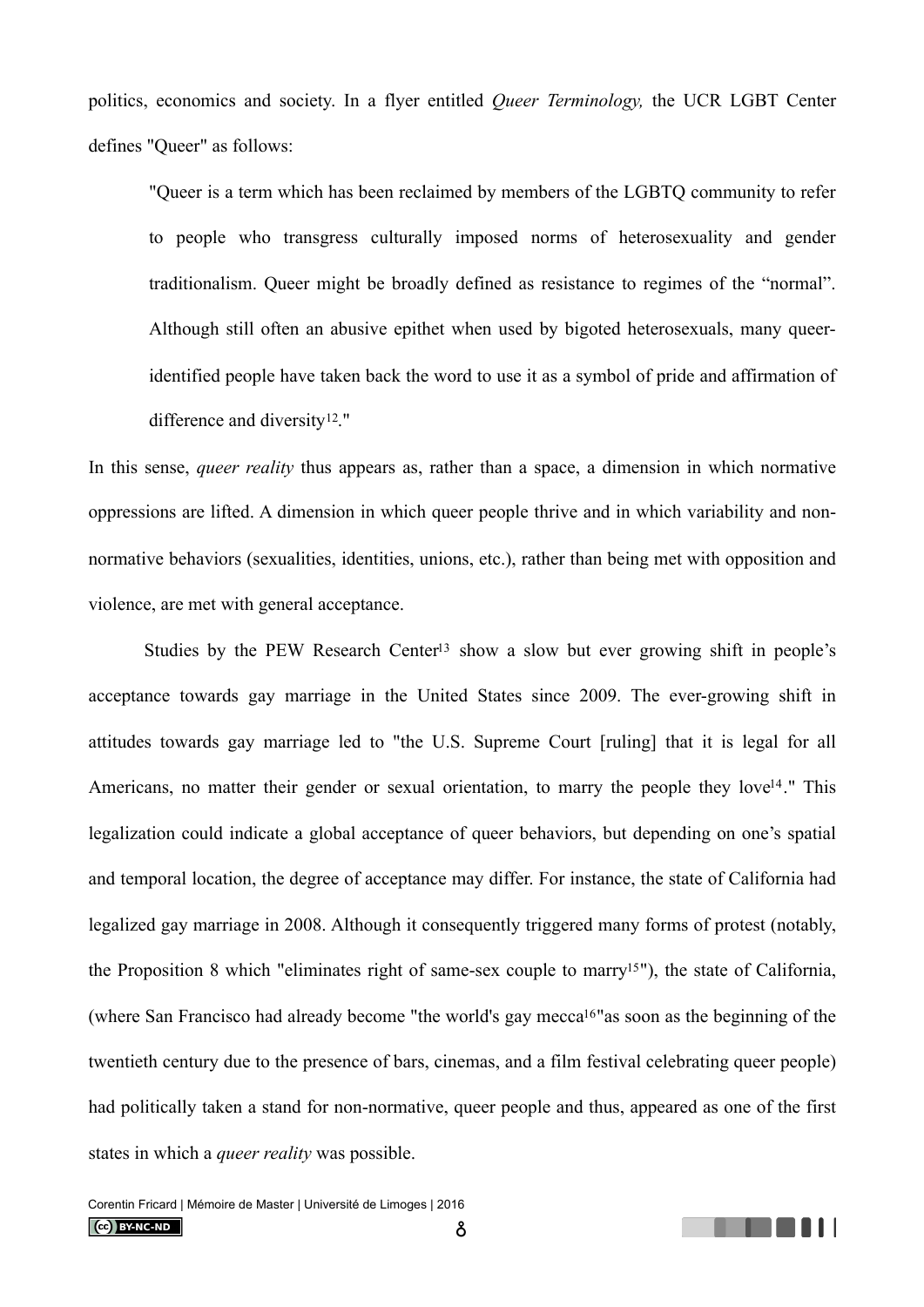Ryan Murphy, born in 1965 transitioned from "a little boy growing up gay and scared and isolated in Indiana[17,](#page-55-17)" to being honored by the Hollywood Publicists as "Television Showman of the Year<sup>[18](#page-55-18)"</sup> in 2016. According to David Baldwin, journalist for Variety, his television productions:

<span id="page-8-1"></span><span id="page-8-0"></span>"deal almost entirely in extremes, producing television serials that revel in the grotesque and the intensely brazen, things that don't necessarily fit into the assumed template for high profile modern day TV. Murphy is the demented plastic surgeon of this golden age, a writer who's never met a stereotype he didn't want to exploit and a director who's never seen a performance that he didn't think was too off-the-wall<sup>[19](#page-55-19)</sup>."

In other words, Murphy *queers* the television world.

 In a statement in response to the 2015 Supreme Court ruling making all bans on gay marriage unconstitutional, he addressed the role television may have played in the opinion shift towards Lesbian, Gay, Bisexual and Transgender (LGBT) people:

> <span id="page-8-3"></span><span id="page-8-2"></span>"I am so proud of our American television creators and stars like Ellen DeGeneres, Matt Bomer, Neil Patrick Harris, Max Mutchnick, and Jill Solloway just to name a few — who brought gay and transgender moments and characters into homes and in a very big way started the national conversation that had a happy ending this morning $20$ [.](#page-56-0)"

 However, in the wake of President Donald Trump's election and his dedication to "dramatic budget cuts that would eliminate the National Endowment for the Arts and the National Endowment for the Humanities [and] cut federal spending by about \$10.5 trillion over the next ten years<sup>[21](#page-56-1)</sup>," a discussion on the importance and influence of said arts and television has (re)opened and has become a crucial matter in American society. Through times, arts have always been a mean to condemn a government and act as a counter-power. As Maccabee Montandon, writer and editor for

<span id="page-8-4"></span>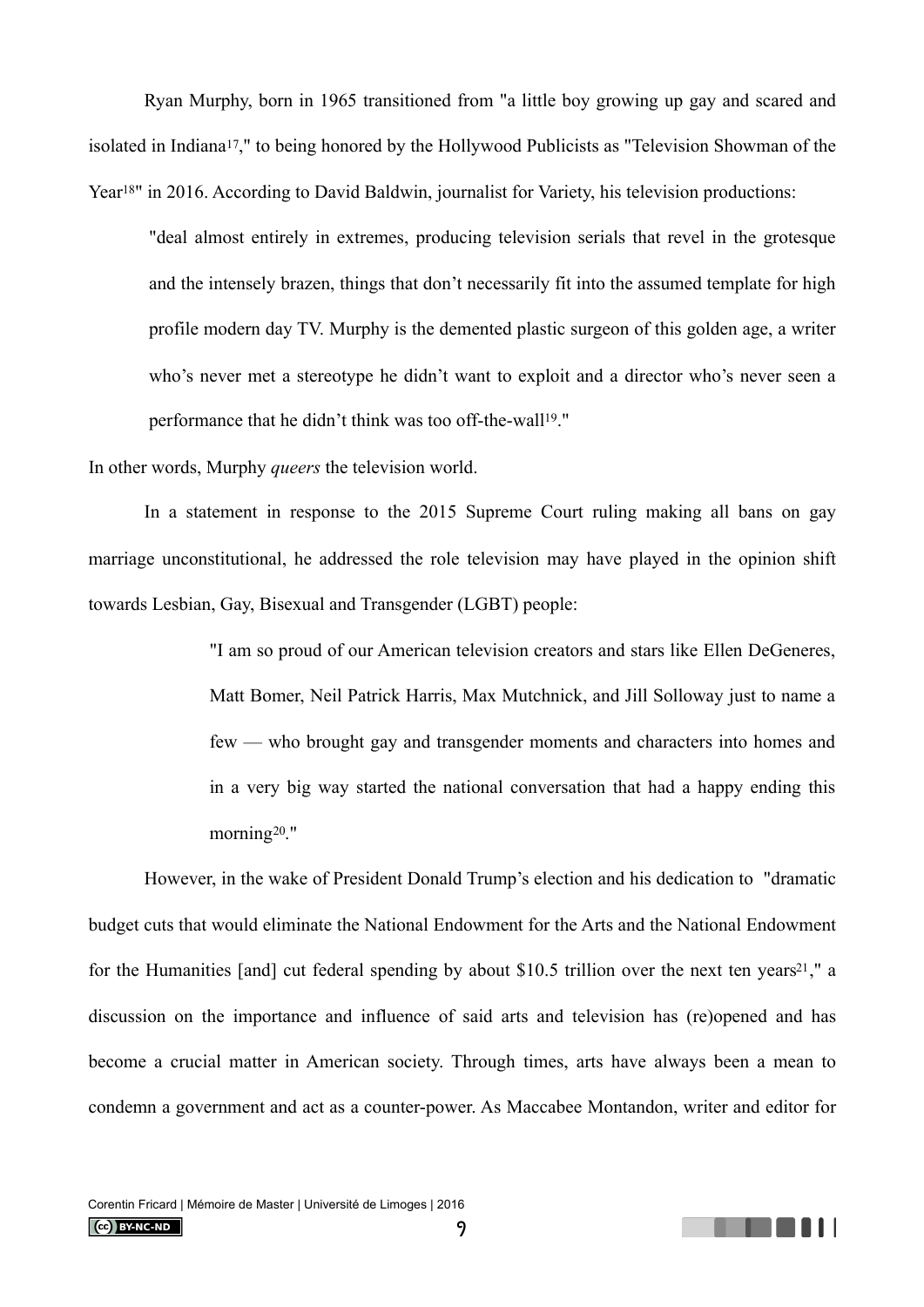<span id="page-9-0"></span>the online magazine Fast Company, observes: "within minutes of the presidential election results gurgling to reality, the calls began to combat tyranny with, among other things, art<sup>22</sup>."

<span id="page-9-2"></span><span id="page-9-1"></span> One of the most notorious act of defiance coming from an icon of the artistic industry was actress Meryl Streep's acceptance speech at the Golden Globe Awards. Without naming the newly elected President, she reminded her audience that "Hollywood is crawling with outsiders and foreigner[s23](#page-56-3)." The Hollywood film industry, renowned around the world for its films and TV shows is, according to Streep, made of immigrants and minorities and is to represent the lives of these people. In fact, for certain minorities whose rights are excluded and lives endangered by certain politics, positive representation in the media, "into homes<sup>[24](#page-56-4)</sup>" of Americans throughout the United-States and beyond, is necessary. In recent years, TV show productions such as *Transparent* (Amazon), *Orange Is The New Black* (Netflix) and other mainstream TV shows such as *Looking*, *The Real O'Neals,* and *Glee* (respectively on HBO, ABC, and FOX) have shed light on the lives of people from the LGBT+ community. However, if a new liberation movement has appeared for these minorities through the Women's March movement, dance protests in front of Vice-President Mike Pence's residence — protests that strongly resemble the Women's and Gay Liberation movements which emerged in the United States during Richard Nixon's presidency — certain forms of discriminations (such as body-shaming, gender wage gap, racial and religious profiling, etc.) are yet to be resolved, or even addressed. Following actress Carrie Fisher's death, the media reflected upon her long commitment to issues of body image as well as the treatment of women in the film industry. Ryan Murphy demonstrates a similar commitment by working to broaden the spectrum of women's representation: queer women, women of color, trans women, and plus-sized women. *Half*, a foundation he created in 2016, proves another successful strategy to giving women directors more opportunities, such as directing over 50% of his own productions. Women play a central part in Murphy's cinematic world. His latest success, *Feud: Bette and Joan,* explores the relationship of

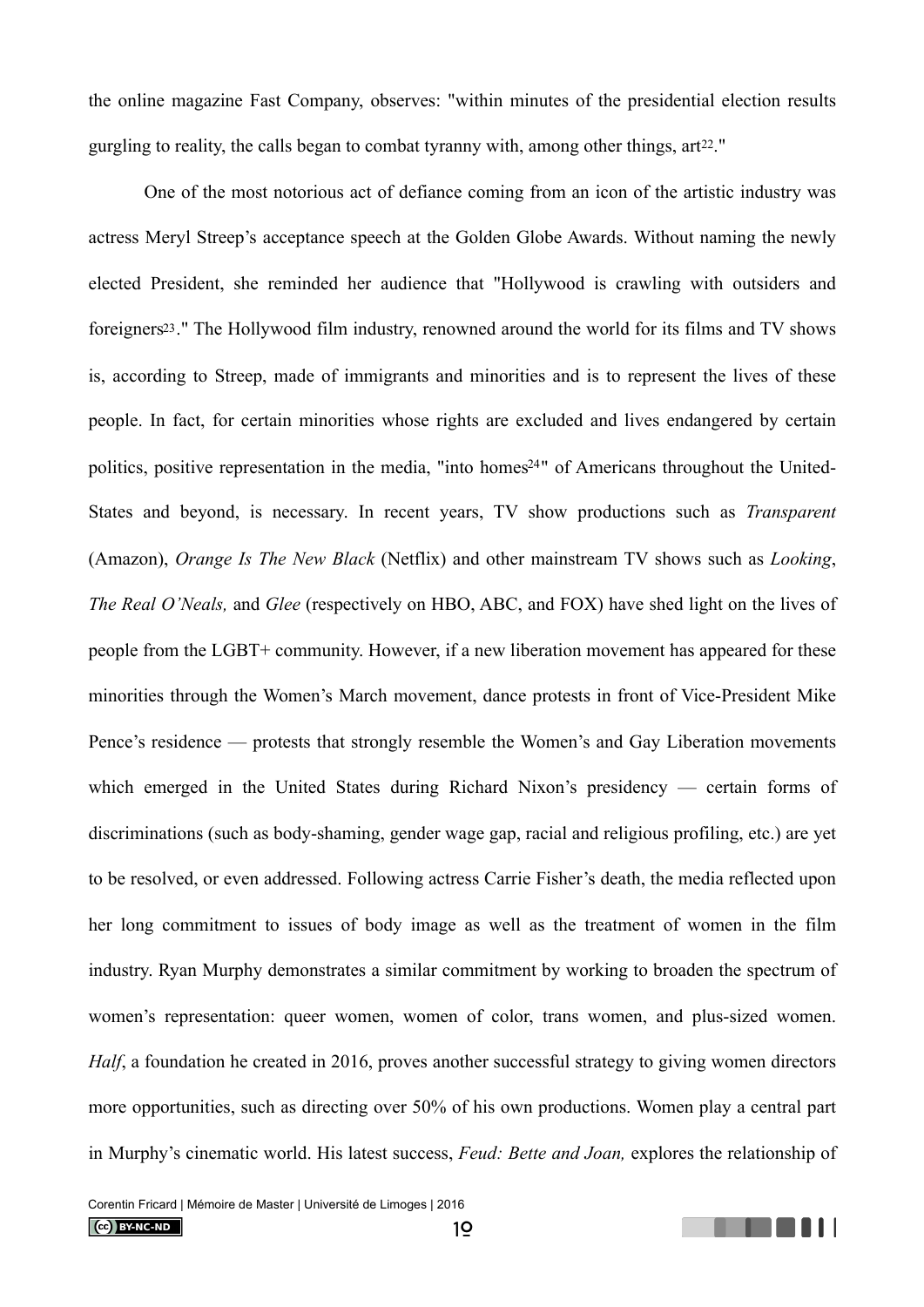<span id="page-10-0"></span>1930's pop-culture icons Bette Davis and Joan Crawford, and acts as "an astute and occasionally shattering study of two women victimized by men, by the media, by the studio system; a cautionary, compassionate feminist tale<sup>25</sup>[.](#page-56-5)" "I want to write about women's issues and I want women, and others, to feel like they have a champion in m[e26](#page-56-6)," Murphy declared.

<span id="page-10-4"></span><span id="page-10-3"></span><span id="page-10-2"></span><span id="page-10-1"></span> In spite of his current commitment, the director was not always known for his "feminist tales[27.](#page-56-7)" Zeba Blay, senior culture writer for the Huffington Post, accuses Murphy of "rely[ing] on harmful stereotypes, racist and homophobic humour<sup>[28](#page-56-8)</sup>." One production, *Scream Queens*, has had its audience underlining the problem caused by an over-representation of stereotypically white, rich, and intellectually limited young women "spew[ing] blatantly racist, homophobic, and ableist language for the sake of being "edgy"<sup>[29](#page-56-9)</sup>." The same article "demonstrates [...] that Ryan Murphy has a women problem — one that often goes under the radar, since so many of his shows have women-focused storylines and ensemble<sup>[30](#page-56-10)</sup>." His most controversial work was *American Horror Story: Asylum*, in which "women are systematically tortured and brutalised, often for expressing their sexuality $31$ ."

<span id="page-10-8"></span><span id="page-10-6"></span><span id="page-10-5"></span> While *Asylum,* the second season of American Horror Story, is widely considered both controversial and sexist, I will argue that it is in fact one of Murphy's most "feminist tales<sup>32</sup>[.](#page-56-12)" Relying on Michel Foucault's *Histoire de la sexualité* and Judith Butler's gender theory, I show how *Asylum* inscribes itself into a historical discourse, which then allows viewers to reflect on current social debates. While women's conditions have evolved, Murphy brings forth the lasting "war on women<sup>[33](#page-56-13)</sup>," the variety of discourses which shape their experiences, and offers new, more diverse portrayals. I aim at presenting how Murphy creates a *queer reality,* relying on time, place, and character distortion to turn a story of torture and confinement into a cautionary tale. In order to do so, the first part will focus on the creation of a heteronormative space in which the functions of women in society are restricted; their sexualities punished, treated, and administered. Such creation

<span id="page-10-7"></span>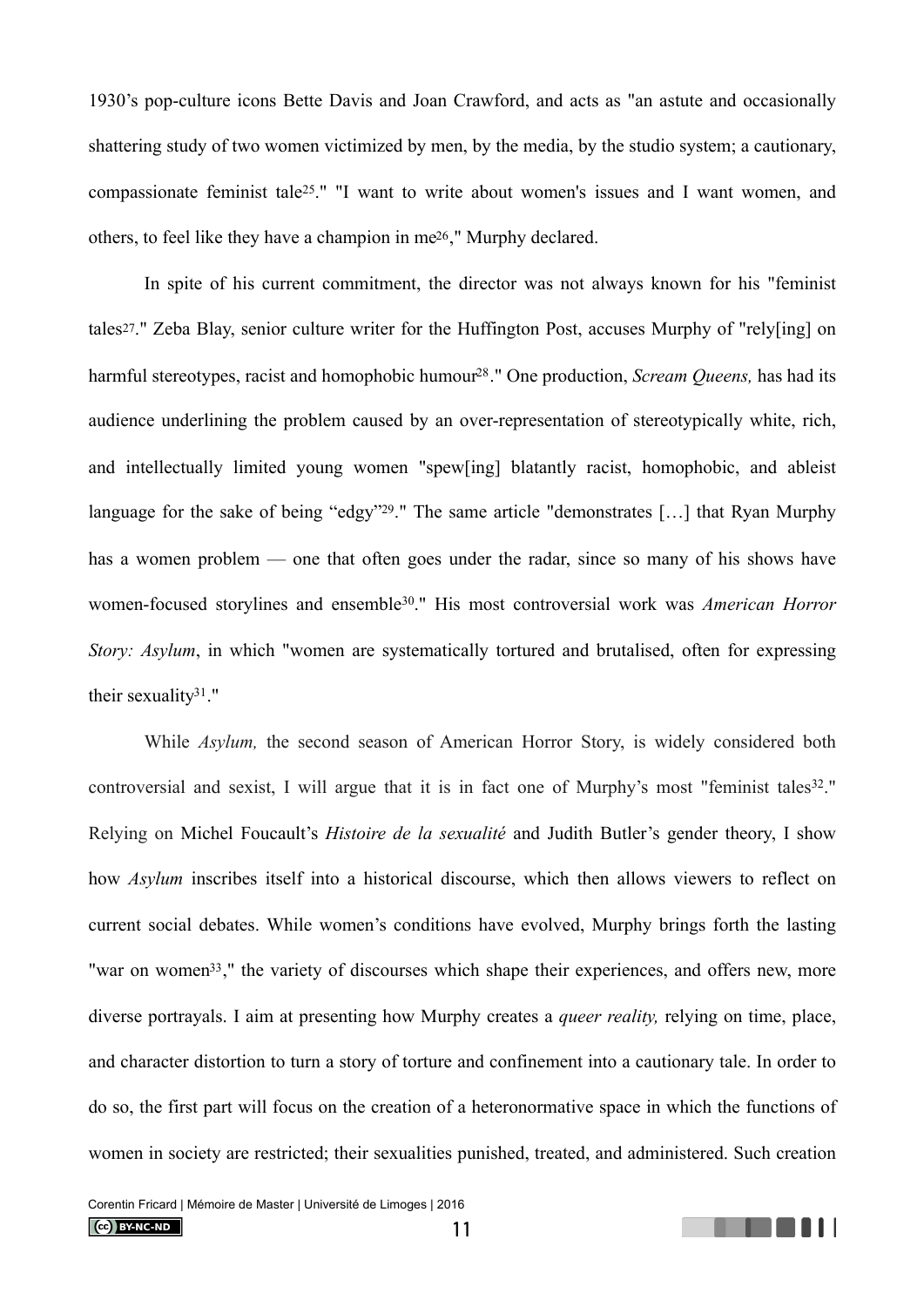also underlines Murphy's use of historical references in order to create a story that transcends the screen, a feminist cautionary tale. The insertion of such historical references, as it will be developed in the second part, depends on a *queer* use of temporality and anachronisms. The contrast between different time periods, and therefore different technologies is, as I would argue, what allows the story to free women from their heteronormative spatial and temporal locations. I argue the new space in which female characters find their liberation forms a *queer reality* supposed to inspire the viewer. The ultimate part of the dissertation focuses on the different ways Murphy *queers* the screen and his cinematic approach to representing women; by relying on stereotypical characteristics and codings of gender to better subvert expectations. In the end, this dissertation aims at understanding the look Murphy offers on women, and its peculiarities.

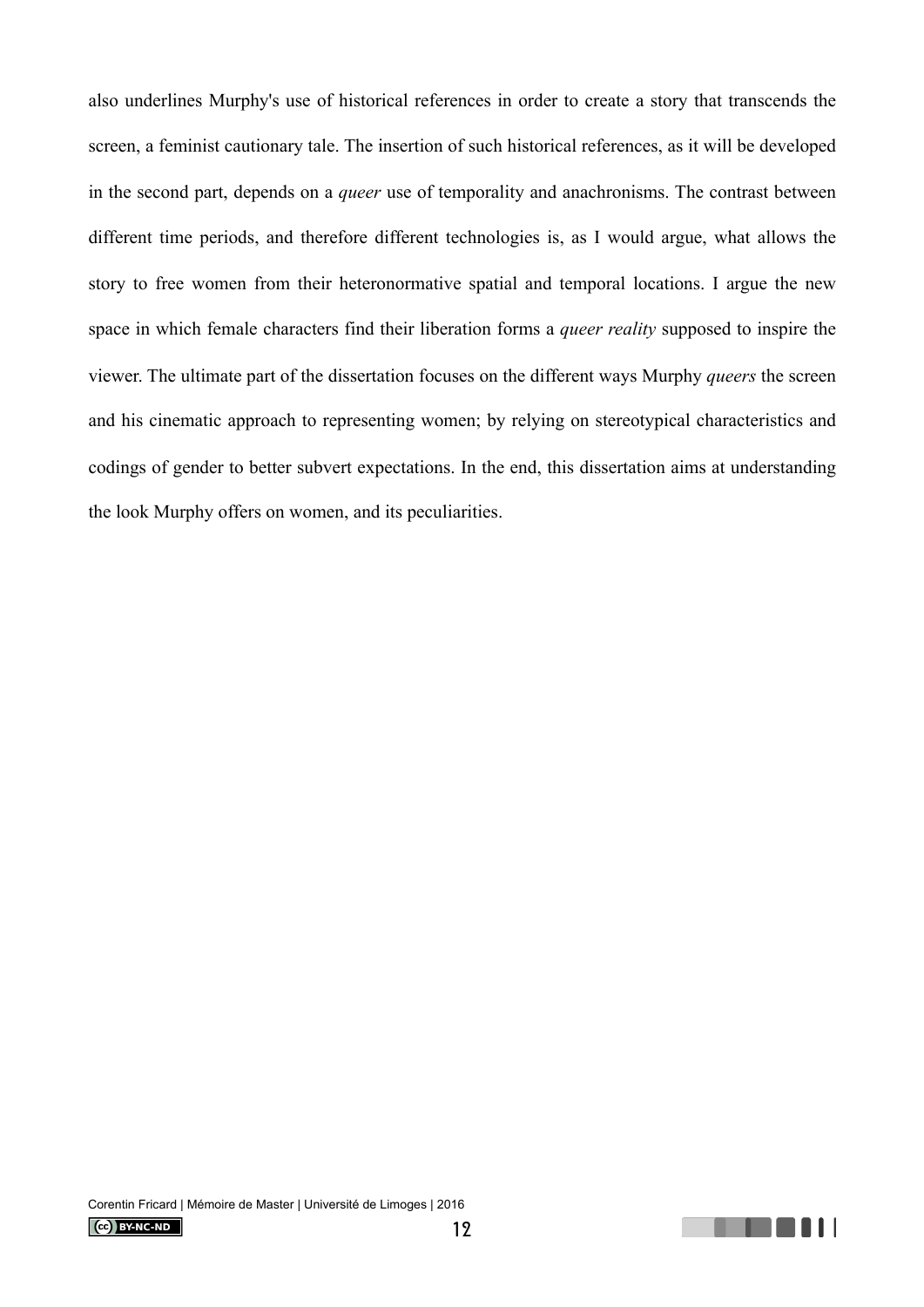# <span id="page-12-1"></span><span id="page-12-0"></span>I **—** Extra**-**Normative Reality 1 — CONTEXTUAL SEXUALITY A — Time, space and gender roles

<span id="page-12-2"></span> Queer reality is always inter-relational. For its existence to be acted, there has to be a preexisting norm or normative reality. *Asylum*'s Briarcliff*,* I argue, is precisely the ideal spatial and temporal location - in so far as it embodies intersectional forms of systemic oppression - to create both a horrific and normative environment. The specific nature of the location (in a mental institution) combined with the genre of the TV series begins to explain why "wrongfully committed to the mental institution Briarcliff Manor, Lana [Winters], a lesbian, has been subjected to electroconvulsive and conversion therapy, was kidnapped by a mass murderer (who also killed her girlfriend), raped, and — as a finishing touch — had botched wire hanger abortion<sup>[34](#page-56-14)</sup>."

<span id="page-12-3"></span> Comparing Brandon Teena's execution as told by Halberstam to Lana Winter's stay in Murphy's asylum, sexuality may be perceived as a central and recurrent sub-theme. However, Halberstam argues that sexuality in Brandon's murder is not a sub-theme, since it is "his failure to pass as a man in the harsh terrain of a small town in rural North America<sup>[35](#page-56-15)</sup> which generated people's perception of Brandon as sexually deviant and led to the horrific event. Likewise, Lana's sexuality and location in space and time are the factors generating a judgement upon her sexuality and from which horror ensues.

 The spatial and temporal location choices in *American Horror Story* are key elements to each season, intertwining horror tropes (such as haunted locations, abandoned medical institutions, evil clowns, etc.) and carefully chosen locations to influence the context (New Orleans for its voodoo history in *Coven*, a season about witchcraft, for instance). The first season, *Murder House,* takes place in a haunted house in the center of California's liberal city, Los Angeles. The city and its renowned liberalism are to act as a character influencing its characters' beliefs and sexuality.

<span id="page-12-4"></span>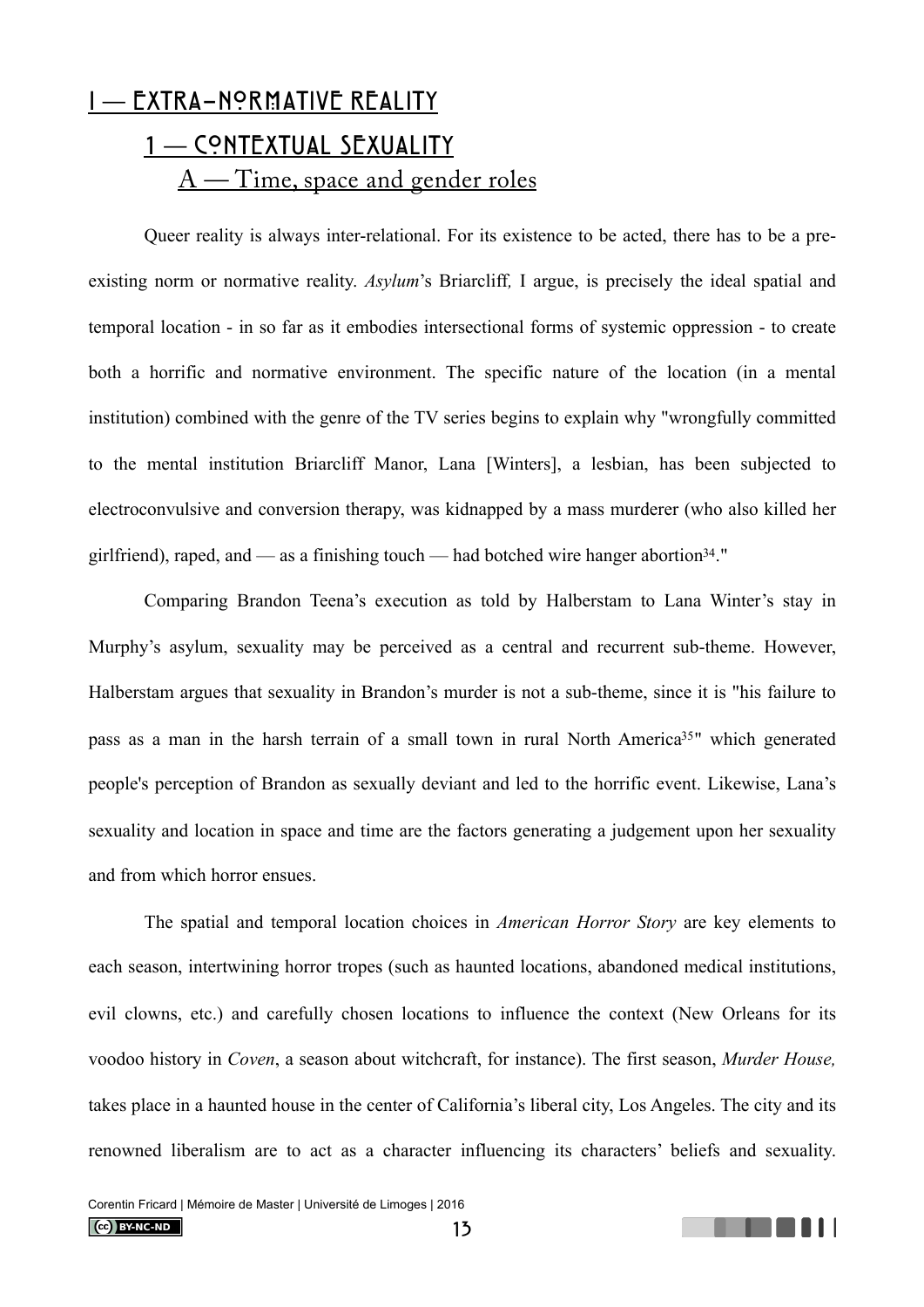<span id="page-13-1"></span><span id="page-13-0"></span>Likewise, commenting on the documentary *Boys Don't Cry: The Brandon Teena Story*<sup>[36](#page-56-16)</sup>, Halberstam notes that, as a location, "Nebraska takes on the role and the presence of a character in this drama<sup>[37](#page-56-17)</sup>." Beyond the location being the title of the season, *Asylum* refers to a catholic mental institution, shrouded in Massachusetts' strong religious origins. Although a specific location is not given, the interconnection between the state of Massachusetts and the religion-ridden institution should be given as equal consideration as other characters, since it is meant to influence the storylines and character developments. The asylum embodies the influence of strict theological principles in a specific place and time to a point where "the environment and the set become another character<sup>38["](#page-57-1)</sup>. For instance, the character of Shelley, "a highly sexualised, dark and unruly soul<sup>39"</sup> was committed to Briarcliff for having extramarital sexual encounters, as did her husband who had her committed:

> <span id="page-13-3"></span><span id="page-13-2"></span>"As soon as he put a ring on my finger, I was his property. He could screw every Betty in town, but I had to stay home and scrub his dirty drawers. So come fleet week, he gets home to find me in bed with two Navy guys. And I told him, it's "not for self, but for country." He decked me flat out, threw me in the car and locked me in the nuthouse. The sickest part is, they let him. Because I like sex. That's my  $crime<sup>40</sup>$  $crime<sup>40</sup>$  $crime<sup>40</sup>$ "

<span id="page-13-4"></span>Shelley'[s](#page-57-3) narrative underlines the influence of society on gender roles<sup> $41$ </sup> in her specific location, while neither Shelley's nor her husband's infidelity can be confirmed, the shadow of a doubt caused her to be committed to the asylum — while the exact same situation under reversed gender roles allowed her husband to pursue his life as is — thus highlighting the undeniable connection between geographical location, female sexuality, and religious control. Her true crime is to fail to conform to the set of expectations created by society under the influence of religious and political constructs. Given that non-normativity is rejected from this clerical society, being physically imprisoned in the

<span id="page-13-5"></span>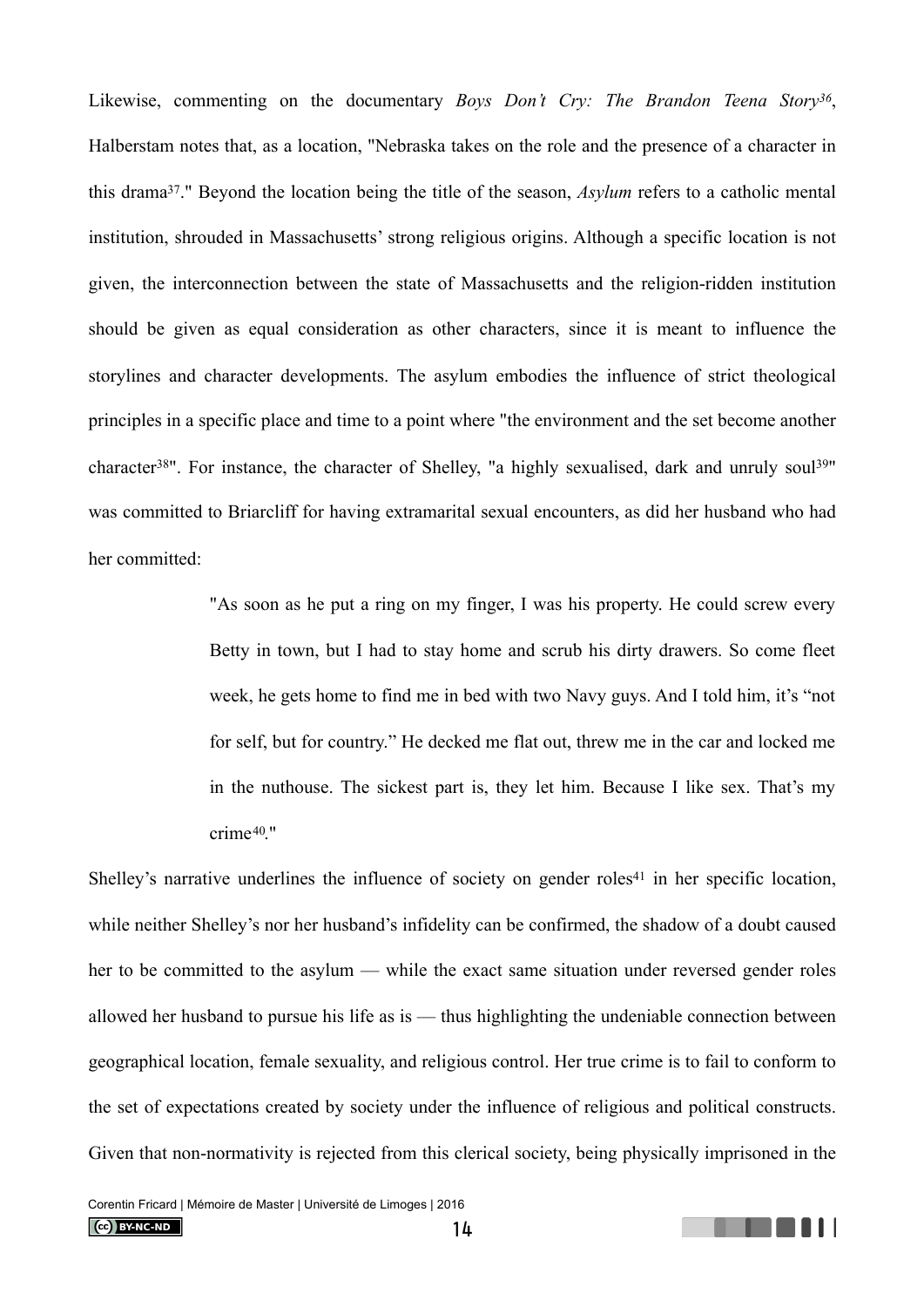institution appears to be the solution to rid society of its sinners or wrongdoers. The asylum, a geographical and moral space beyond the margins of society, renders invisible the members of society who could pervert or contaminate norms in place.

 The location of asylum, geographically beyond society, is relevant to the will of creating a normative environment. If society's norms can, and in fact do, prevail over any person independently of their location, *Asylum* acts differently: its secular location emphasizes the set of norms' effect on the patients. Throughout the series, the characters are confined within the walls of the asylum, whether they are active members of the institution or patients, and are consumed by the building, its inhabitants, its surveillance. In an interview about the set designs in *Asylum*, Mark Worthington, production designer, described Briarcliff Manor as "very claustrophobic. It never allows the people inside to think of some sort of escape<sup>42</sup>[.](#page-57-4)" This statement thus underlining the role and purpose given to the location. Hallways and cells are designed narrowly so as to oppress the characters, trapped in the camera's frame and dark tones of the walls. In every frame, every room of the asylum, each inmate is isolated to surveillance. Since they have no escape, only halls, cells, and a common room, the patients can never physically or mentally escape surveillance, and the influence of what French philosopher Michel Foucault refers to as *panopticons.*

### <span id="page-14-2"></span><span id="page-14-1"></span>B — Women under panopticons

<span id="page-14-0"></span> Jeremy Bentham, British inventor, developed the unattainable idea of a penal institution organized with such architecture that prisoners would autonomously impose discipline upon themselves (Figure 1, Appendix A, page 58 ). Michel Foucault, in his writings *Surveiller et punir: naissance de la prison*[43,](#page-57-5) and *Le pouvoir psychiatriqu[e44](#page-57-6)* expands the concept to existing institutions such as schools, political states, and others:

<span id="page-14-3"></span>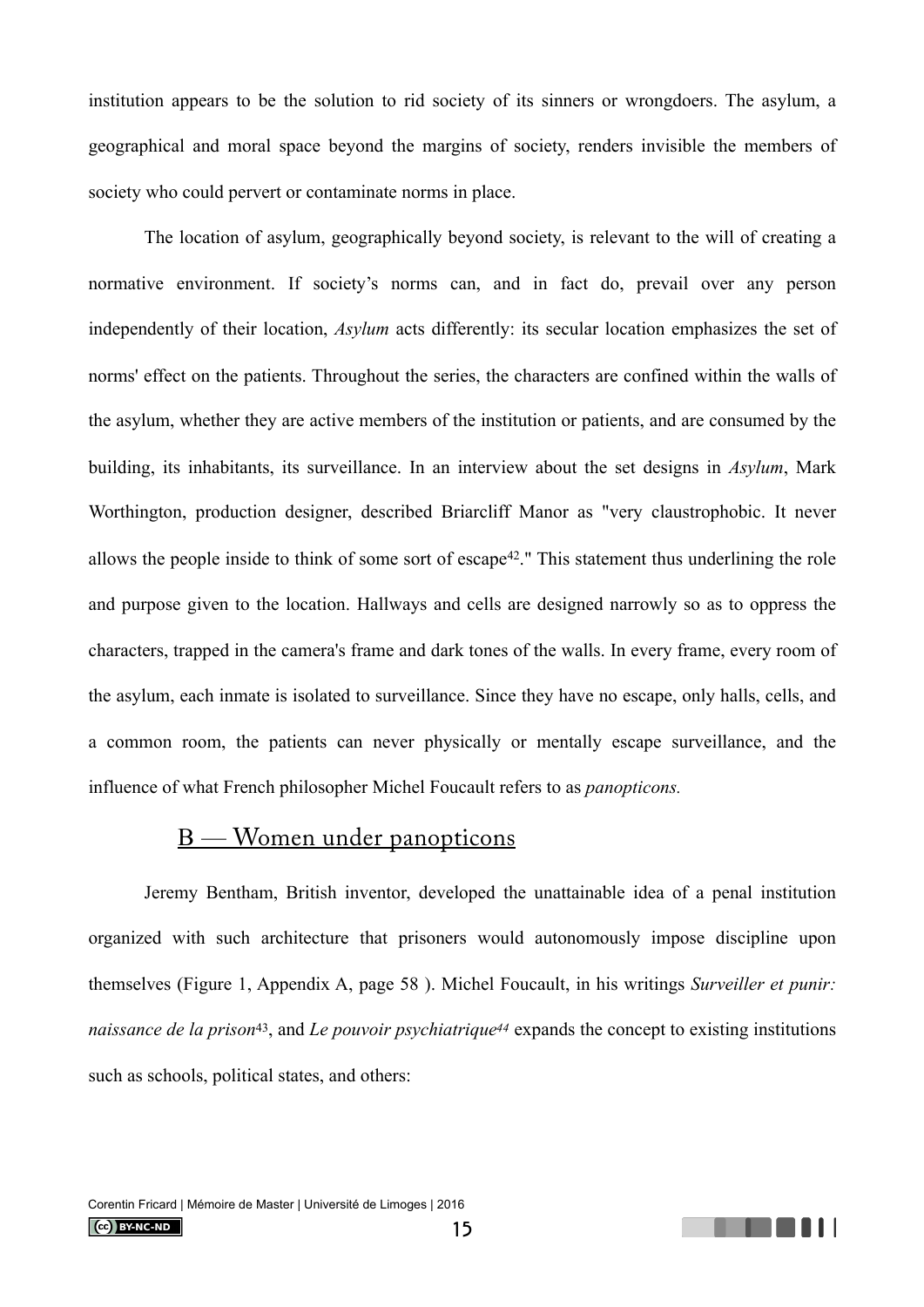<span id="page-15-0"></span>"*Le vrai effet du Panopticon, c'est d'être tel que, même lorsqu'il n'y a personne, l'individu dans sa cellule, non seulement se croie, mais se sache observé, qu'il ait l'expérience constante d'être dans un état de visibilité pour le regard<sup>[45](#page-57-7)</sup>.*"

 Beyond an ideal architecture of surveillance, Foucault also applies the concept to moral constituents of society. The inscription in political discourses of legal and illegal behaviors, as well as the definition by religious discourses of moral and immoral behaviors as principles, both act as invisible panopticons, constructs of the norm. It is precisely the multiplication of such discourses (in medicine, law, etc.) that regulates society and its norms. These disciplinary discourses are later internalized by each member of society, who themselves will morph into surveilling agents; panopticons. Although architectural panopticons may not be physically achieved, Foucault raises a fair point in representing society's workings as moral panopticons forcing a certain set of expectations on its people. Both reality and queer reality are depending on the pre-existing norms, and disciplinary discourses. Foucault mainly develops panopticons as rather large sets of institutions (physical and moral). However, a smaller rural setting (such as Falls City, Nebraska or fictitious Briarcliff, Massachussetts) can have its own set of social, religious and political normative discourses. In fact, the first episode of the series revolves around the idea of panopticons in a rural setting.

<span id="page-15-1"></span>The first scenes of 1964<sup>[46](#page-57-8)</sup>, Massachusetts, are set in an undefined rural part of the state where Kit Walker a "boyishly handsome attendant<sup>[47](#page-57-9)</sup>" (soon to be presumed the infamous serialkiller Bloody Face), finishes his shift at a gas station late at night. It is after his day at work that he goes back home to his wife and finally puts back on his ring. Contrary to Lana, Kit is not homosexual, he is however married to Alma, an African-American woman.

 Alma's intersectionality (as both woman, and African-American) inserts her being at the intersection of religious, political and social panopticons. The story, set during the same year the

<span id="page-15-2"></span>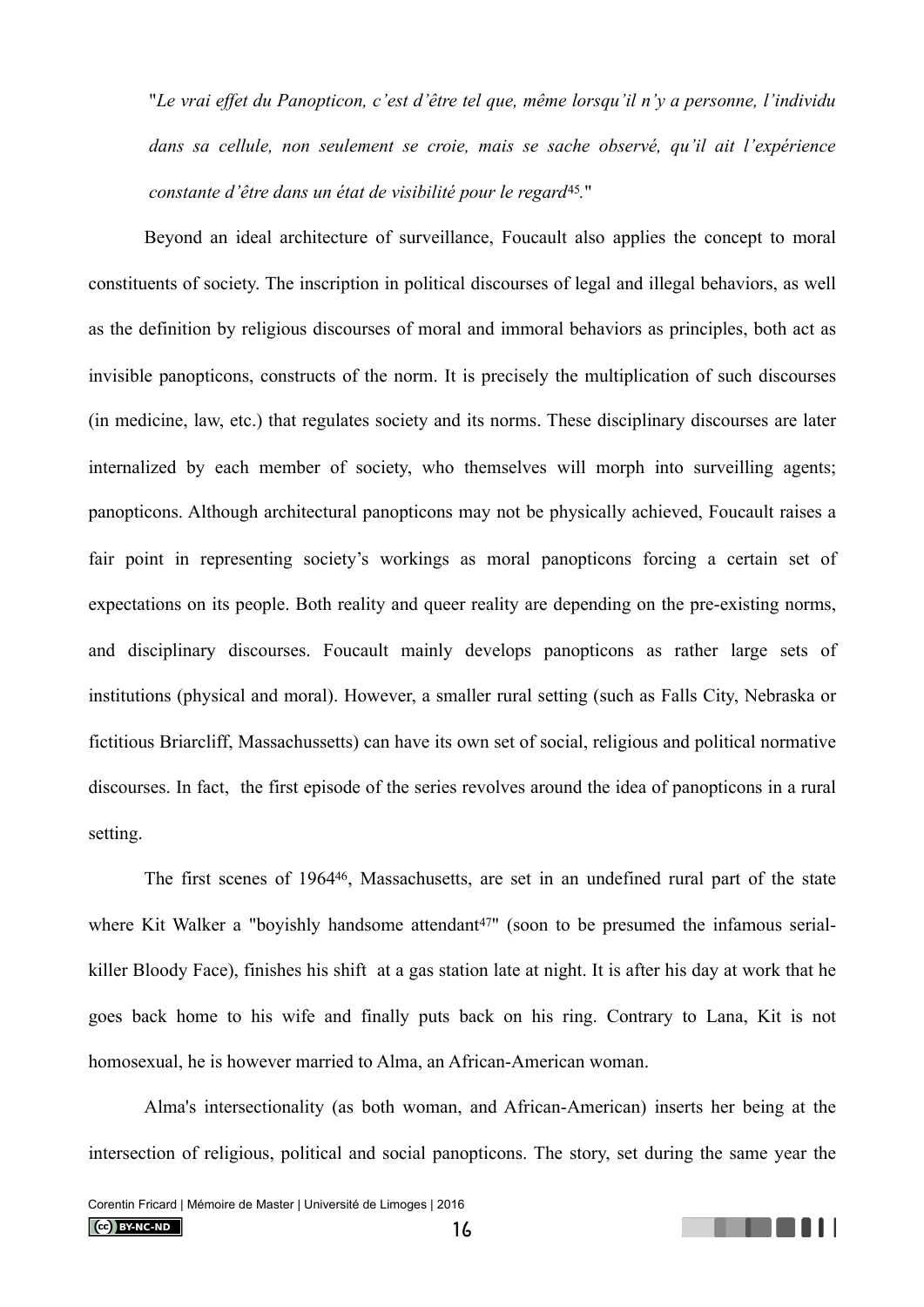<span id="page-16-2"></span><span id="page-16-1"></span><span id="page-16-0"></span>Civil Rights Act of 1964 which "outlaws discrimination based on race, color, religion, sex, or national origi[n48](#page-57-10)" was written, technically places Alma in a post-segregation society. However, as the Manhattan Institute notes, "the end of segregation has not caused the end of racial inequality  $49$ [.](#page-57-11)" Anti-miscegenation laws "to prevent marriages between persons solely on the basis of racial classifications<sup>50["](#page-57-12)</sup> were still constitutional until 1967. Being an an African-American woman married to a caucasian man in 1964, Alma therefore enters religious discourses (giving her duties and expectations as a wife), and more importantly falls under social and political panopticons: illegally belonging to a white man due to their union. Particularly, Alma is constrained within the house since her intersectionality and marriage to a white caucasian man establishes her abnormality to legal, political discourses.

 The second scene introduces Lana Winters, the reporter and main character of *Asylum.*  Being aware and conscious of these disciplinary discourses, moral panopticons, Lana — instead of acting as agent of surveillance and responding to social expectation — will manipulate aforementioned social workings to both protect herself, and control the people around her. Her knowledge of gender roles are what allowed Lana Winters to enter the walls of the asylum. It is not, however, why she was forced to remain there. Given Lana's journalistic duties which include writing about food and recipes (quite normative for the time, food and the kitchen being the preferred space of womanhood), she is at the asylum to report on the creation of a bakery. While Lana differs from the norm by not being a housewife, her employment quickly drags her back into the set of expectation defined by her gender, thus appearing as a socially accepted exception to the norm. As she aspires to win a Pulitzer prize for her work as a journalist, Lana's inquiry on the bakery is but a cover. Rather, the truth lies in her desire to investigate on and meet the infamous serial-killer Bloody Face, which the state assigned to the care of the Briarcliff asylum. She will however use gender norms to make her way into the asylum, forcing Sister Jude into letting her

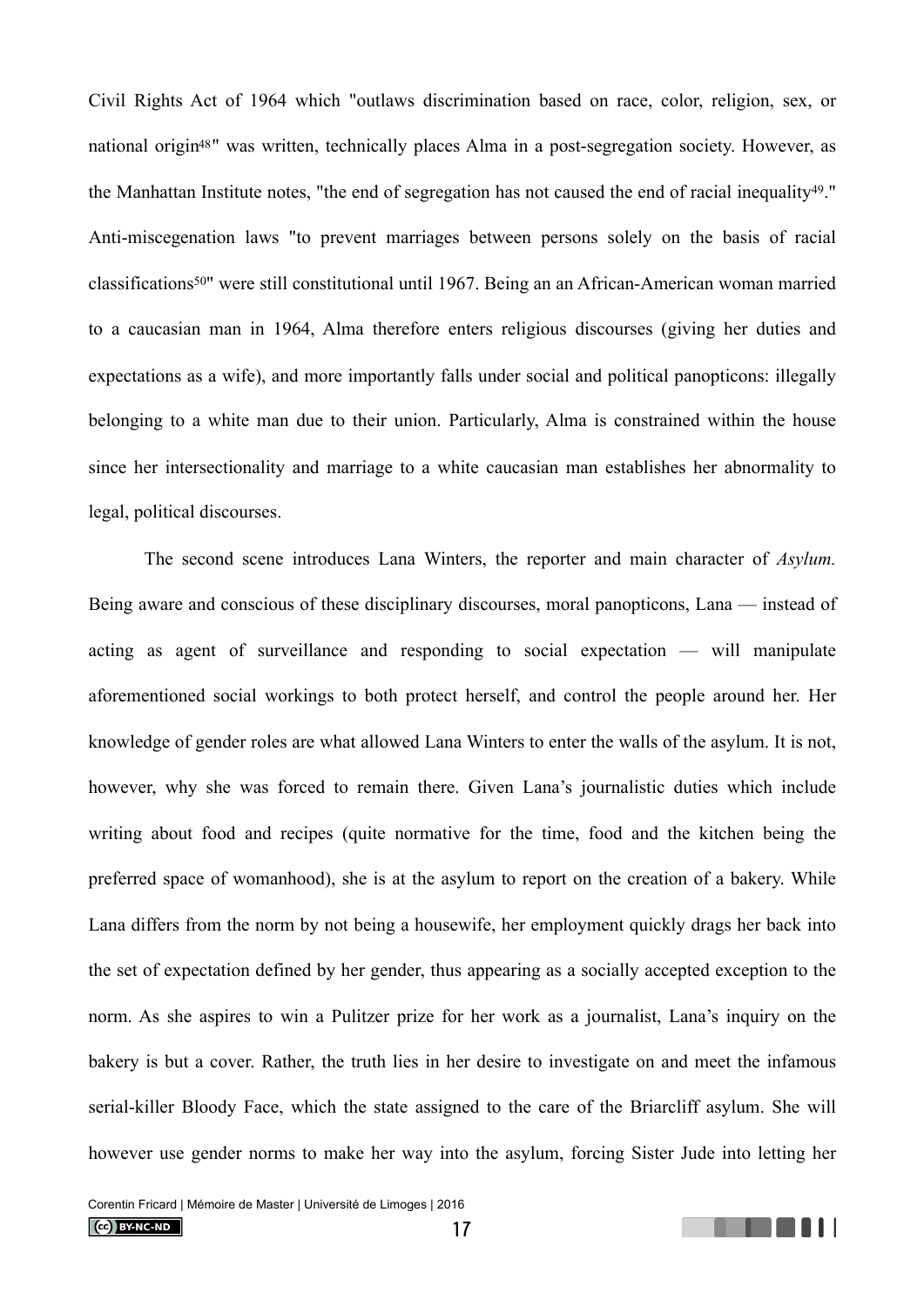meet the serial-killer. Unfortunately, Sister Jude perceives Lana's true intentions and forces her out of the premises. The reporter refuses to give up, and later decides to illegally make her way back into the asylum, in the middle of the night. Not only is she convinced that an interview with Bloody Face will push her career and set her apart as a female journalist, she is also determined to write about the terrible conditions and treatments of the asylum's pensioners. As she investigates through the halls of Briarcliff, a guard violently apprehends her. When Lana gains back consciousness she is in bed, has bruises on her face, and leather restraints on her wrists and ankles.

 Sister Jude, head of the institution, is strong on religious principles and on preserving her reputation, as well as that of the Institution and her superior, Monsignor Timothy Howard. Similar to Lana, Jude's superiority is expressed through her perspicacity, knowledge of the panopticons and their workings. Therefore, rather than letting Lana go and pray she does not report what she had witnessed, she decides — after having apprehended the reporter — to use her knowledge of social norms surrounding sexuality to visit Lana's housemate. There, Jude quickly understands that more than a housemate and a school-teacher, Wendy is Lana's girlfriend. Exerting power over Lana's partner whose career as a teacher is at stake, Sister Jude forces Wendy to sign legal forms committing Lana to the psychiatric institution. By reminding Wendy "you have no legal standing<sup>51</sup>[,](#page-57-13)" Jude asserts a new position of power: at that time and place (1964, Massachusetts), religious discourses already considered homosexuality a sin, and political discourses considered such behaviors illegal. Moreover, it remained a sensitive topic as the heritage of the 1950s Lavender Scare (often compared to a homosexual witch-hunt) was still omnipresent:

"A large number of titles have been attached to the 1950s throughout history including the Cold War Era, the McCarthy Era, and the Red Scare. The extreme persecution that homosexuals of this time faced makes it clear that the Lavender Scare is a worthy title to be attached to the fifties along with the others. Homosexual women were faced with a time in

<span id="page-17-0"></span>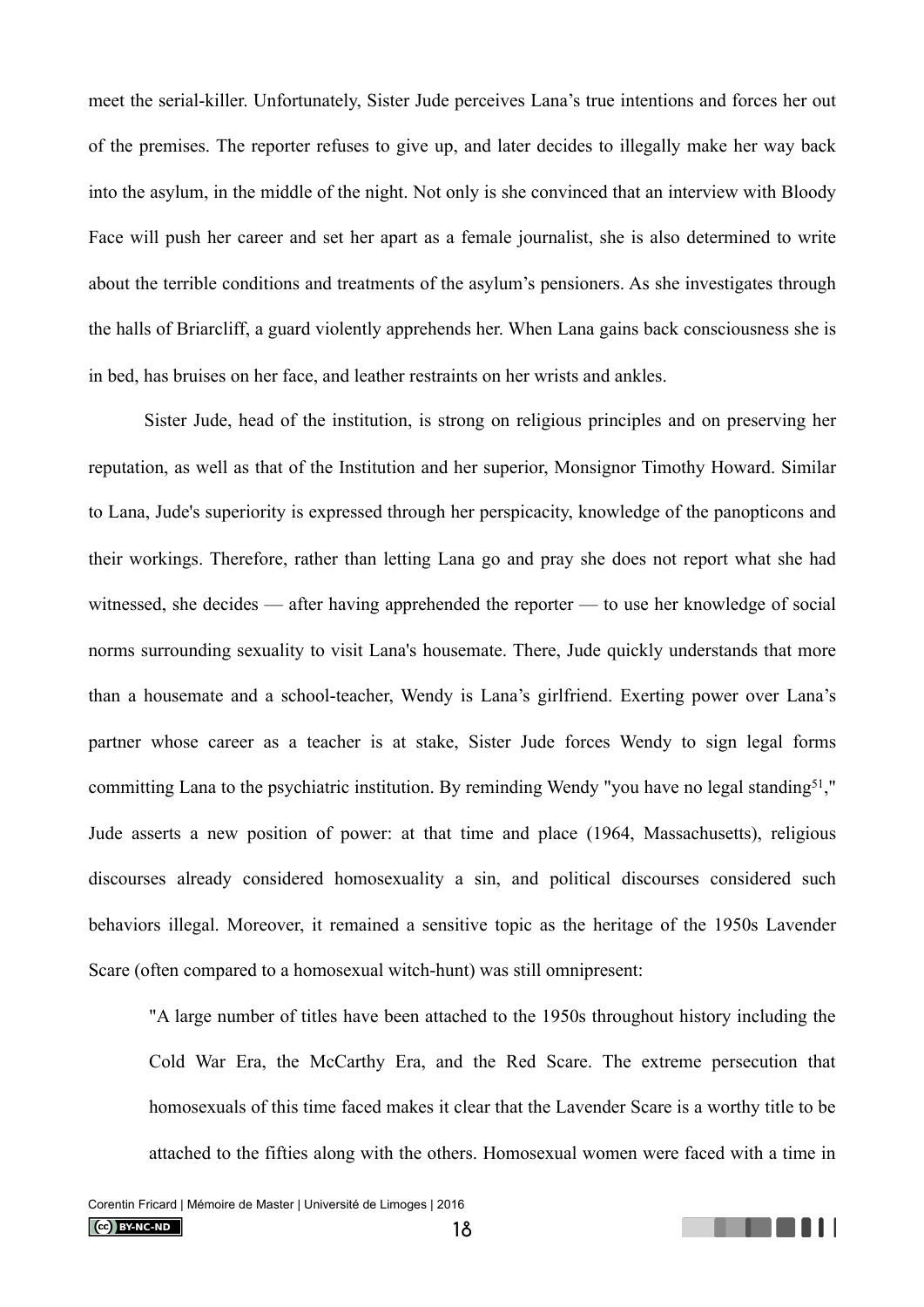<span id="page-18-0"></span>which they were hated and feared by almost everyone. Many lesbians lost their jobs, were discharged from the military, and were isolated from society because of their sexual orientation. The discrimination and fear that lesbians faced often resulted in serious and pervasive emotional and mental health issues[52.](#page-57-14)"

In the wake of a period with such normative politics, homosexuals feared for their lives at the idea of being exposed. Jude demonstrates French Philosopher Michel Foucault's social panopticon theory: she acts as an agent of surveillance and threatens Wendy with punishment in order to insure Lana will remain under her control. It also highlights that while panopticons are in place, they are flawed and can be used to suit one's personal desires (through blackmail) rather than to maintain general order and discipline.

Since homosexuality was still perceived as a mental disorder, and the government expressly acted against homosexuality, it appears the normative environment in *Asylum* is but a reference to the historical context in which the story is set. Murphy's many works are notable for such approach to history: in *American Crime Story: The People vs. O.J. Simpson,* Murphy remodels the United States' most important and renowned trial, thus placing history at the centre of the show. Murphy however, uses said historical context in order to shed light on the sexist and misogynistic behaviors prosecutor Marcia Clark had to face. I argue that *Asylum* also aims at using history in order to both shed light on women's conditions in the  $1960s$ , and write a "feminist tale<sup>[53](#page-57-15)"</sup>.

<span id="page-18-1"></span>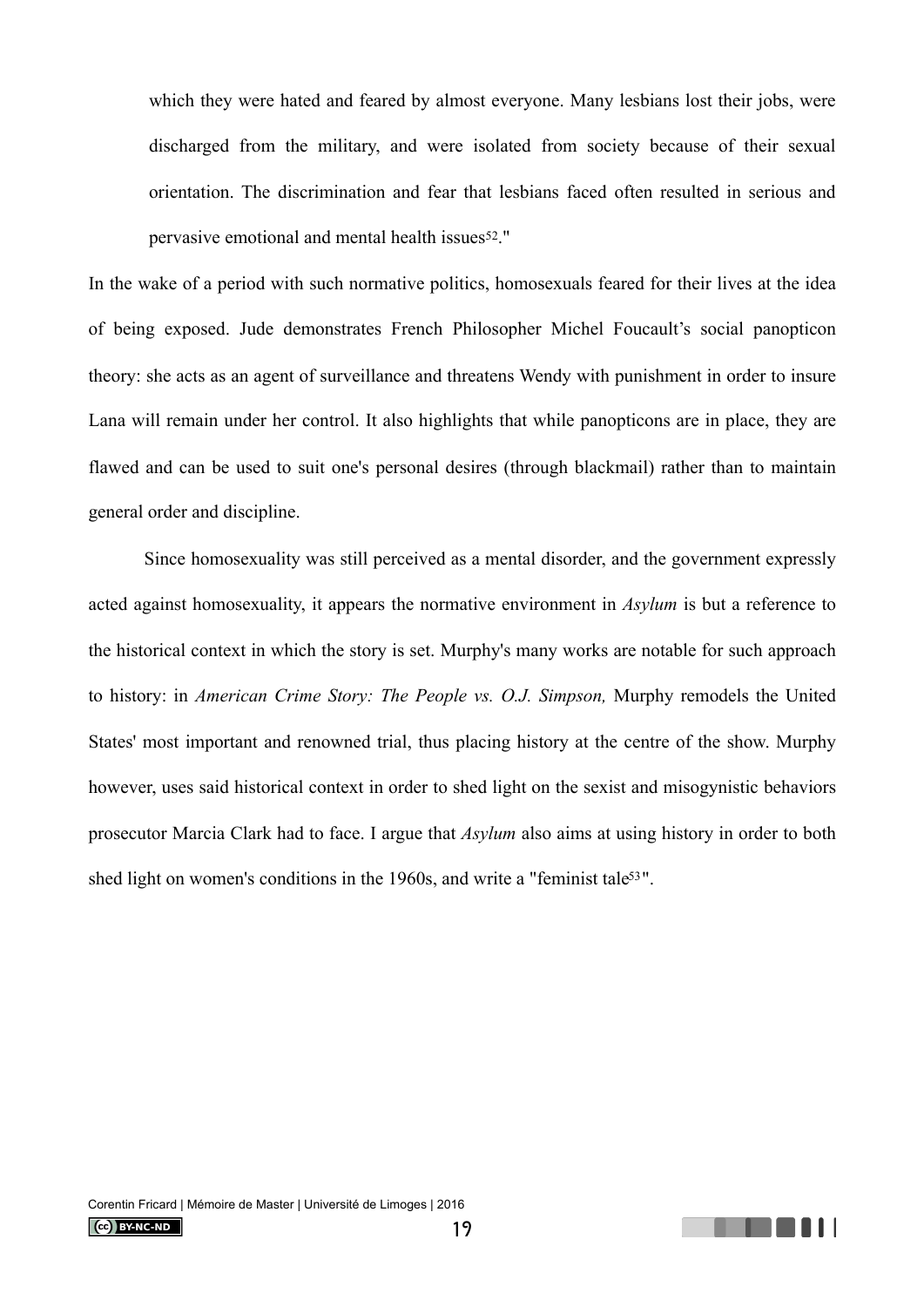## <span id="page-19-1"></span><span id="page-19-0"></span>2 - HISTORICAL FICTION A — The Cure

<span id="page-19-2"></span> The 1960s in the United States may at seem first as a decade of social progress, marked by the Civil Rights movements and its leaders such as Dr. Martin Luther King, and the rise of feminist values reinforced by Betty Friedan's *The Feminine Mystique*<sup>[54](#page-58-0)</sup>. Yet, it is both a time of progress and of violence, a time of opposition, fights and violent outbursts. The horrors depicted in *Asylum* are but an accurate account of the influence of society, and its conflicts with non-normative, *queer* people in the 1960s.

<span id="page-19-3"></span> The most controversial scenes in *Asylum* deal with Lana's sexuality: electro-shocks, aversion-conversion therapy, and wire-hanger abortion. Until 1974, the *American Psychiatric Association in their Diagnostic and Statistical Manual of Psychiatric Disorders<sup>[55](#page-58-1)</sup>* considered homosexual behaviors a serious mental disorder. As Lana notes: "According to your bible, the Diagnostic and Statistical Manual of Mental Disorders, I'm *sick*. I have an *illness*!<sup>[56](#page-58-2)"</sup>

<span id="page-19-4"></span> Such illnesses consequently called for the internment in mental institutions of homosexuals, as well as for a medical procedure to be provided by said institution in order to cure the disorder. The 1960s mark the appearance of psychiatry and therefore already challenge the use of electroshocks in favor of a psychiatric approach: aversion-conversion therapy. In fact, electro-shock therapy, rather than suppressing feelings, suppresses memory. If Lana undergoes such a procedure, it is in a specific context: Sister Jude wants Lana to forget about the manipulations used to illegally intern her; she only uses sexuality as a pretext to shock her. Nonetheless, Murphy elects to show the act on screen rather than hide it, depicting what Halberstam and Cvetkovic describe as *queer archives*:

"Ann Cvetkovich theorizes queer uses of the term "archives" in her book *An Archive of Feelings:* "Understanding gay and lesbian archives as archives of emotion and trauma helps to Corentin Fricard | Mémoire de Master | Université de Limoges | 2016  $\left(\text{cc}\right)$  BY-NC-ND 20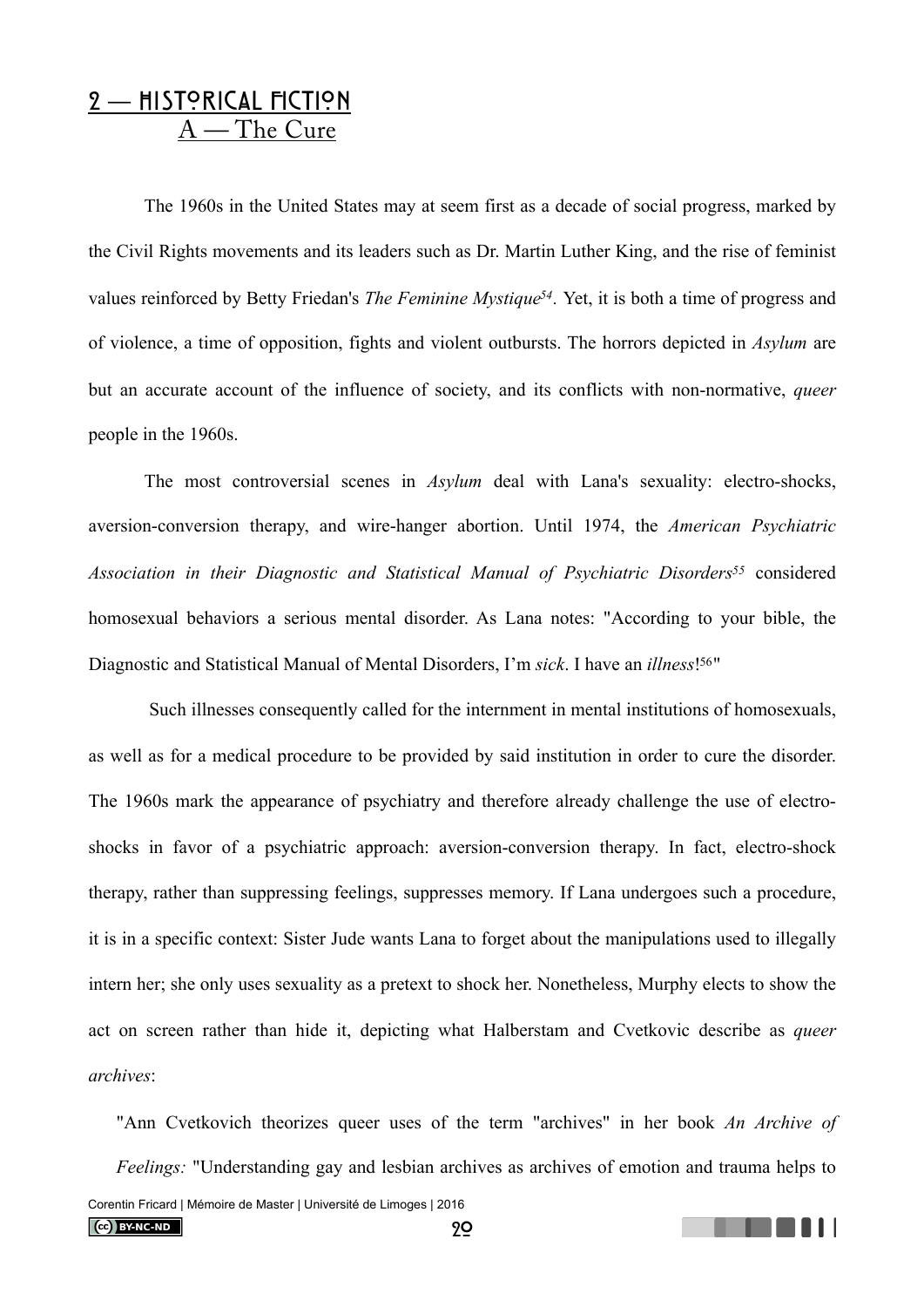explain some of their idiosyncrasies, or, one might say, their 'queerness'" (Cvetkovich 2003, 242). The Brandon archive is exactly that: a transgender archive of "emotion and trauma" that allows a narrative of a queerly gendered life to emerge from the fragments of memory and evidence that remain<sup>57</sup>."

<span id="page-20-0"></span> Murphy therefore uses *Asylum* to re-open these archives, or rather, to show the reason behind the traumas many homosexuals have experienced. Aversion/conversion therapy is also a "fragment of memory<sup>[58](#page-58-4)"</sup> that emerges in *Asylum*. This therapy calls for a different, yet equally as controversial approach. British psychiatrist, Neel Burton describes the process as follows:

<span id="page-20-1"></span>"some therapists employed aversion therapy of the kind featured in *A Clockwork Orange* to "cure" male homosexuality. This typically involved showing patients pictures of naked men while giving them electric shocks or [drugs](http://www.psychologytoday.com/basics/psychopharmacology) to make them vomit, and, once they could no longer bear it, showing them pictures of naked women or sending them out on a "date" with a young nurse.["59](#page-58-5)

<span id="page-20-4"></span><span id="page-20-2"></span>The procedure would trick one's mind, superposing drug-induced sickness to homosexual stimulation, aiming at the therapy resulting in a certain disgust towards homosexual behaviors. In the show, Lana is forced to undergo the procedure by Dr. Oliver Thredson, a psychiatrist (and the serial-killer, Bloody Face). His aim is for her to reject her homosexual desires before engaging in heterosexual activity with a patient, while being stimulated by drugs. The sequence ends with Dr. Thredson declaring he did not believe in Lana's capacity to fight the illness; once again pointing with accuracy at the invalidity of such experiments that "have been rejected by every mainstream medical and mental health organization for decades<sup>60</sup>[.](#page-58-6)" Oliver Thredson refuses to impose on Lana sessions of aversion/conversion therapy, convinced that "aversion/conversion therapy isn't going to work with [her]<sup>61</sup>." Thredson seems empathizing, and willing to go through his promise of helping

<span id="page-20-3"></span>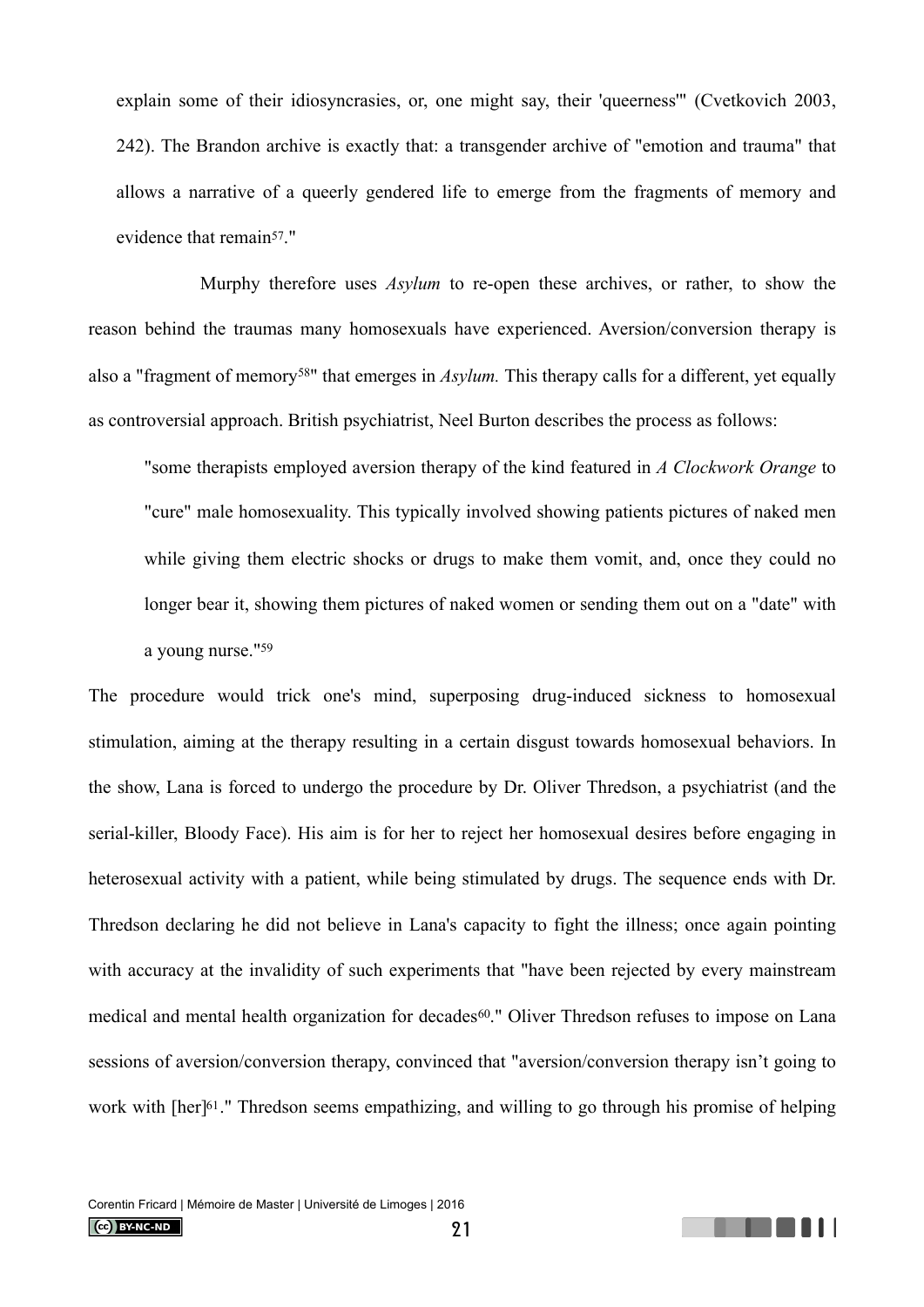<span id="page-21-0"></span>Lana escape the asylum: "They can't hold you here if they don't have a current diagnosis. If I can show them I've cured you, they'll be forced to release you<sup>62</sup>."

 In fact, in spite of his experiments, Thredson appears all throughout the show as a paternal figure, as a friend who believes in Lana's innocence and *normality*. Due to this depiction, both viewers and Lana believe and trust Thredson who appears as an intellectual savior. He witnesses the abuse of religious power on patients within such institution and rather than following the norms, will fight for Lana's escape. He eventually manipulates Lana to get her out of Briarcliff: he is her last hope. Yet, when the escape is finalized and Lana is safe in the house of Oliver Thredson, his behavior becomes much more menacing. In this first confrontation outside of any visual marker of surveillance, Lana is entirely dependent on Thredson. In the event that the asylum found out about her escape, she cannot find refuge in her former home; she cannot get in touch with anyone else either, since she remains a mentally ill fugitive and a danger to the rest of society. Thredson is therefore to act as her protector. Yet, he quickly admits to being Bloody Face, a serial killer who beheads, rapes, and skins his victims. When Lana makes sense of Thredson's true nature, it is already too late: he throws her down a chute and locks her in his basement. While Lana will succeed in escaping, her time in Thredson's basement is far worse than in the asylum: she is drugged, chained, beaten and raped. A rape that will result in a pregnancy. Lana's escape from a mainly female order acting as a form of oppression against her (that is the asylum), led her to find refuge in a male figure whose oppression over her body lacks any form of female solidarity the asylum could offer. The male figure becomes a far more oppressive order compared to the sense of solidarity Lana could still find in the asylum, in spite of her situation as a patient. Her escape from Thredson's basement eventually leads her back into a first degree of female order (in a nun's hospital). Ultimately, she is transferred back into the walls of Briarcliff and its female order, where she keeps her pregnancy a secret, all while attempting to abort the baby with a wire-hanger.

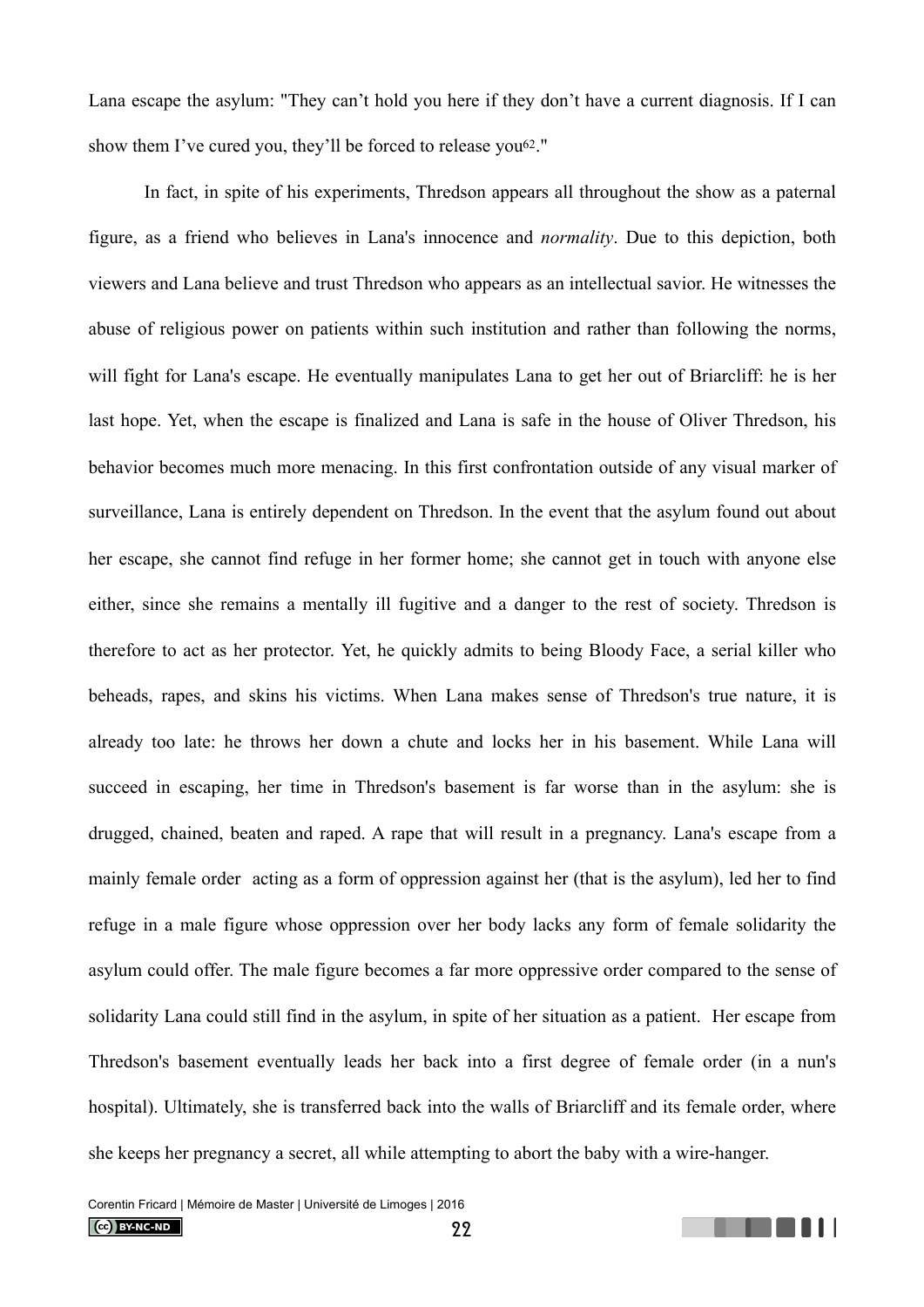This final act in Lana's sexual torture allows Murphy to raise awareness on the conditions of women's reproductive rights and the danger of unsupervised abortions. Lana's first attempt is to use a wire-hanger, the second is to illegally meet a nurse in Manhattan after a second and successful escape from the asylum. The surgical procedure is set to take place in a motel room, where Lana cannot scream as to not raise suspicions. To emphasize the conditions in which these procedures were set, the camera offers of close up on the nurse sterilizing her surgical tools by dipping them in boiling water. These scenes refer to the reality of women's reproductive rights in the past. The depiction of Lana's abortion, intertwined with shots of a wave of blood covering a white tilled floor; of Lana fatally shooting Oliver Thredson, whose "brains splatter onto the wall"<sup>[63](#page-58-9)</sup>; as well as Sarah Paulson's acting (depicting anxiety, pain, and suffering) aim at underlining the uneasiness, and horror of such procedures. The viewer necessarily empathizes with a woman whose abortion should be supervised by a medical staff, in a medical environment. This scene therefore acts as a warning sent to the viewer, concerning the possible loss of the progress made in terms of women's rights: although time has past and women have gained the right to medically assisted abortion, this right could be taken away.

<span id="page-22-0"></span> Murphy's depiction of all three scientific procedures can at first seem as an account of former beliefs and medical procedures. However, in the light of Murphy's will to write a feminist cautionary tale, it is important to remind the context. Beyond a story set in the past, the show is a present and modern product sold to a modern audience in 2012. I believe that Murphy's decision to create such a sexually extra-normative, trying storyline for Lana's character is to warn his audience on what their lives could become if certain legislations were to pass in the United States.

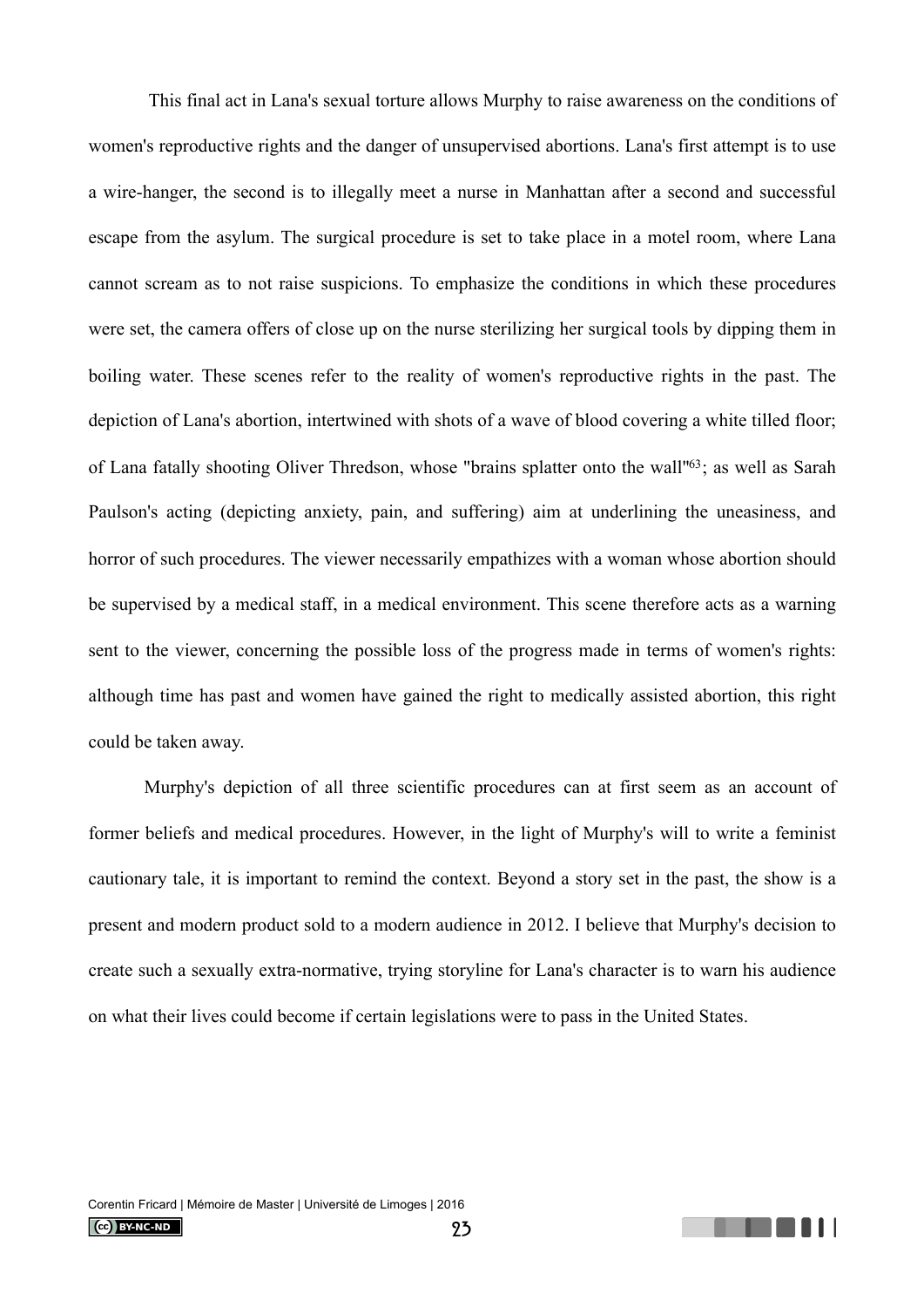### <span id="page-23-1"></span>B — War on Women

<span id="page-23-0"></span>The expression "war on women<sup> $64$ </sup>" first appeared in the last decade of the 20th century, when feminists thinkers, and others took to writing in order to denounce series of legislations aimed at controlling women's bodies, sexualities, and reproductive rights. More recently, as of 2010, the expression re-appeared to specifically target legislations re-defining access to contraception and abortions. The Guttmacher Institute writes:

> <span id="page-23-2"></span>"By almost any measure, issues related to reproductive health and rights at the state level received unprecedented attention in 2011. In the 50 states combined, legislators introduced more than 1,100 reproductive health and rights-related provisions, a sharp increase from the  $950$  introduced in  $2010^{65}$  $2010^{65}$  $2010^{65}$ [.](#page-58-11)"

All of these provisions aimed at reducing (to banning) women's access to abortion: forcing them into receiving an ultra-sound before being able to request an abortion, retrieving abortions from healthcare plans, etc. This time in women's rights happened at the same time the writers started writing the season of American Horror Story, as goes to prove the date stamp on the official scripts. Moreover, many works of Murphy's prove to be a criticism of modern day society. The latest season, *Roanoke*, is set on the land of a former colony rumored to have suspiciously disappeared. The season's main storyline revolves around the ghosts of the colony rejecting new occupants. The series unfolds its final arc with one character, an African-American woman whose entire survival depends on getting her personal tapes of the events out into the world.

"Her smartphone [turns] into an extension of her point of view, she can force everybody else to see the things only she does, a slight nod to the way videos shot on phones have helped bring larger attention to problems with police violence<sup>[66](#page-58-12)</sup>."

Murphy therefore underlines the importance of live-streaming media in a wave of police shootings against African-American people in recent US history. I argue that through *Asylum,* its torture, its

 $\left(\text{cc}\right)$  BY-NC-ND

<span id="page-23-3"></span>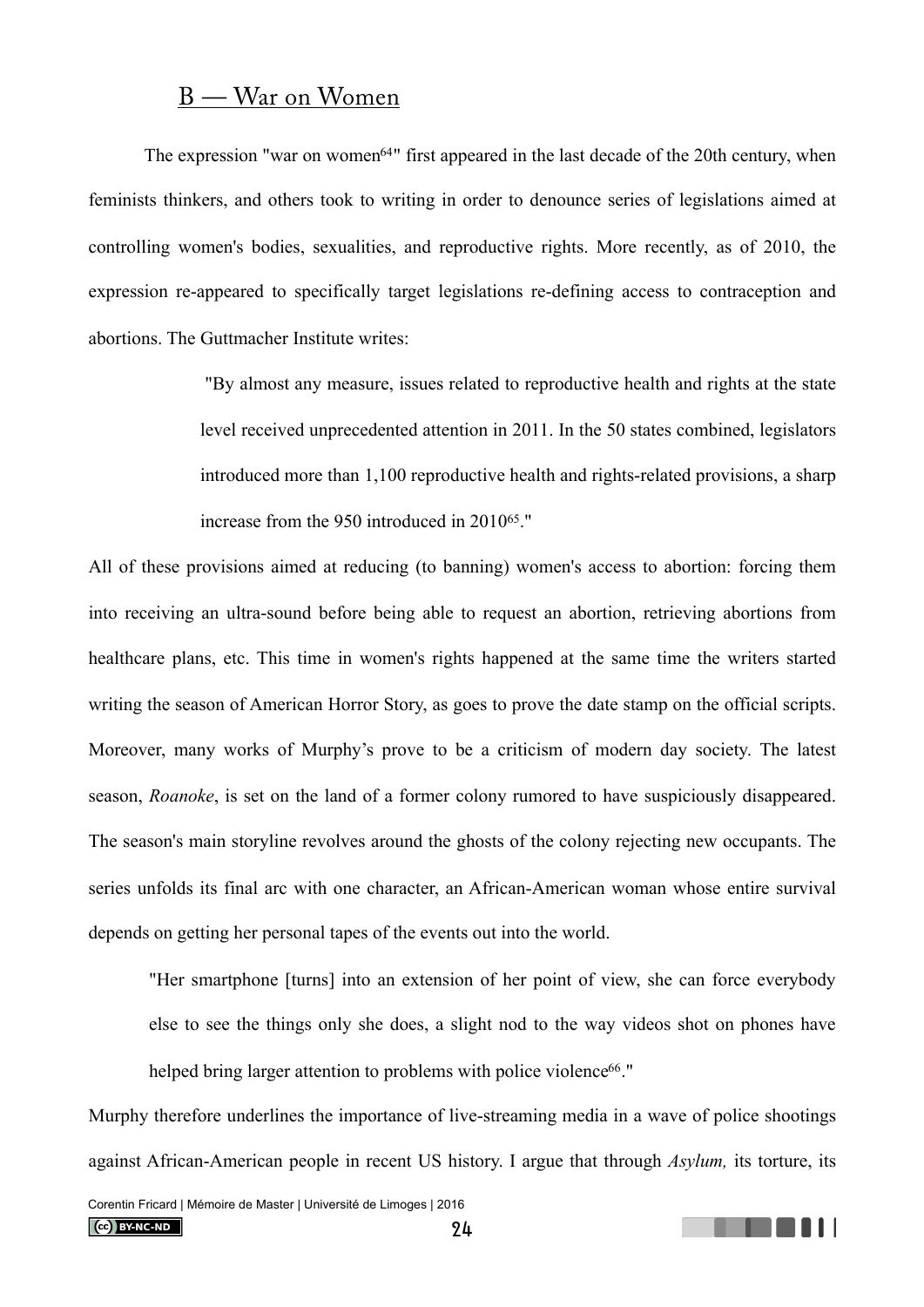topics, and its female characters, Murphy reacted to the ongoing debate of the contemporary war on women. Lana's storyline is constructed with every sensitive topics approached by these legislations: the ostracism of *queer* people, the religious principles as prevailing scientific evidence in terms of diagnosis, physical abuse against women, sexual violence against women, some resulting in pregnancy, etc. *Asylum* acts as a reminder of the past conditions of women in society, and warns the possible return of such conditions.

 Many would argue, nonetheless, that Lana's storyline remains too far-fetched, too sadistic, misogynistic, such as Richard Drew, blogger, who writes in a post entitled "Is American Horror Story Becoming Too Sadistic?<sup>67["](#page-58-13)</sup>:

<span id="page-24-0"></span>"If American Horror Story season 1 was essentially a ghost story, season 2 is playing more like the 'torture porn' of the Saw and Hostel movies. And while I'm a huge horror film fan […] I have to admit this season is making me a bit squeamish. I have no problem with blood and guts but I'm not a fan of the sadism which seemed to dominate the horror movies during the Saw years<sup>[68](#page-58-14)</sup>."

<span id="page-24-1"></span>After all, Murphy could have allowed Lana to successfully escape the first time, or to successfully abort the first time instead of repeatedly dragging her character back into a position of submission worst than the one she was in before. I would argue that this repetition of situation, this accumulation of attempts and failures underlines the extent of restrictions and scrutiny surrounding sexuality(.ies). As Gayle Rubin notes in *Thinking Sex*:

"To some, sexuality may seem to be an unimportant topic, a frivolous diversion from the more critical problems of poverty, war, disease, racism, famine, or nuclear annihilation. But it is precisely at times such as these, when we live with the possibility of unthinkable destruction, that people are likely to become dangerously crazy about sexuality. Contemporary conflicts over sexual values and erotic conduct have much in common with

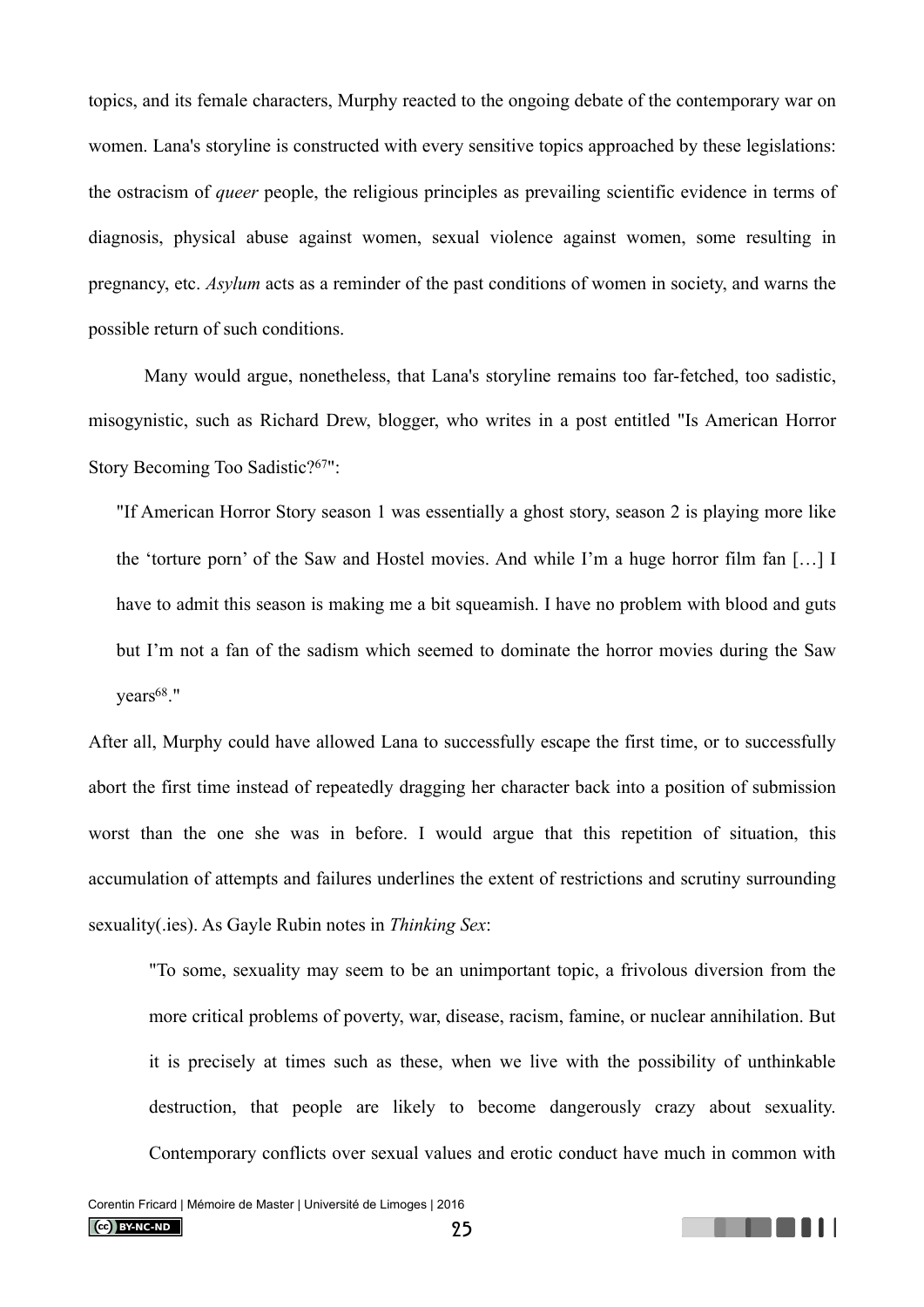<span id="page-25-0"></span>the religious disputes of earlier centuries. They acquire immense symbolic weight. Disputes over sexual behaviour often become the vehicles for displacing social anxieties, and discharging their attendant emotional intensity. Consequently, sexuality should be treated with special respect in times of great social stress<sup>69</sup>."

According to Judith Bennett and Ruth Karras, women's fight for their rights started as early as the 15th century, with Christine de Pizan, Italian philosopher and poet:

"the pro-feminine works of Christine de Pizan (1364–1430?), who not only engaged in an epistolary debate with male authorities denouncing the *Romance of the Rose* as antifeminist, but also wrote two works explicitly defending female virtue and promoting women's social well-being: *The City of Ladies* and *The Treasure of the City of Ladies*<sup>[70](#page-58-16)</sup>."

Yet, the same war, the same discussion and the same fight have yet to end, are to constantly be repeated twenty years later (including at the time of writing). Lana is to embody the entire female community: "rather than crumble or give into her circumstances, she keeps fighting tooth and nail, never giving up on her own right to existence<sup> $71$ </sup>[.](#page-58-17)"

<span id="page-25-2"></span> Arguably, it is difficult to imagine, at first, how Murphy's *Asylum* subvert these living conditions, and turn a story of violence against women into a *queer reality.* How can the story develop to make women thrive when they are constantly persecuted; physically, emotionally and sexually abused? How can it deconstruct this space in which women are constantly under the scopes of religious, political, scientific or even social panopticons? The rest of this dissertation will study temporality, its construction and deconstruction, and the emergence of a *queer* liberation, what I name a *queer reality.*

<span id="page-25-1"></span>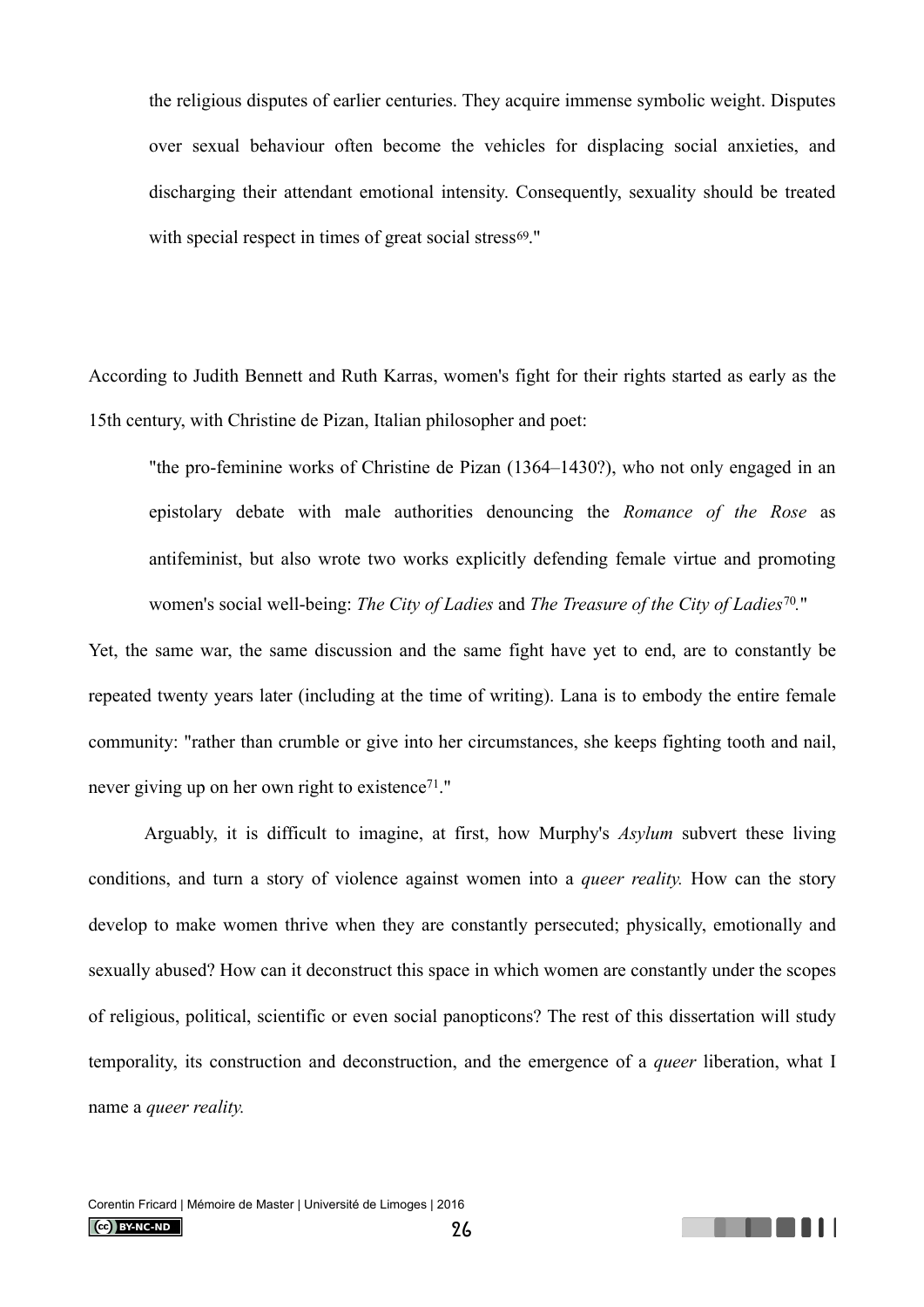# <span id="page-26-1"></span><span id="page-26-0"></span>II **-** Murphy**'**s Queer Reality 1 - QUEER TEMPORALITY A— Temporal rift

<span id="page-26-2"></span> The liberation of the female characters from the asylum and its characteristics is achieved through a particular modulation of time that will affect each character in a unique way. Especially Sister Jude whose liberation is the most affected by temporal manipulations.

<span id="page-26-4"></span><span id="page-26-3"></span> American Horror Story was created as an anthology, that is, each season is set in a different time, place, and tells a different story. Since only the cast remains in each season, American Horror Story plays on the notion of identity heritage: one actor will typically play the same character genre. Jessica Lange, who plays Sister Jude "the fiercely religious head  $\text{num}^{72}$  $\text{num}^{72}$  $\text{num}^{72}$ ," appeared in the first season as a bitter former Hollywood star. In *Coven* (AHS season 3) she played the Supreme, the equivalent of a queen bee in a world of witchcraft. Sister Jude's first appearance in *Asylum* is therefore meant to build on Lange's fictitious persona within the world of *American Horror Story*: "another tormented tormentor<sup>[73](#page-58-19)</sup>". She is introduced in the first episode, when Lana Winters enters Briarcliff to meet with her. Instead, the journalist catches her "in a private momen[t74](#page-58-20)". The first sight of Jude given to the viewers was while "administering the "haircut"<sup>[75](#page-59-0)"</sup>. The head of the asylum shaved a part of Shelley's head to remove any form of beauty that could be used in order to seduce other inmates or guards. This technique reinforces Jude's strong character as it refers to the punishment imposed on women who, after the Second World War, were suspected of having slept with the enemy<sup>76</sup>[.](#page-59-1) The viewer is therefore offered an unpolished version of Jude's character accentuated by the fact that this scene was supposedly private.

<span id="page-26-7"></span> As a way to humanize and soften her, especially throughout her toughest scenes, Murphy first uses fantasy scenes in which her vulnerability is explored. In the privacy of her own room, she is seen wearing bright red lace underwear, putting on *Ravish Me Red* lipstick, and perfume. During

<span id="page-26-6"></span><span id="page-26-5"></span>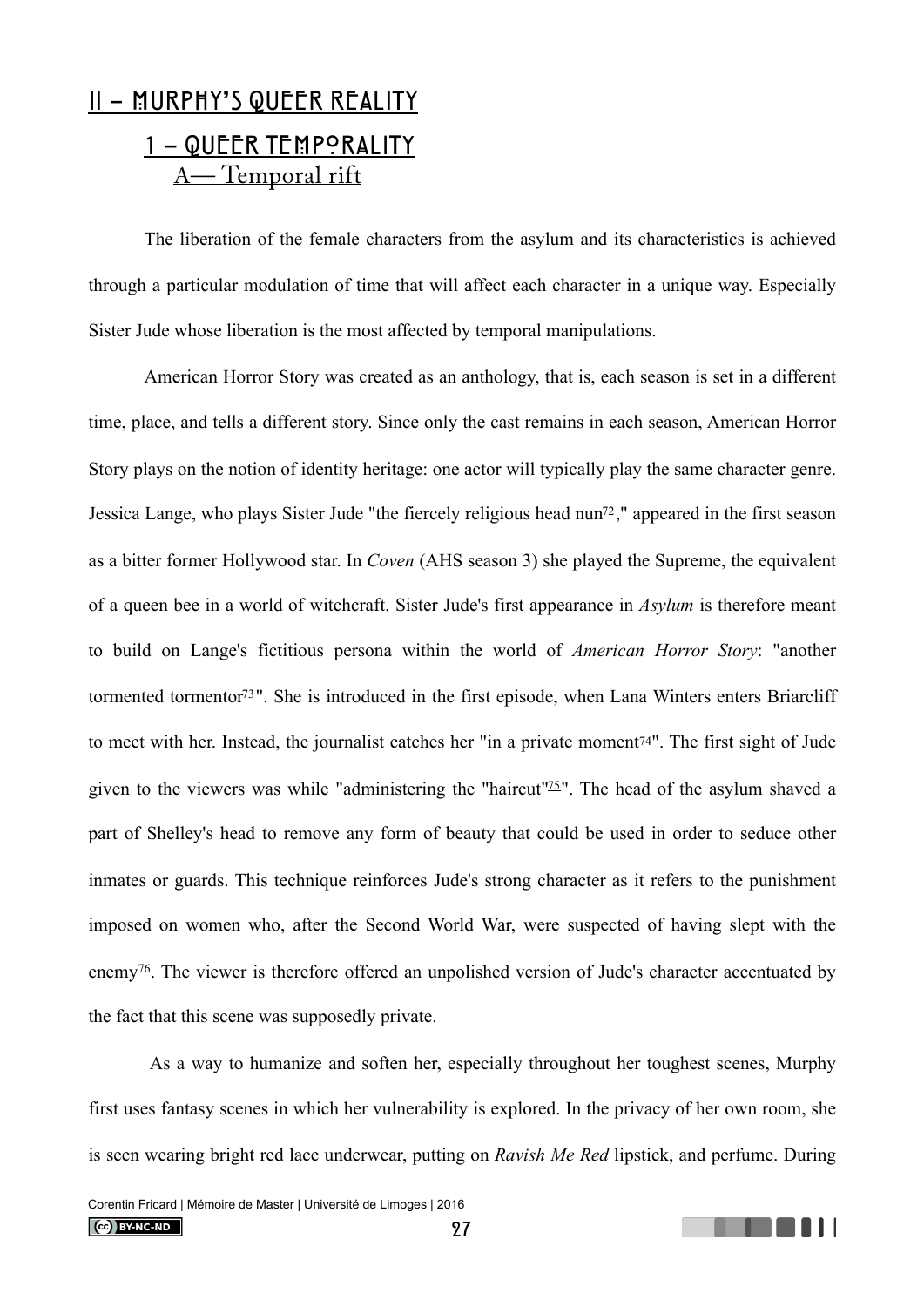supper with her superior, Monsignor Timothy Howard, the scene suddenly and unexpectedly turns into one of Jude's fantasies: she is seen stripping off her nun's clothes to reveal her underwear, unbinding her hair and making her way to Monsignor's chair. It is in these scenes, although fictitious, that Murphy offers a break to the relentless screaming, whistle-blowing and ruthless caning scenes in which Jude is usually depicted.

 More important is the use of flashbacks. In presenting the past of Sister Jude the viewers are introduced to a modern, futuristic even, vision of women in society. In spite of her mature age, Jude was a famous singer whose performances seduced soldiers during the war, often for a night only. In her past, ageism defies beauty standards. The comparison to Jude when she was first introduced is drastic. Although these events are in her past, they appear at a certain time in her storyline, a time that offers the character a break from her responsibilities as head of the asylum, and as a constantly obeying the principles of her religion. Their juxtaposition to the "present" timeline is what *queers* the series temporality (Figure 2, Appendix A, page 58). Rather than keeping time linear, Murphy jumps to *queer* fantasies and *queer* memories that affect the "present" timeline by creating new approaches to relationships such as the one between Sister Jude and the Monsignor. More importantly, it shifts the viewer's perception towards Shelley who she considers a present version of her past, a "whore<sup>[77](#page-59-2)</sup>".

<span id="page-27-2"></span><span id="page-27-1"></span><span id="page-27-0"></span> Beyond flashbacks or parts of Jude's fantasies, hallucinations even replace parts of the present: in "The Name Game<sup>[78](#page-59-3)</sup>," the tenth episode of the season, Sister Jude ends up being interned as a patient in the asylum rather than being in charge of it (due to her will to denounce Dr Arden's nazi past which could possibly bring the asylum to be shut down). Electro-convulsive therapy is administered to Jude, under the supervision of Dr Arden, who doubles the electric charge to "burn those bad memories right out of [her] hea[d79](#page-59-4)". Thus, Arden underlines the real nature of electroconvulsive therapy. Jude does not need treatment, Arden only takes measures to both erase her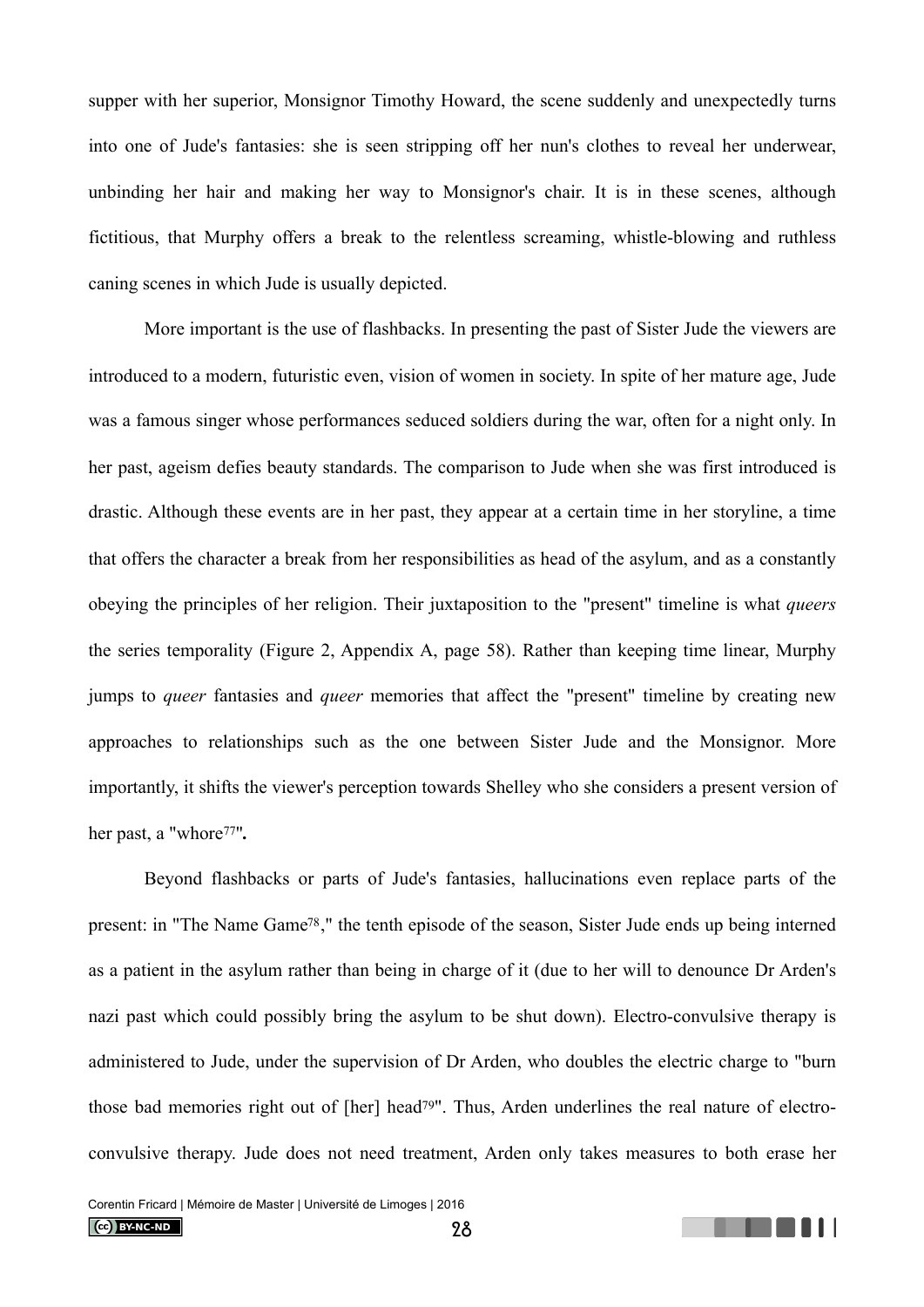memories and assert control over her mind and body. The result could be considered a success, since Jude appears in the next scene as a stumbling, puny, and disoriented old woman. When Lana, surprised by Jude's appearance and weakness, approaches her, Jude recognizes her. Suddenly, Jude's clothes are replaced with a bright blue suit and her hair is perfectly brushed. The scene becomes a karaoke song whose main singer is Jude, playing *The Name Game.* Jude appears fully conscious and able, other patients join in the dance, including Lana. When the scene ends, the viewers understand this was all in Jude's mind; they are not given, however, the real narrative. The time spent in Jude's fantasy is past and lost time cannot be recalled, even if Lana is still standing by Jude's side. It offers, however, yet another humanizing side of Jude, and a moment in which all patients, but more importantly Jude transfer to a *queer reality.* Jude (or rather Murphy) creates in this scene a *queer* reality which, contrasted with the real treatment in Briarcliff, is desirable and speaks to the unbearable repression. In spite of the treatment of women in society, their dreams cannot be crushed, and can act as a form of opposition. Judy's dancing scene is a way for her to escape the increasing oppression from which she suffers in the asylum. In this sense, Judy will be free when she will be able to dance alongside Kit Walker and Lana Winters, with whom she now shares the same living conditions, the same moral and physical restraints. In fact, Murphy himself remarked that this sequence "happened because Jessica Lange played a lounge singer turned nun, and around episode eight, after she had been put into solitary and locked up, and was covered in vomit and everything else, she said, 'Remember when I used to sing? Can't I just have one song, can't I have a moment?'<sup>[80](#page-59-5)</sup>" The actress, and Murphy himself, have purposely integrated this scene which was not originally part of the story to offer horror relief to the character, the viewers and the story.

<span id="page-28-0"></span> Jude's liberation, as well as most of the other characters', such as Kit, Grace (Kit's girlfriend whom he met in Briarcliff), Alma (Kit's wife and victim of Bloody Face), but also Lana who

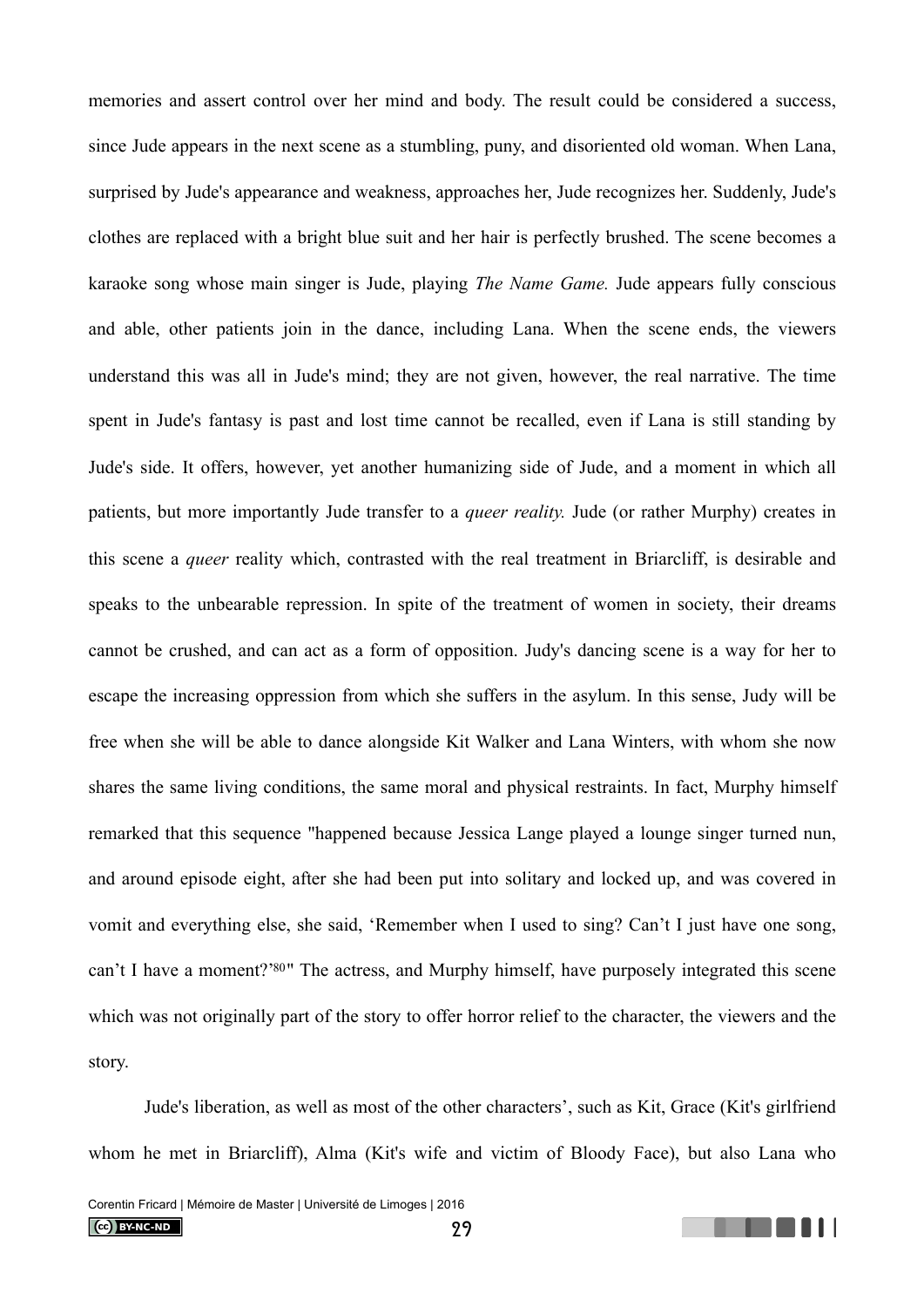remains the main character, are all achieved with the intervention of yet another temporal manipulation: aliens and advanced technology.

### B — Technological anachronism

<span id="page-29-0"></span>"For the entire season of television's most horrific miniseries, the alien abduction sub-plot has befuddled and bewildered many. I must admit that I, too, was in this camp — until the finale. Because during the final 39 minutes of Briarcliff, I noticed a few juxtapositions here, an interesting correlation there." writes Alicia Lutes in an article entitled *"American Horror Story: Asylum": Ryan Murphy's Aliens are Secretly Brilliant<sup>[81](#page-59-6)</sup>* about the misconception of the viewers concerning the presence of aliens and their highly advanced and modern technology in 1964, Massachusetts.

<span id="page-29-1"></span>The first 1964 scene of episode one, as previously mentioned, introduces the interracial relationship between Kit and Alma Walker and results in Kit being accused of murdering Alma. The actual murder scene not revealed to the viewer, as to let the audience doubt Kit's innocence. What has not been previously mentioned is the way in which the scene actually unfolds before transitioning to Kit's arrival in Briarcliff:

"Suddenly, an extremely bright light blasts down onto the farm house from above. Wind begins to swirl wildly. […] In the room, small objects are experiencing a moment of anti-gravity, floating gently in the air. Suddenly, Kit is pulled violently up, his body becoming horizontal, SMASHING against the ceiling. He is held there for a quick beat before everything that was floating drops simultaneously. Kit is SLAMMED down onto the ground. […] In the moment it took to turn over, it appears Kit has been transported away from his bedroom. A group of round examination lights hover over him. Through the blinding light, silhouetted figures appear in his peripheral vision. Their alien form unlike any human<sup>[82](#page-59-7)</sup>."

<span id="page-29-2"></span>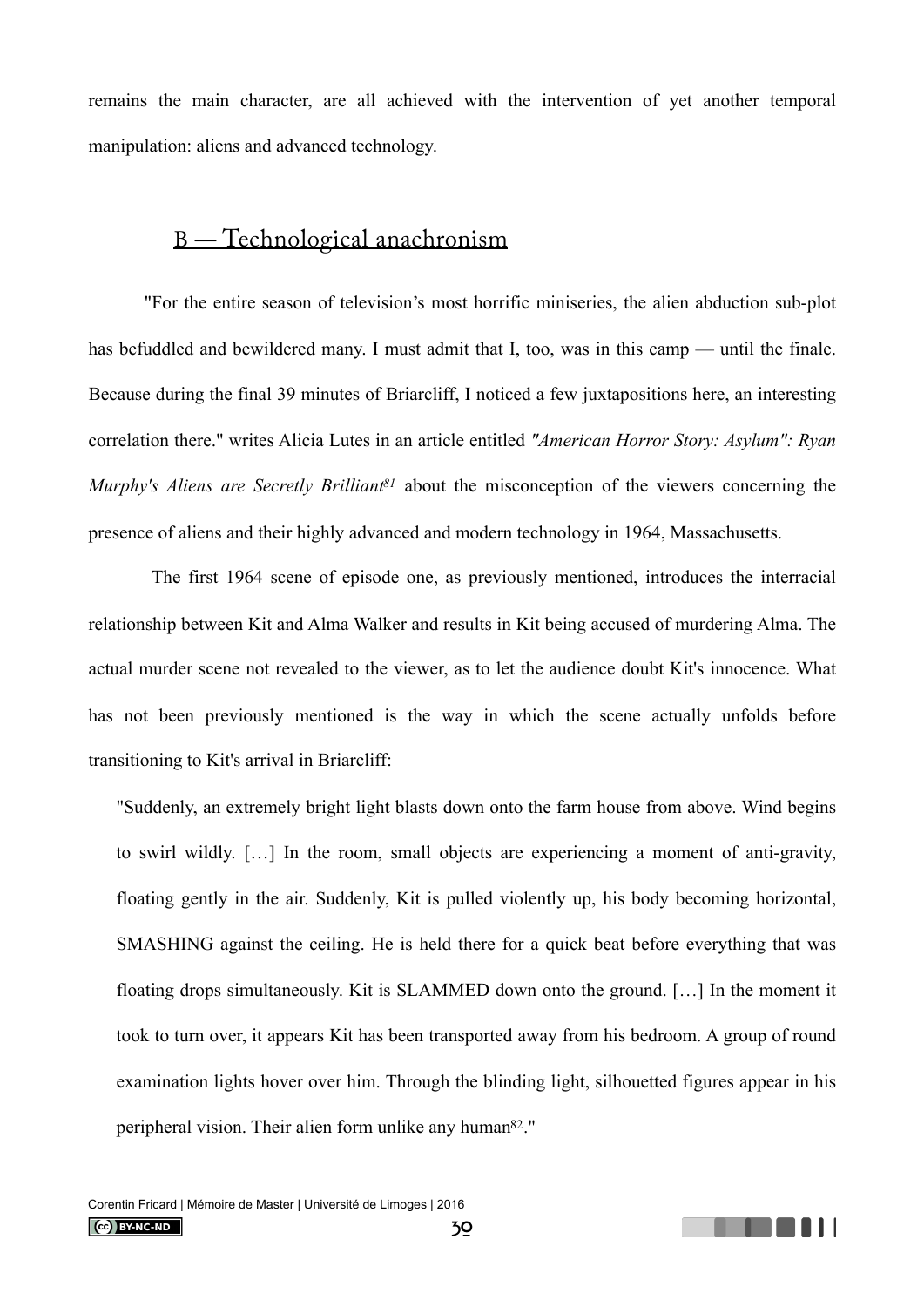<span id="page-30-0"></span>These aliens will make appearances throughout the show and always in relation to Kit (and Alma), whom Tim Minear, writer, says were inspired by "The Betty and Barney Hill story of the fifties and the sixties<sup>[83](#page-59-8)</sup>," a real-life interracial couple who testify getting abducted and examined by an extraterrestrial species.

 Each time the aliens appear, it also signifies the appearance of a great form of advanced technology. Dr Arden had decided to use Kit as part of his many human experiments. When examining his body, he noticed a toughness was present in an area of his neck and pursued with a biopsy. Arden discovered, lodged inside Kit's neck, an electronic micro-chip that only the modern viewer could have the ability to identify. Kit's claims of having been abducted by aliens therefore turn out to be true, as goes to prove the unnatural element found in his body. Arden will therefore pursue his research, convinced that Kit is the aliens' *protégé.* Kit is given a drug meant to slow down his heart, resulting in an inevitable death. After having brought back Kit to life Arden will claim no extra-terrestrials visited. Yet, a bright light, similar to Kit's original abduction, had appeared during the procedure. The aliens manifested themselves and delivered to Kit a live and pregnant Grace (Kit's girlfriend in Briarcliff who died taking a guard's bullet in order to protect Kit); thus showing far superior medical knowledge and capacities since she had been killed and was not pregnant at the time of the murder. For such examples, the aliens and their technology are the embodiment of *queer reality* forming the thesis of this dissertation. Their interventions break through the spatial and temporal location of the asylum, drastically affecting the lives and storylines of most characters. During the abductions, the subjects are taken into a different space where the progression of time differs from the original normative space in which they were taken, hence the accelerated pregnancies and the reappearance of Grace who was thought to be deceased.

 But beyond their interventions providing an ephemeral form of liberation, this does not explain how they fit in Murphy's scheme to physically and socially liberate the characters. Why

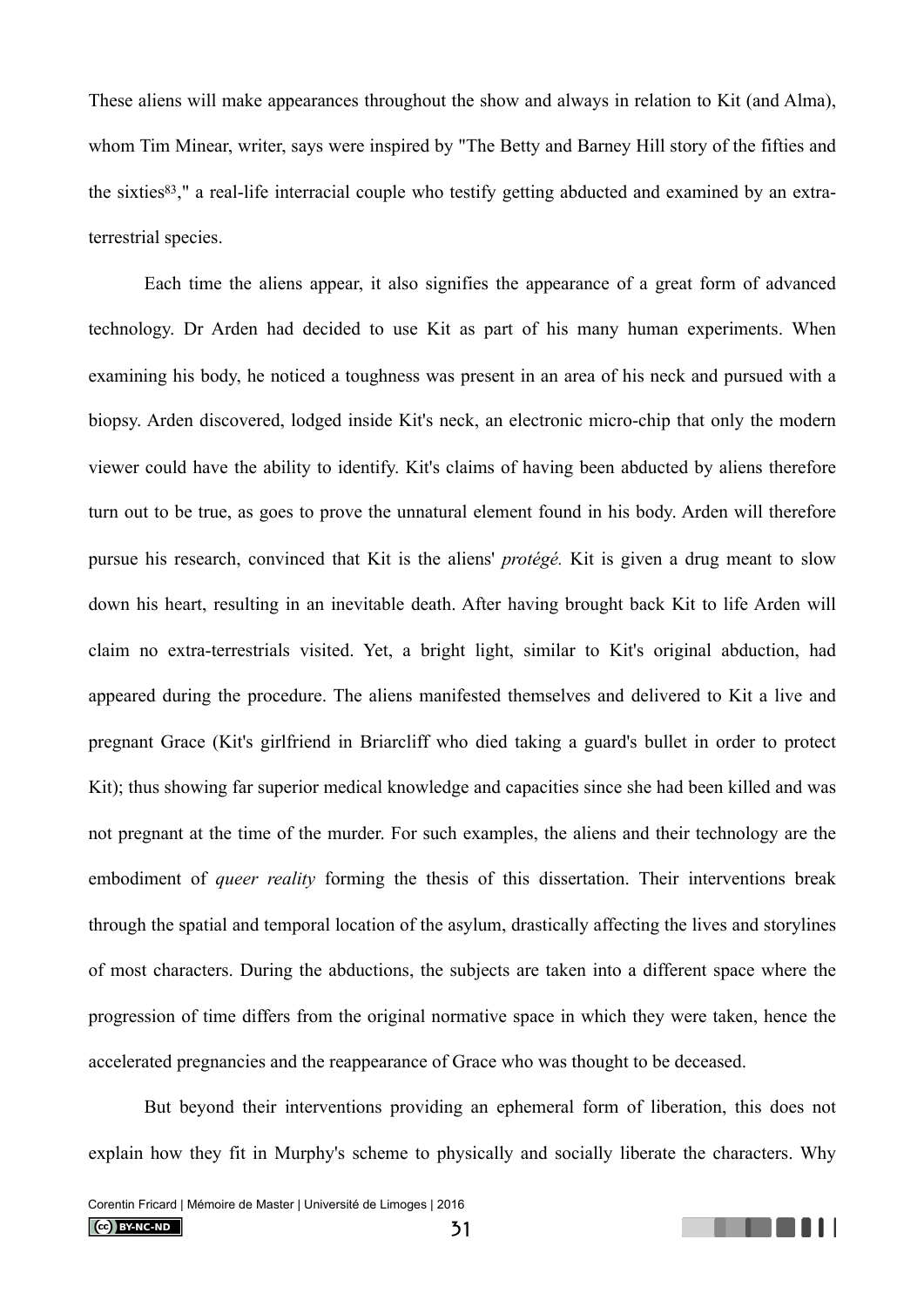abruptly shift the storylines developments of the main characters? More importantly, while it does not liberate them physically per se, how will the aliens, as the intervention of a *contemporary queer reality* in a past normative environment, are to reproduce, create, and finalize the liberation of the characters and implement *queer reality* as the new *normal*?

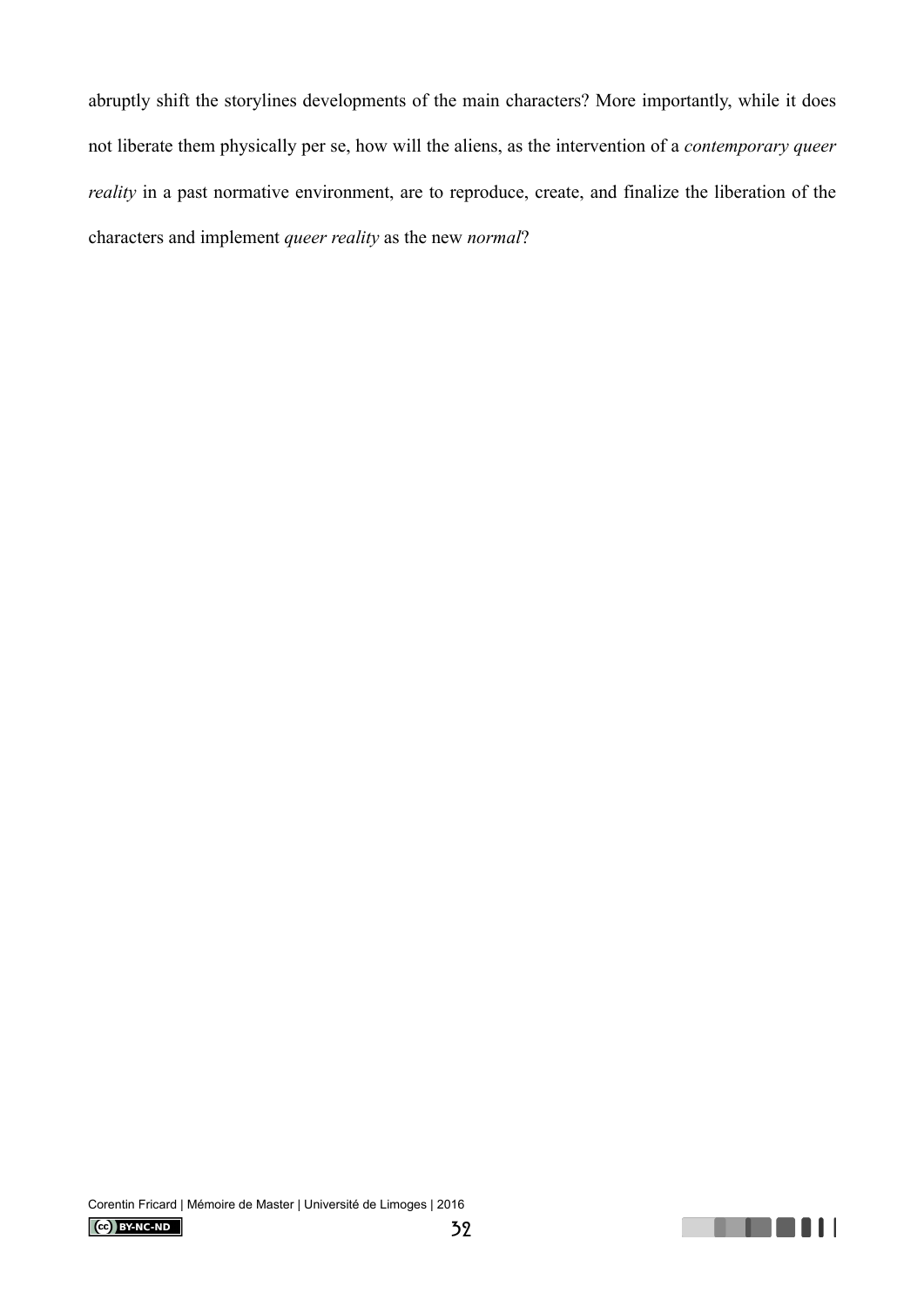## <span id="page-32-0"></span>2 - QUEER LIBERATION A — Redefining Family

<span id="page-32-1"></span> The ultimate liberation(s) and its (their) conditions, I would argue, are only made possible with the previous and frequent intervention of this extraterrestrial species. The intervention of the *queer* element, bearing contemporary techniques and values into the past (or rather, spatially and temporally set-back environment) will inspire the people subjected to such futuristic interventions in their idea and ideal concerning their own personal liberation. In fact, instead of the series usual and singular *horror ending* (in season one, the main characters ultimately become ghosts of the *Murder House* eternally repeating their murders in front of prospective owners, trapped in their own everlasting horror), *Asylum* will offer a happy ending to each of the main characters: Lana, Jude, Kit, Alma, Grace and their children.

 While Lana's liberation bears a meaning too strong to briefly be discussed in this dissertation, Kit, Alma, Grace and Jude's storylines, which ultimately intertwine in the unfolding of the series, are to be studied in response to these interventions. As aforesaid, the aliens and their technologies first abducted Kit, and Alma, who was deceased. Past Alma's death, and in his time in the asylum, Kit met and fell in love with Grace Bertrand (another patient, and a revisited version of Elizabeth Borden, renowned axe-murder in New-England, 1892). Grace was later shot by a guard, abducted by the aliens as Dr Arden was about to dispose of her body, and reappeared alive and well at the term of her pregnancy. As for Alma, she is found breastfeeding her child when Kit, free from the asylum, returns to the farm house. Both Alma and Grace were (artificially) inseminated by the aliens, and reappeared both alive and pregnant.

 The intervention of the extra-terrestrials in their lives gave way to a polyamorous relationship setting a unified goal for the three characters' future: to live a prosperous life with each other and their children. The aliens interventions drastically changed and unified their storylines.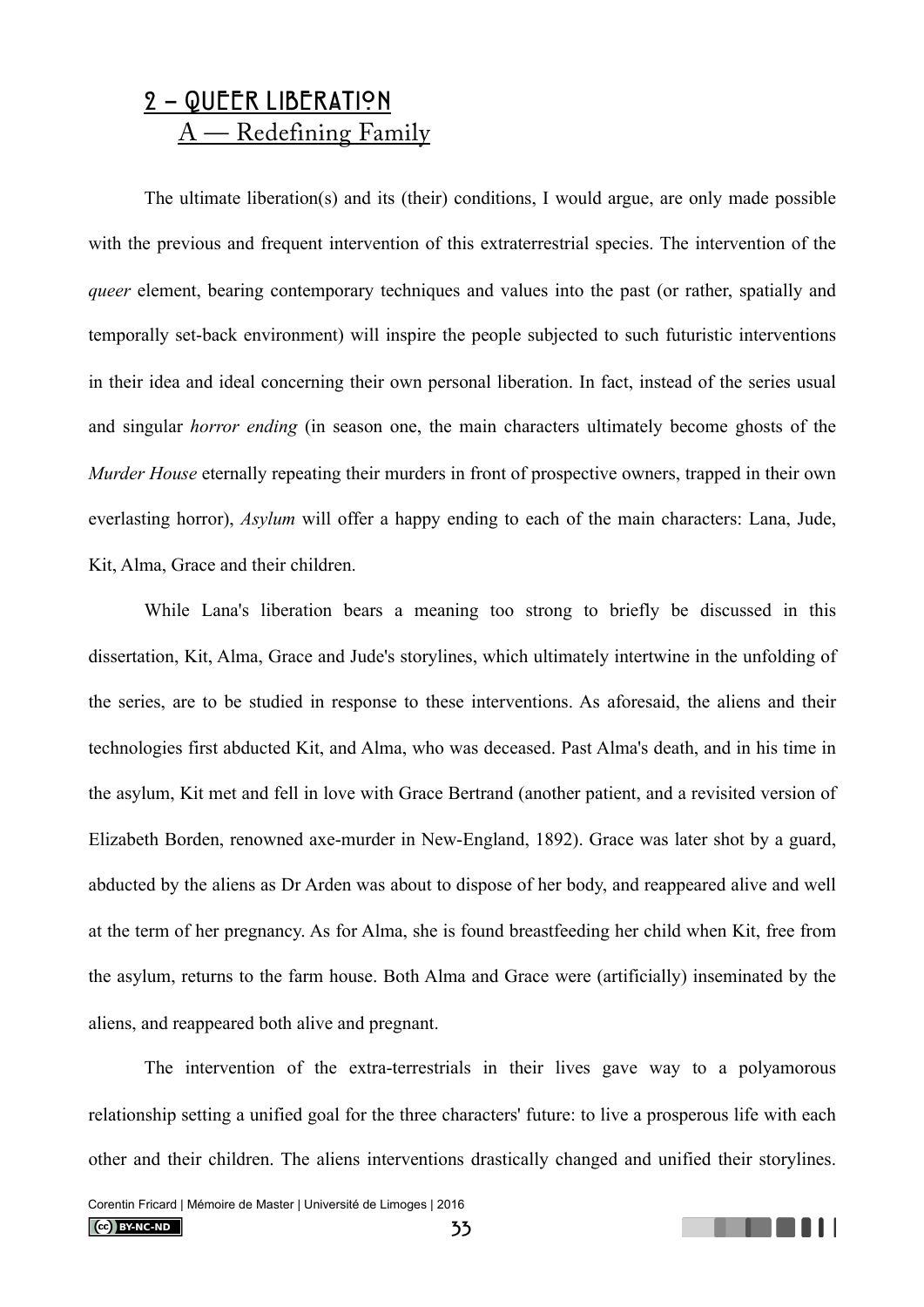Both Alma and Grace's abduction liberates them, physically and legally (since officially declared dead) from the norms of the asylum or society. Lana's liberation involves printing in the media her story in Briarcliff, as well as giving the authorities a tape of Oliver Thredson confessing to being Bloody Face, torturing Lana, and framing Kit, thus clearing all legal charges held against him.

 More important to this dissertation is the consequence of Kit's liberation, leading to the *queer liberation* within the series' story. All three move back to Kit's rural farmhouse where they escape the strong forms of normativity and surveillance found in the asylum. Thus, they create their own personal microcosm. In this microcosm, Kit, Alma, and Grace freely stand for interracial, polyamorous relationship: Kit spends every other night with either Alma or Grace, educates both his children, and supports both his wives.

While Alma murdering Grace with an axe, for the sake of dramatic irony, results in her own internment in Briarcliff, the short-lived queer ideal inspires a feeling of freedom and revolution familiar to Murphy's ideology and take on the normative construct of the nuclear family.

<span id="page-33-0"></span>"Queer liberalism articulates a contemporary confluence of the political and economic spheres that form the basis for the liberal inclusion of particular gay and lesbian U.S. citizen-subjects petitioning for rights and recognition before the law. […] Recent legal decisions […] have remade the politics of kinship into "family we choose", to invoke anthropologistKath Weston's important study of queer kinship  $84$ ."

While the story influences the death of Grace, is does not take away or deconstruct the possibility and feasibility of such a queer kinship, where family does not equal its usual normative definition as one woman and one man, plus children issued from the parents, through sexual reproduction. In a queer reality, a family may very well be composed of one and/or multiple parent.s, the latter being a woman (or women) and/or a man (or men), and/or undecided. The children may also be the result of alternative possibilities of human reproduction such as *in vitro fertilization* (in this case, for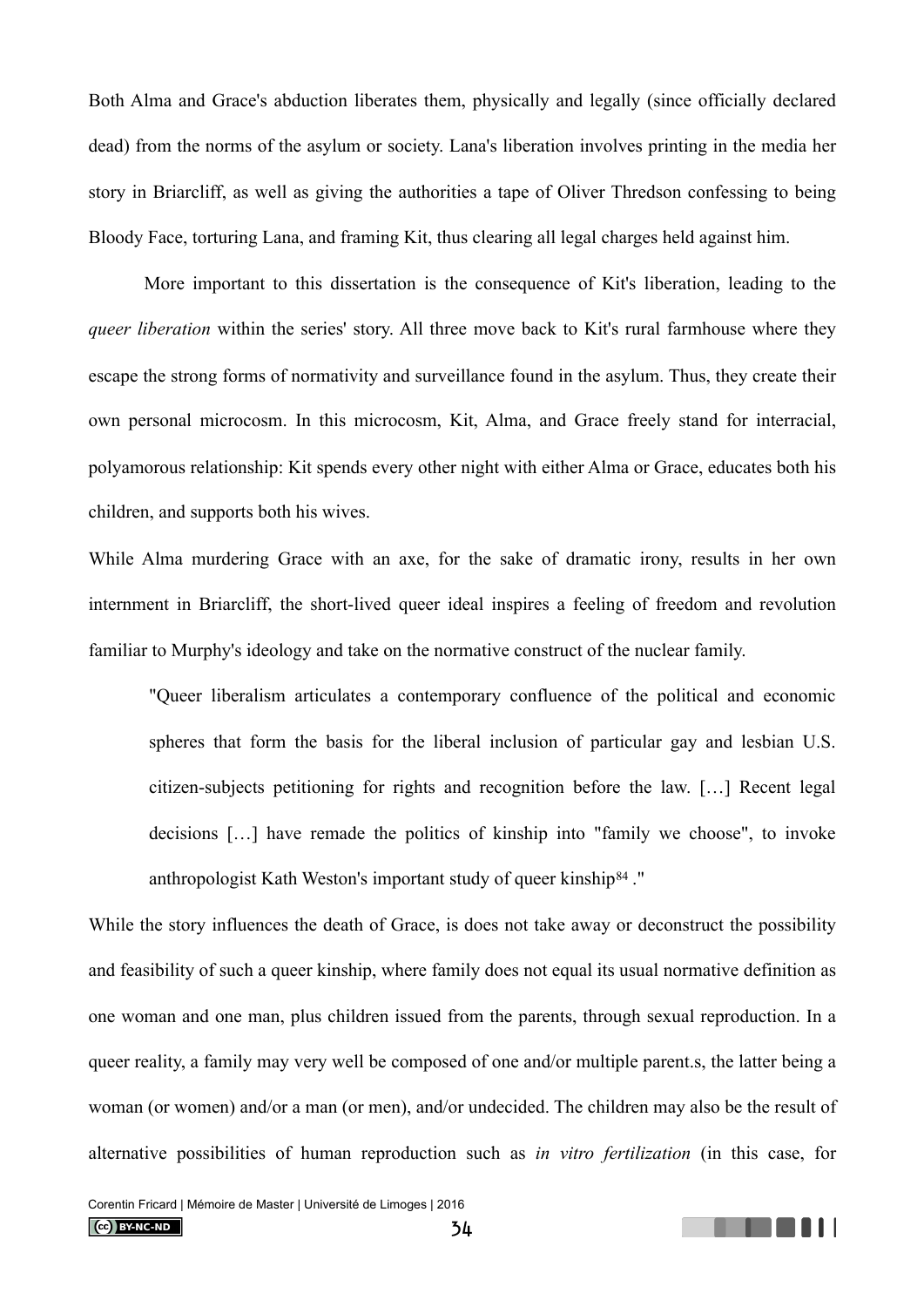instance, by the aliens). This definition of *family* only applies, for this specific spatial and temporal aspect of *queer reality*, to the inner circle, the first parental degree of family.

 Yet, the fate of Judy Martin (formally known as Sister Jude) will further develop the degrees of *queer family.* As Kit visited Alma in the asylum, after she had killed Grace, he came across a deranged Sister Jude, who he had been told had died many years before, during her time in solitary confinement. After seeing her again, Kit goes to meet Lana and inform her of Judy's actual situation. Due to the attention her critically-acclaimed romanticized autobiography received ("Maniac: One Woman's Story of Survival"), Lana decides to secretly make her way into the asylum, as in the first episode, to put an image on her words in the form of a documentary, as well as to find and save Jude. Once the documentary's shooting was finalized and Judy brought out of Briarcliff, Kit took it upon himself to take care of her: Grace having been killed, Alma having been interned, Kit is alone in his *queer reality* with his two children. Jude will appear as member of this *queer family*, thus redefining the meaning entailed in *family*. One does not need to be blood-related to be family. In a montage, the viewer would notice the gradual improvement of Jude's physical and mental health. Eventually she would teach them how to dance, draw, and the children stories. Said montage allows Jude to, once more, live in reverse. She will transition from a sickly impotent old woman, to a rejuvenated elderly.

 Nonetheless, Jude had, at first, lost all spatial and temporal recognitions: she believed to be located in the asylum, at a time when she used to ruthlessly discipline the patients (here, the children). She had psychologically returned to a normative space and time. Certain consequences of abusive electro-convulsive therapy are irreparable. However, in this location of *queer reality,* the children are issued from a more modern and advanced *queer location* that better understands the human mind and its psyche. After Jude's mental breakdown, the children therefore take her away in what is suggested by the re-appearance of bright lights, to be an extra-terrestrial space-shift. In a

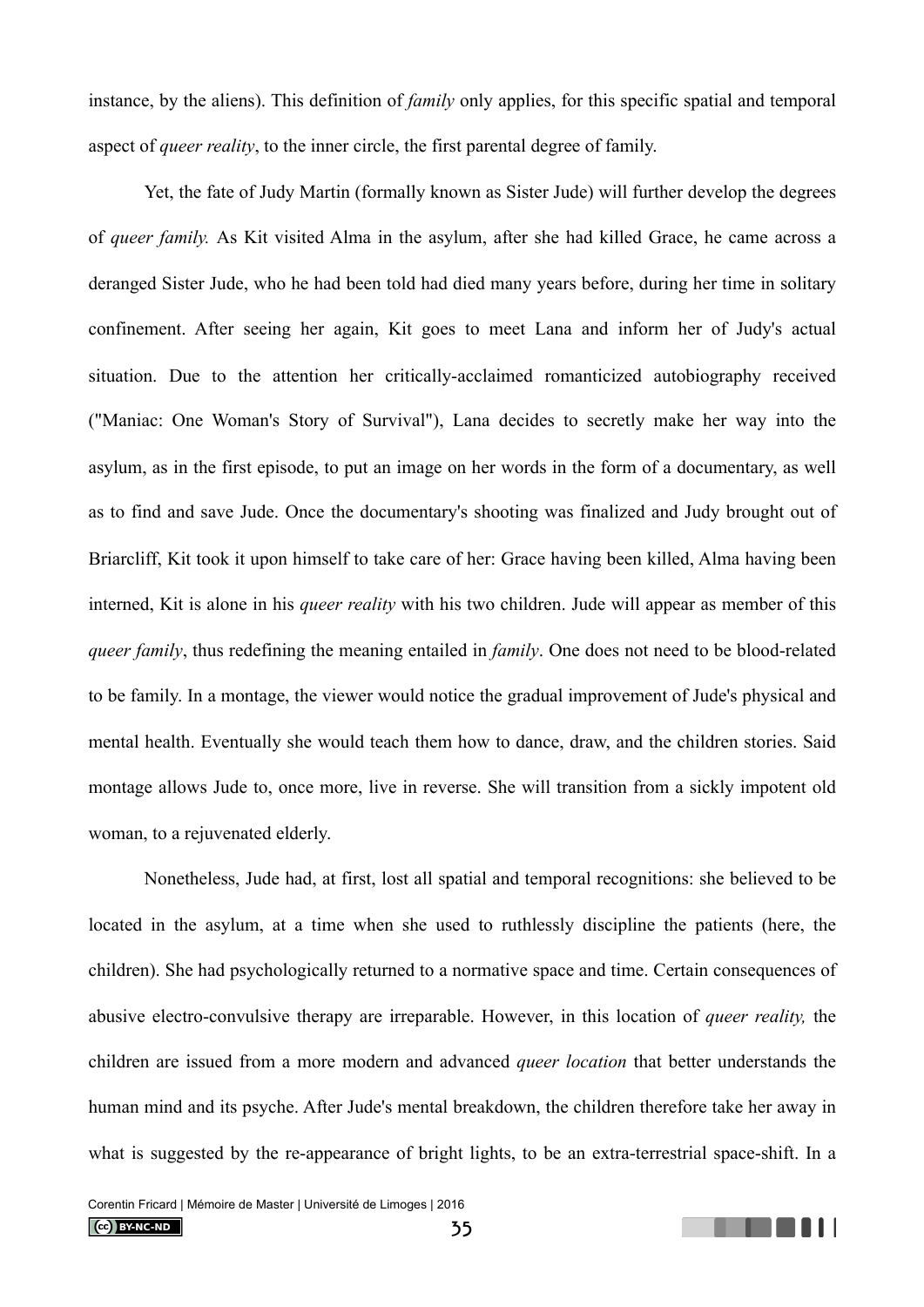<span id="page-35-1"></span>*mise en scène* that strongly connotes the Arthurian legend of Lady of the Lake<sup>85</sup>[,](#page-59-10) in which Vivian, the Lady of the Lake, takes a child that is not hers (Lancelot) deep into an element of nature (the lake; gardens in AHS) that symbolizes a portal towards a magical location an advanced form of reality. While in The Lady of the Lake it is Lancelot that returns as a grown man, in *American Horror Story*, it is Jude who comes back sane and as energetic as she was in her flashbacks: the sequence cuts to the (queer) family, learning how to dance to the blasting music of a radio-transistor under Jude's lead. It is her transition, her time in a modern, advanced, *queer-er* location that allows Jude to transition both physically and mentally, returning improved to the farmhouse.

### B — Looping Narrative

<span id="page-35-0"></span> The aforementioned endings only tell one end, that of Jude, Kit, Alma and Grace; it is not, however, the end of American Horror Story: *Asylum*. The twenty minutes that follow are an account of Lana's life post-asylum: her rise to fame. The episode is not only set immediately past her liberation, it is set many years later and is introduced as an interview looking back on her career. The very end[,](#page-59-11) the ultimate scene unexpectedly takes the viewer back to "Welcome to Briarcliff<sup>[86](#page-59-11)</sup>," the first episode of the series. The scene draws back to the first encounter between Lana Winters and Sister Jude, in which Sister Jude offers Lana a feminist message (Appendix B, page 59), expressing an unprecedented sentiment of female solidarity between the two enemies. The sudden return to the precise beginning of *Asylum* affects the ending in two different possible ways. The first one being a reconsideration of the events that led up to the series finale; the second being a closed open-ending.

 Parts of Jude's speech, directed to Lana, such as "believe me, you cannot imagine what it took to get here. What I've lived through, what I've seen. 87["](#page-59-12) More importantly "I hope you know

<span id="page-35-3"></span><span id="page-35-2"></span>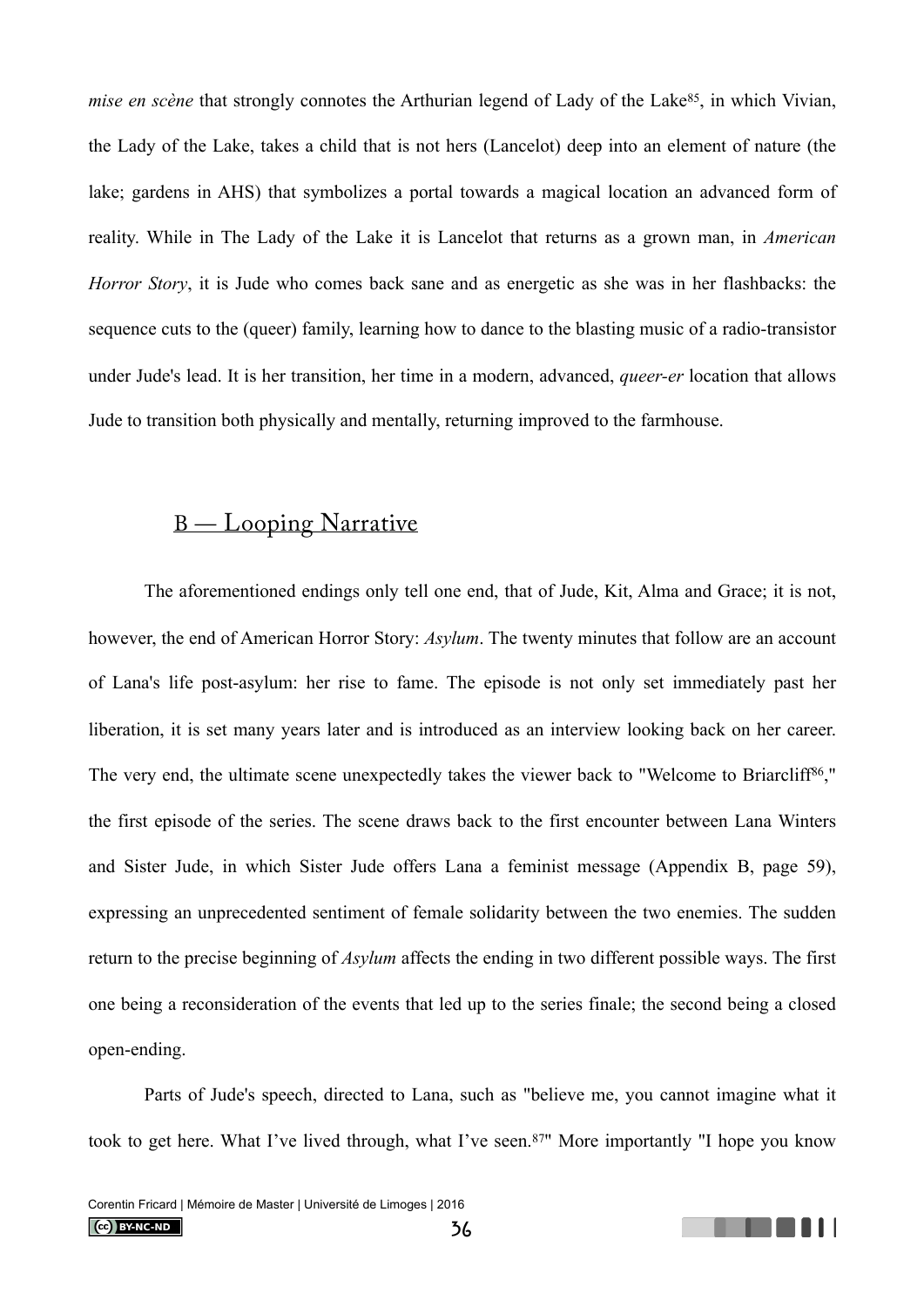<span id="page-36-0"></span>what you're in for -- the loneliness, the heartbreak, the sacrifice you'll face as a woman with a dream, on her own. […] And I'm not even including the male hierarchy that will always try and break your spirit... $88"$  $88"$  could be double-coded. The viewer has been exposed to said loneliness (through Lana having to stand for and by herself in a extra-normative world), heartbreak (not only through the loss of her partner, but also through the physical and emotional abuse undergone), and sacrifices made, in order to reach her dreams of success and fame. This quote, therefore relates to all of Lana's physical and emotional tortures originating from her desire to meet Bloody Face. Most, if not all of which, are perpetrated by the men of the series.

 Key to understanding the creation of a *queer* reality is the meaning of the end-to-beginning choice. The feminist message Jude delivers both acts as a final account of Lana's survival through the horrors the asylum entailed in a presumed future (that is the rest of the series, her internment, etc.), and acts as a past message to Lana's future as she rises to fame after escaping asylum. The scene has multiple purposes. It created the beginning of Lana's story, and now creates the new beginning of Lana's new narrative post-asylum. Through this specific scene the season becomes a never-ending full-circle of horror, survival, downfall, and success. Equally, it becomes an optimistic open-ending with two different interpretations. It could be argued Jude speaks to the new Lana, post-horror, who has found fame, or maybe she speaks to a past Lana, from episode one, and all of the horror depicted throughout the season was only the implied meaning in Jude's speech when she described " the loneliness, the heartbreak, the sacrifice you'll face as a woman with a dream<sup>[89](#page-59-14)</sup>."

 For the sake of continuity in this research, I believe in a full-circle, back to the beginning ending. By doing so, Murphy creates a *queer reality.* He sets the season in an alternate dimension with no precise location, and in which time does not correspond to the viewer's relation to time. It transcends all space and time. It applies, just like the fight for women's rights, to any situation, at any given time, in any given location.

<span id="page-36-1"></span>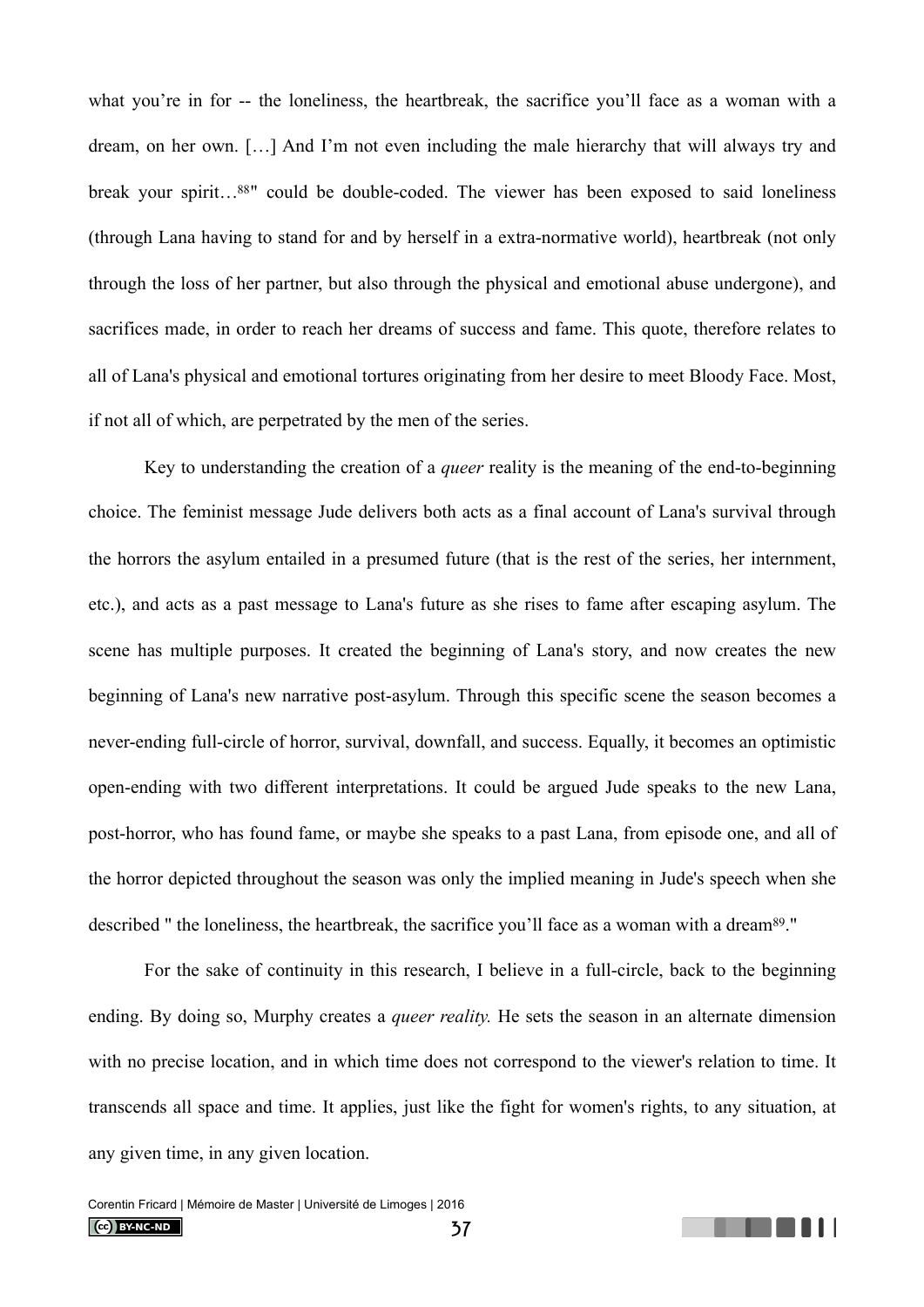<span id="page-37-0"></span> With the exception of Lana being a political body, women in *Asylum* have only been approached, in this dissertation, through their narratives: their internment, past lives, and ultimate liberation. Rather than arguing a more neutral approach in the ultimate part of the dissertation, I would argue for a study of women's bodies as intentional instrumentalizations. The focus in this next part would slightly reduce the focus on women as individuals, to more importantly focus on their bodies as a semantic tool, carrier of meaning. Due to the fact "controversies over gender and economics have produced some remarkable sights in the past twenty years: antiabortion fundamentalists joining with prochoice feminists to picket movie theaters showing pornographic films $90$ ;" it is important to underline the instrumentalizations of women's bodies in a capitalist approach to audiovisual media. Although it may be a story, as we have seen so far, it is before anything else a product sold to an audience of nearly 5 million people. For that matter, this last part will question women's bodies through its visual aspect, rather than narration. What does the representation of women's bodies tell the viewer in *American Horror Story: Asylum*? How are women's bodies sold, or for that matter, are they being sold and used as an economic tool? If not and overall, what do these representations tell the viewer about women in society, and broadly, about Murphy's personal feminist stance?

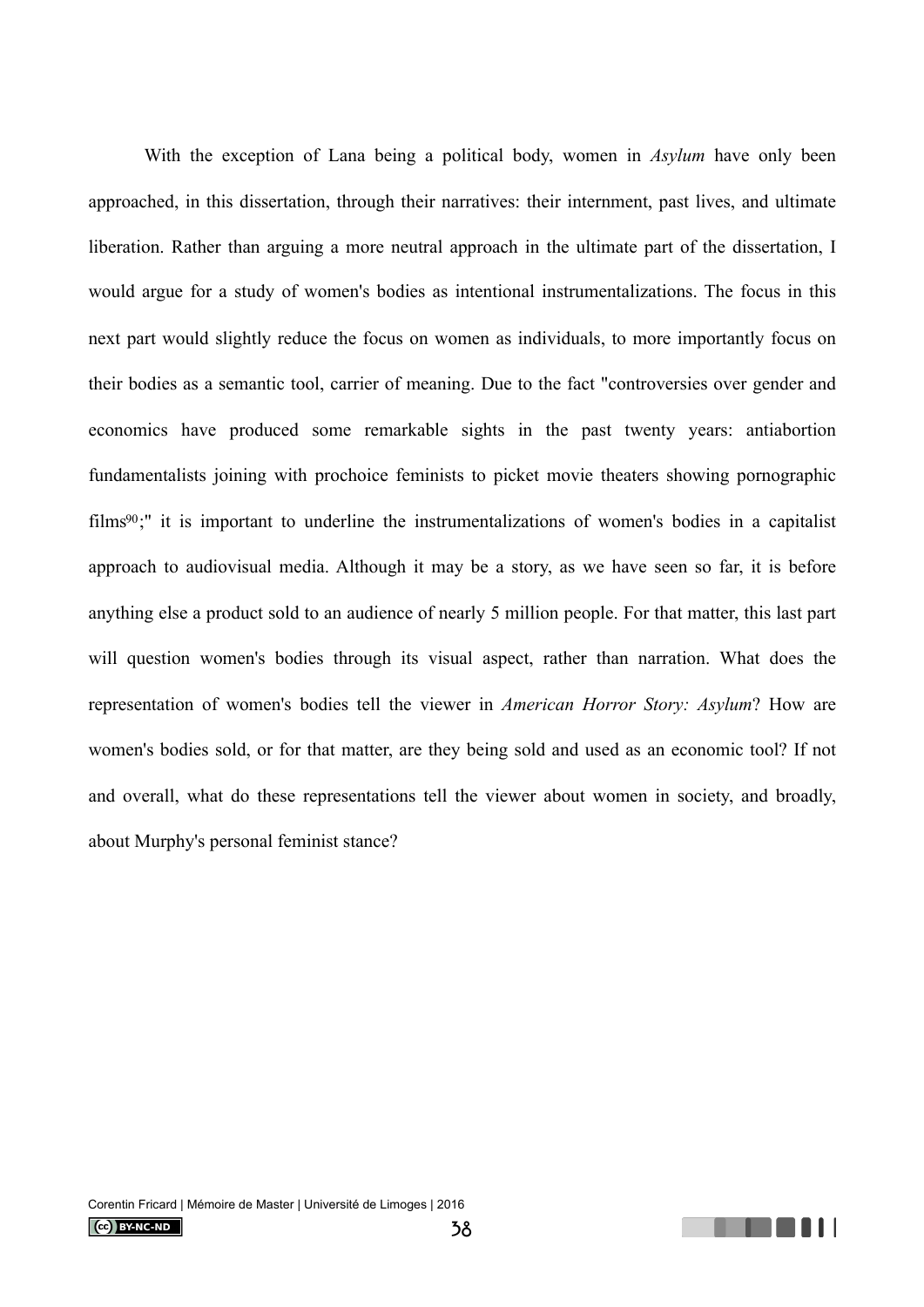# <span id="page-38-1"></span><span id="page-38-0"></span>III **—** Gender**:** Subversion**,** Construction**,** Representation 1 **—** Sexual Entities A — The Virgin, the Mother, and the Whore

<span id="page-38-6"></span><span id="page-38-5"></span><span id="page-38-4"></span><span id="page-38-3"></span><span id="page-38-2"></span>In 1[91](#page-59-16)4, through her *Feminist Manifesto<sup>91</sup>*, Mina Loy underlines the position of women in society as referring to three 'categories' of women that always link *woman* to *sexuality.* According to Loy, "as conditions are at present constituted you have the choice between Parasitism, and Prostitution, or Negation […] the division of women into two classes: the mistress, and the mother<sup>[92](#page-59-17)</sup>"; before later introducing a third category of women, as the Virgin, whose "greatest sacrifice $[...]$  to make is of  $[her]$  "virtue"<sup>[93](#page-59-18)</sup>". In 2013, Cristopher Angel<sup>94</sup> reuses these approaches to women by developing them in an ["](#page-59-20)ecclesiological<sup>[95](#page-59-20)</sup>" context, in which each woman is a figure of the Church (a catholic context fitting perfectly *Asylum*'s text). Although his development includes a fourth category: the Virgin, the Mother, the Bride, and the Whore; the focus here will solely revolve around the original three categories of the Virgin, the Mother, and the Whore.

<span id="page-38-7"></span> In both a heteronormative context and a strict religious context, these categories appear in Asylum at multiple occasions:

<span id="page-38-8"></span> — The Virgin: corresponds to Lana's body, which has never been sexually penetrated by a man. Although her immorality resides in homosexuality, her first known heterosexual encounter with a man will happen through Oliver Thredson's cruel rape rather than lustful desires. The Virgin is, in a more important chiasmic construction, also found in Sister Mary Eunice's body. The character's virginity, pale skin and rightful mind are to embody sexual and religious purity. In episode [296](#page-59-21), her body will host the strongest form of vice: the Devil. Her body therefore travels to the other end of the religious spectrum. More importantly, the chiasmus appears when Mary Eunice loses her "virtue" by reversing gender expectations and raping Monsignor Timothy Howards (who himself had been preserving his virginity his entire life). Rape, in this approach to virginity, is being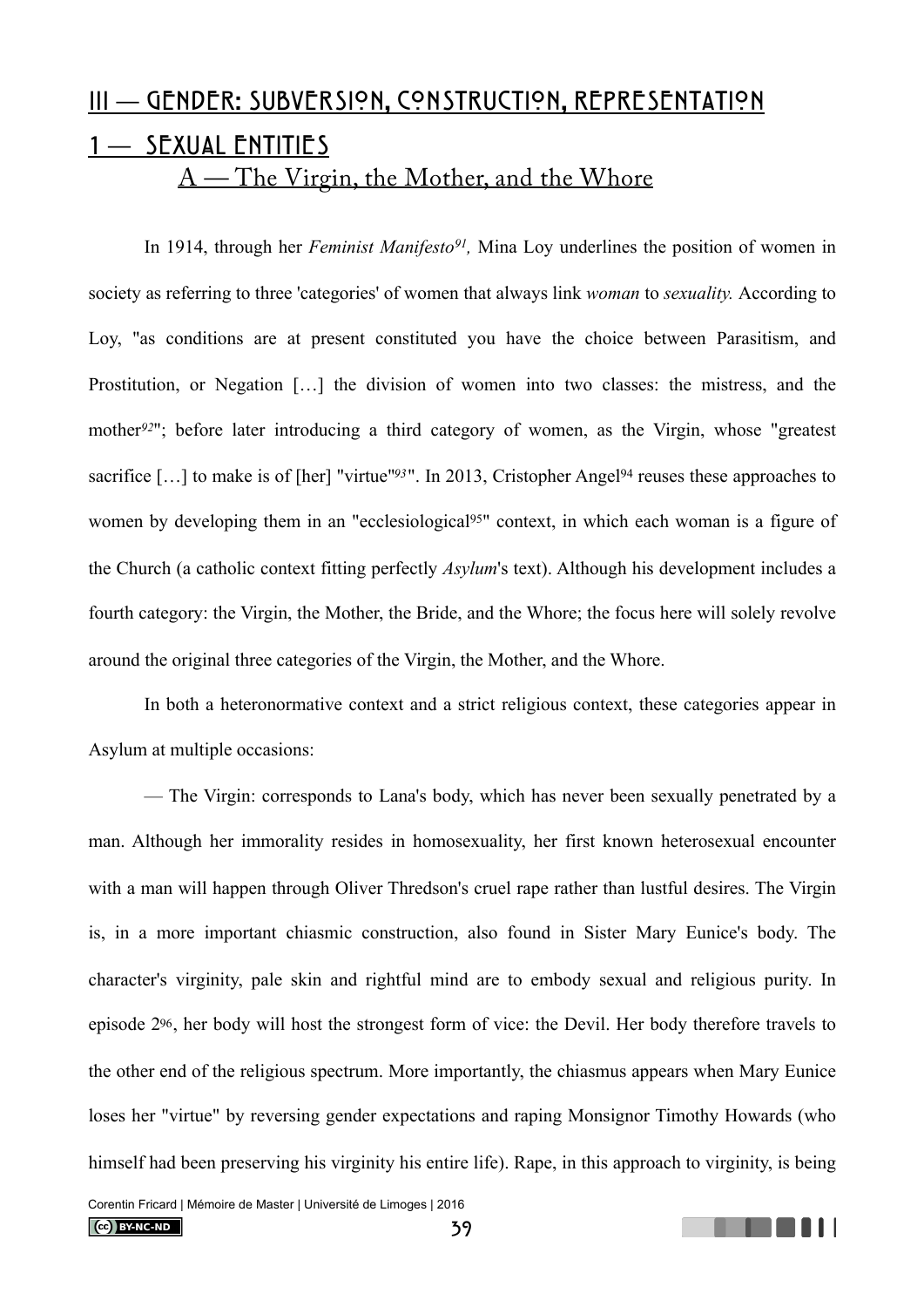critically redefined. On the one hand, it appears as masculine oppression through which men force their way on and into women, further underlining women's weak position in a patriarchal society. On the other hand, Murphy completely subverts the common conception of virginity as virtue. Eunice's virginity triggers the intense desire for lust leading to forcing penetration and resulting in yet another subversive representation of gender roles in which the woman, rather than being weak, is the perpetrator of sexual abuse<sup>97</sup>.

<span id="page-39-0"></span> — The Mother: rather than a literal mother, this category includes women whose value and function (as reproductive) have been lost and used. While their lust may often be silenced due to their maturity. The Mother appears logically to be represented as Jude, whose position as head of the asylum imposes a nurturing function; and her position in the Church preserves her body from lust. The latter part being yet again subverted by Jude's past and present desires for men. Jude's past as a bar singer during the war redefines her body as that of the Whore, overlapping with her maternal nature.

 — The Whore: is overly represented in *Asylum:* through Shelley (a nymphomaniac), Jude (a bar singer), and Eunice (a satanic rapist). The Whore calls to what, I would argue, are modern women: conscious of their sexuality and providing for their sexual needs. The whore, just like the *queer*, goes through a process of re-appropriation: the negative attribute is redefined as a positive one. As note Adam G. Galinsky and others in "The Reappropriation of Stigmatizing Labels: Implications of Social Identity<sup>[98](#page-60-1)</sup>":

<span id="page-39-1"></span>"Another example would be the emergence in the 1990s of "queer" as a self-label for proud gay men and lesbians, a label that previously had been a deliberate and resented epithet. Similarly, many gay rights organizations use the symbol of the pink triangle, a symbol used in Nazi Germany to identify gays, to promote awareness of discrimination against gays. A marking mechanism that had been used as a device of discrimination was transformed into

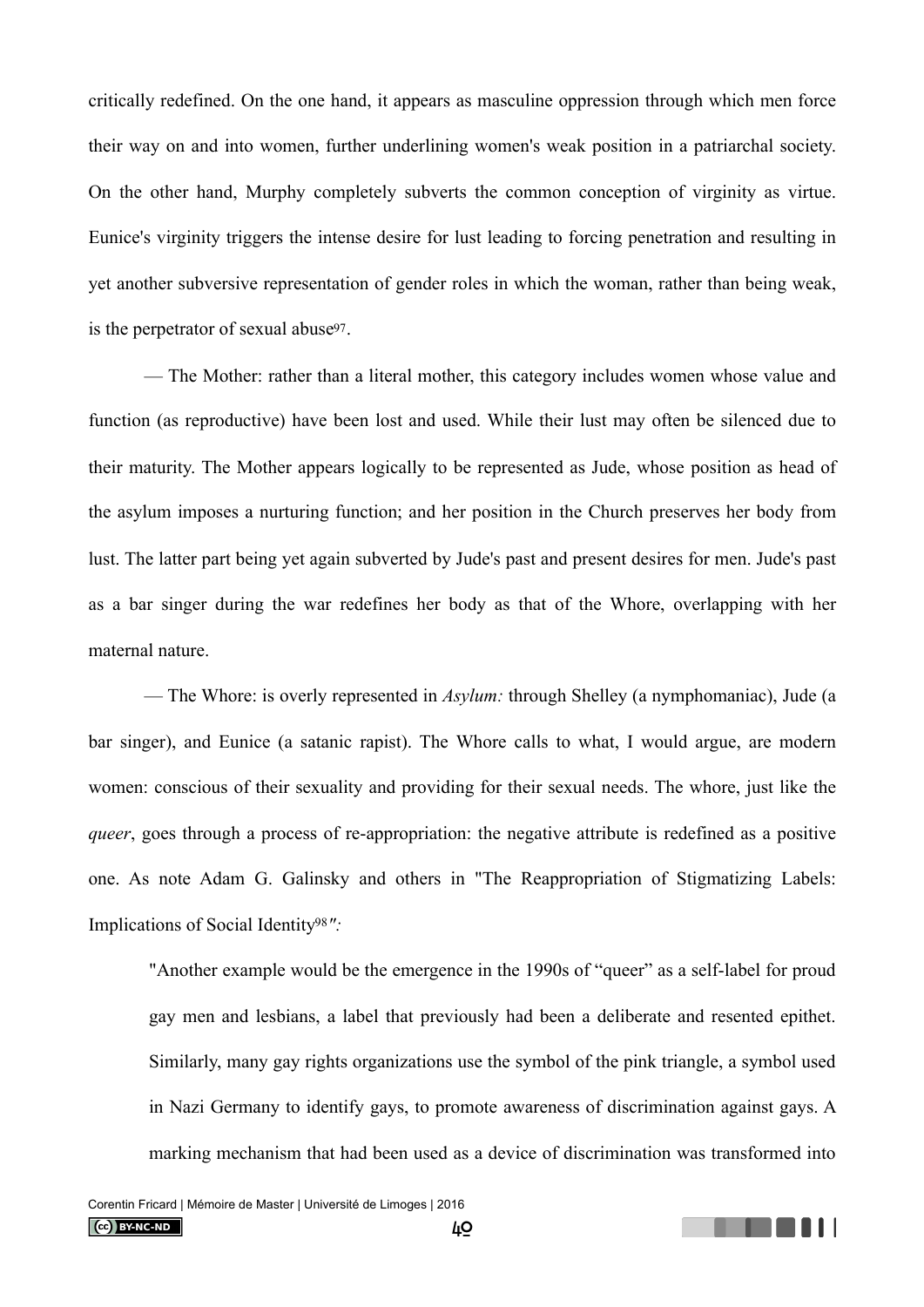a tool of tolerance, a symbol of pride and self-acceptance. This kind of self-labeling has several potentially positive consequences. The historically negative connotations of the label are challenged by the proud, positive connotations implied by a group's use of the term as a self-label. Where "queer" had connoted undesirable abnormality, by the fact that it is used by the group to refer to itself, it comes to connote pride in the groups' unique characteristics. Where before it referred to despised distinctiveness, it now refers to celebrated distinctiveness. Reappropriation allows the label's seemingly stable meaning to be open to negotiation $99$ [.](#page-60-2)"

<span id="page-40-2"></span><span id="page-40-1"></span>The "whore<sup>[100](#page-60-3)</sup>," pronounced 6 times in the third episode, plays a central part in *Asylum*. Rather than creating a judgement, the Whore acts as the liberated, religiously and socially unbound woman.

 Although the Virgin and the Mother both strongly subvert expectations, it is only made possible through their transition to the Whore. The Whore, beyond a religious context and in *Asylum*, is set to represent the modern woman whose body and sexuality does not abide the patriarchy. In a patriarchal system, "gender role conformity indirectly depresses sexual satisfaction for women but not men because traditional gender-based sexual roles dictate sexual passivity for women but sexual agency for men<sup>[101](#page-60-4)</sup>." The modern woman has sexual desires and needs, not only is unapologetic but does not need to be. The modern woman, in the end, has a strong grip on her sexuality. For the Whore is a clear temporal transgression towards the representation of a modern woman, it is important to focus the attention on the creation, the coding, of her identity (by Murphy) in *Asylum.* 

### <span id="page-40-4"></span><span id="page-40-3"></span>B — Feminine Performativity

<span id="page-40-0"></span>In her presentation on "Women's Representations in Fashion Magazines at the Turning Point of the 1970s: the Production and Reception of Stereotype[s102](#page-60-5)," Alice Morin makes the distinction Corentin Fricard | Mémoire de Master | Université de Limoges | 2016  $\left(\text{cc}\right)$  BY-NC-ND . . . . .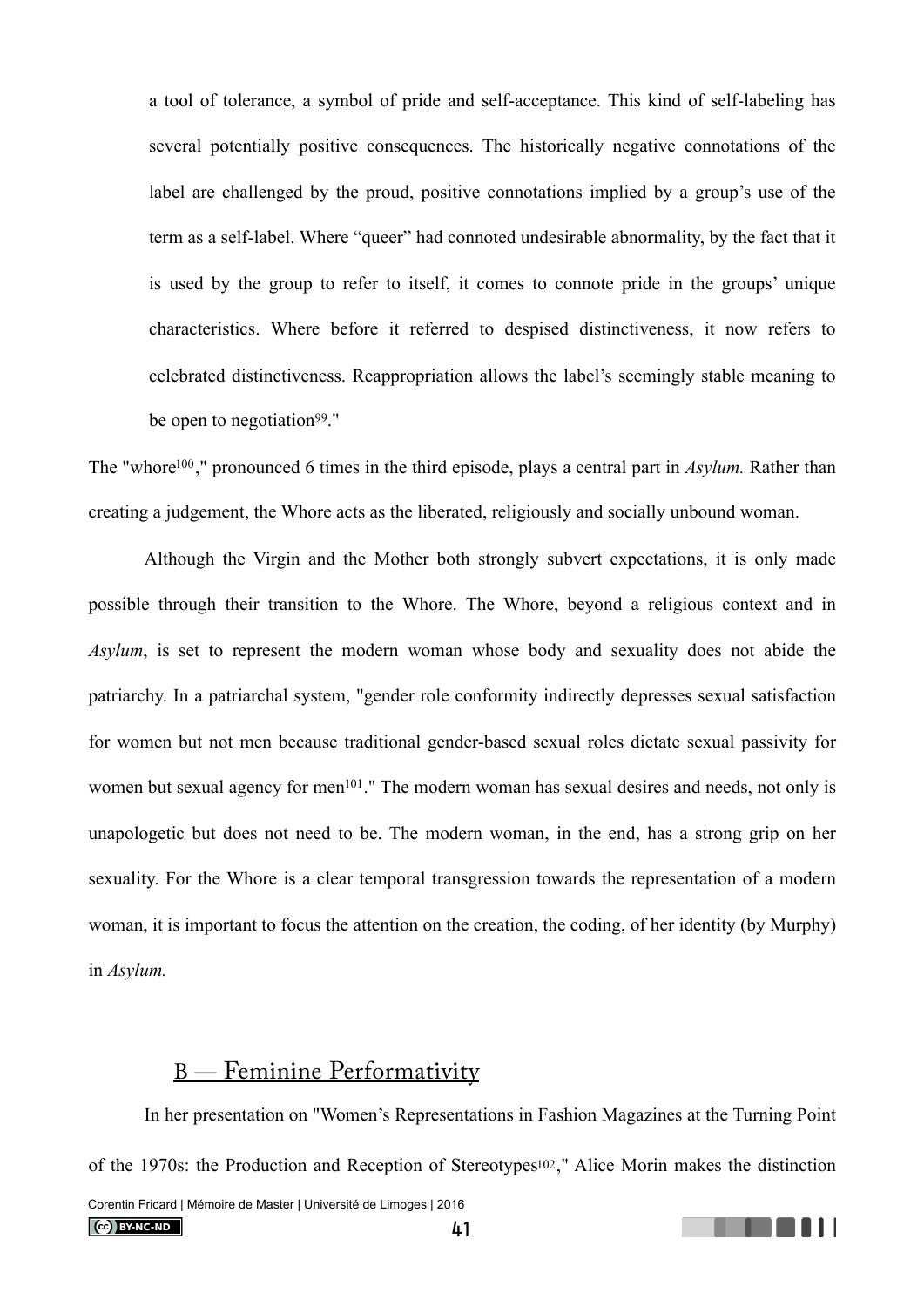between two categories of female targeted buyers: the woman, and the feminine. In the 1960s and 1970s, the fashion industry settled on a targeted group using "practical fashion" (corresponding to housewives and working women) to better create, innovate on the definition feminine. The feminine either calls for daring nudity, or what I would refer to as *queer fashion;* the creation of a fashion dissociating from the practical to explore new ways of dressing and using the female body. Murphy, I argue, does the same through the use of the Whore. The creator settled on characters easily identified by their clothes (the nuns in black robes; Lana, the working woman, in a green suit), to better use the Whore as a way to distance these characters from the social expectations of a nun's clothes, or a working woman's clothes. The Whore allows him to create, explore, and define his idea and ideal of femininity; the same codings reappear in each character as they transgress from their original categories to become "a whore $103"$  $103"$ .

<span id="page-41-0"></span> Femininity, in this part, is the whore's gender performance; defined as a clear and distinct correlation between a woman's identity construction and approach to sexuality. Judith Butler, American Philosopher in gender studies, defines gender performance as "a kind of imitation for which there is no original; in fact, it is a kind of imitation that produces the very notion of the original as an effect and consequence of the imitation itself<sup>[104](#page-60-7)"</sup>. In other words, one's construction and performance of gender often intends to copy a widely socially accepted set of gender expectations (as women wear skirts, while men wear trousers; women may put on make up, while men may not, etc.). In this sense, Simone de Beauvoir declared "*on ne naît pas femme, on le devient*<sup>[105](#page-60-8)</sup>," reinforcing the theory conceptualizing a construction of gender under a set of common gender expectations.

<span id="page-41-2"></span> While the appearance of the feminine in *Asylum* is, as previously mentioned, a result of a certain subversion of gender roles expectations, one can only see the lack of *queerness* and desire to subvert the idea of feminine sensuality in *Asylum*. Murphy, who had set a monochromatic color

<span id="page-41-1"></span>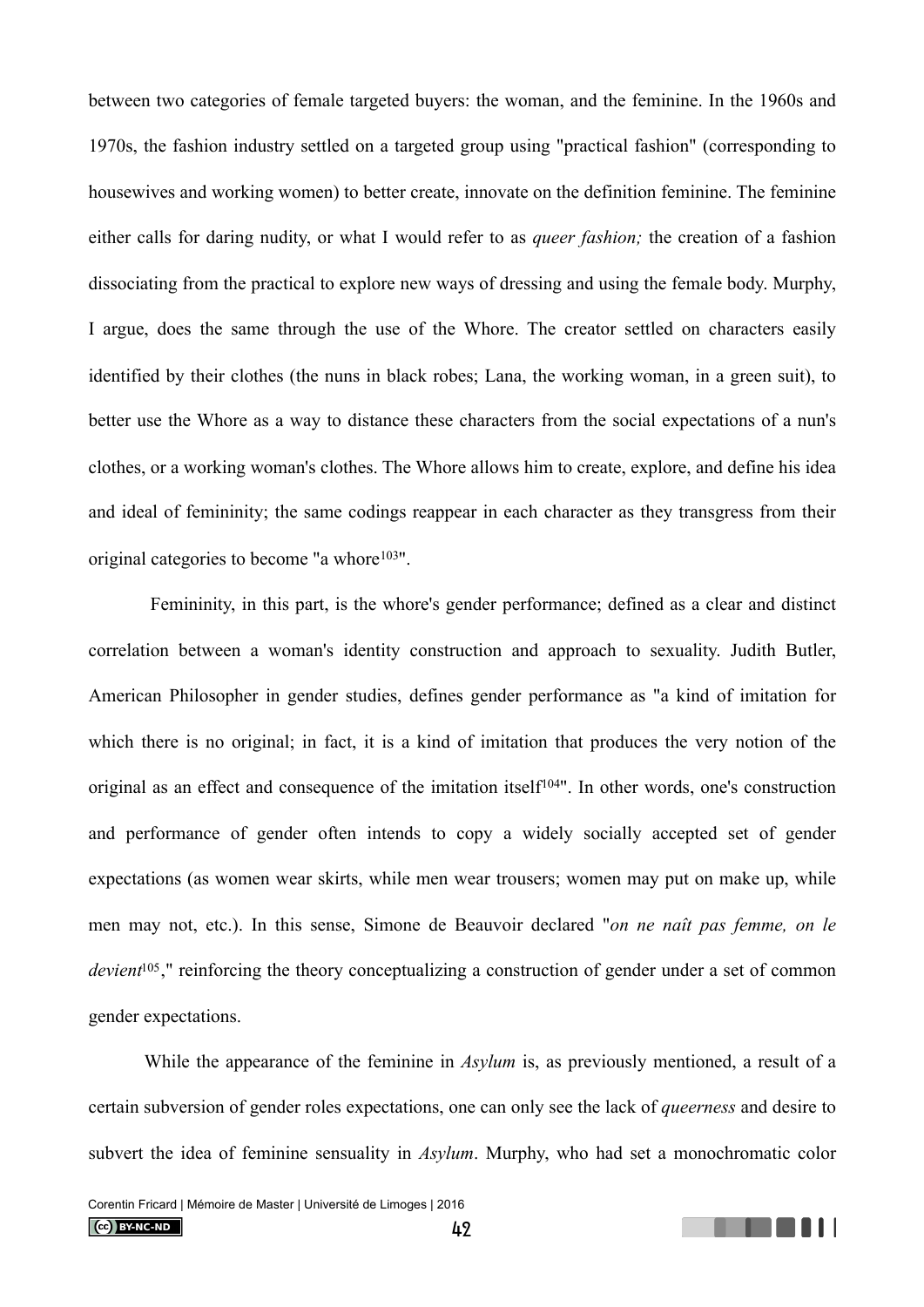palette in the asylum, uses the color red as a signifier for lust, sensuality, sexuality, and femininity. The color drastically sets itself apart from the usual dark tones of the asylum's walls, clothes, etc. therefore creating a clear semantical coding in the viewer's mind. When the color appears, so does sexuality. The only possible exception would be the omnipresence of blood, only the much darker tone of red creates a black fluid with undertones of red, rather than a properly red fluid.

 Women's bodies are to be sexualized through the use of red lace lingerie, *Ravish Me Red*  lipstick, and wine (as object of lust). While these have been previously mentioned in the beginning of the second part, when discussing the use of flashbacks in Jude's narrative, the use of red is now more relevant: in the construction and performance of gender, and in the creation of a sensual coding. While Sister Jude is the first I mentioned, Mary Eunice will also wear the exact same outfit and make-up to express the strength of her sexual desires. It is this repetition that creates a certain codification of women's sensuality.

 The risks in representing women as lustful is important, since it could result in sexual objectification used to attract a mainly male heterosexual viewership:

"[Sexual objectification] occurs when a woman's body or body parts are singled out and separated from her as a person and she is viewed primarily as a physical object of male sexual desire (Bartky, 1990). Objectification theory posits that [sexual objectification] of females is likely to contribute to mental health problems that disproportionately affect women (i.e., eating disorders, depression, and sexual dysfunction) via two main paths. The first path is direct and overt and involves [sexual objectification] experiences. The second path is indirect and subtle and involves women's internalization of [sexual objectification] experiences or self-objectification (Fredrickson & Roberts, 1997)<sup>[106](#page-60-9)</sup>."

<span id="page-42-0"></span>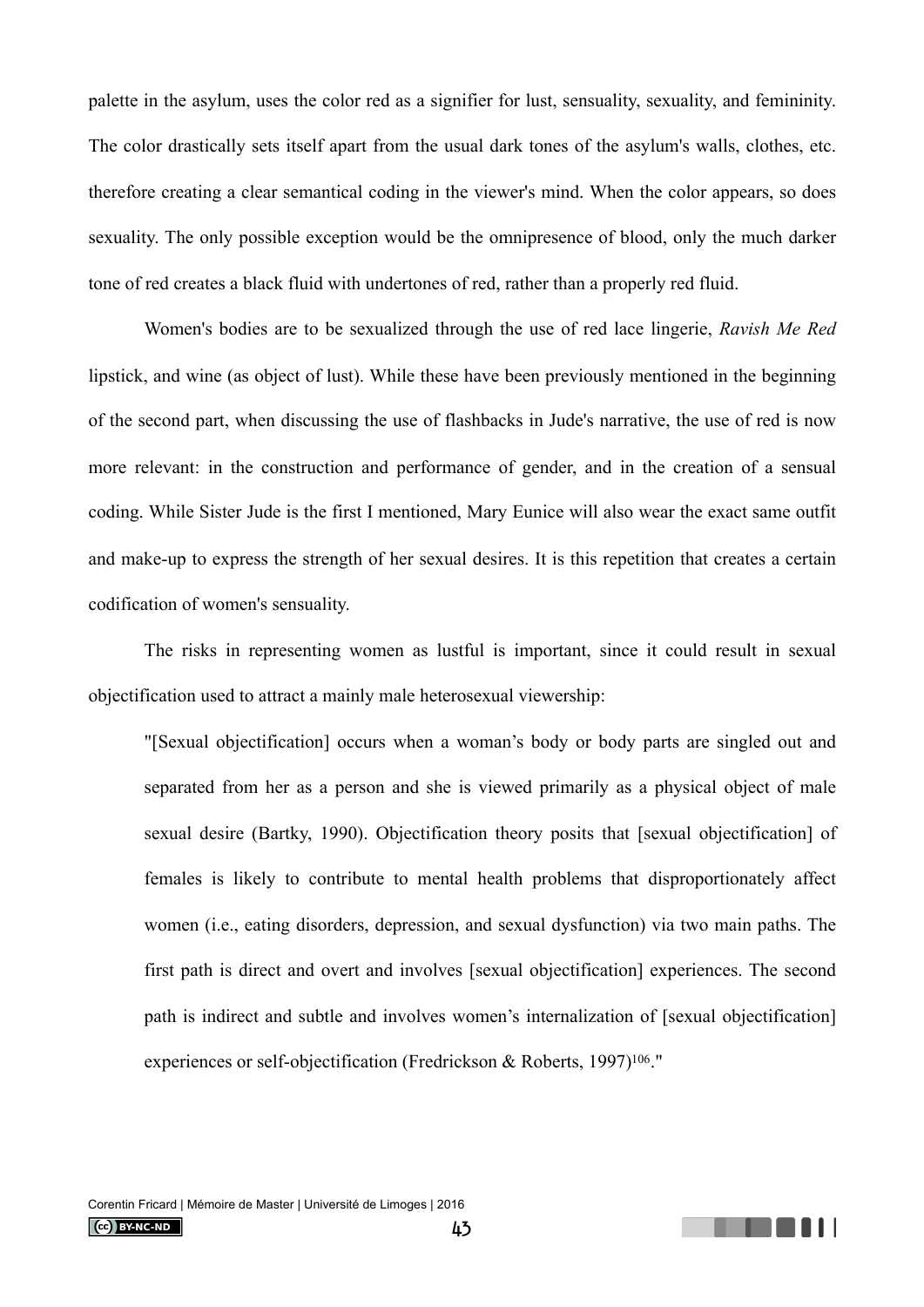### <span id="page-43-1"></span><span id="page-43-0"></span>2 **—** Murphy**'**s Gaze

### <span id="page-43-3"></span><span id="page-43-2"></span>A — Male Gaze

In her seminal essay "Visual Pleasure and Narrative Cinema," Laura Mulvey takes a psychoanalytical approach to cinema in order to better understand the representation and objectification of women's bodies. She argues that "pleasure in looking has been split between active/male and passive/female.<sup>[107](#page-60-10)</sup>" The "male gaze" is the term referring to the specific look the camera offers on the female body. Often the camera angles allow the viewer to identify with a male character, "image and men are bearer of the look<sup>[108](#page-60-11)"</sup> to which women are subjected. Mulvey underlines numerous problematic techniques reinforcing the objectification of women, by relying on Freud's scopophilia theory (voyeurism, peeking into one's intimacy), and identification with gendered characters. These criteria are inter-dependent: it is the identification with the gendered characters that allows men to feel a form of pleasure and arousal in watching the objectified women. Since these analyses prove in many ways the negative aspect of such representation, I will apply the same analysis only to *Asylum*.

<span id="page-43-6"></span><span id="page-43-4"></span> Scopophilia, according to the Oxford Dictionaries, is the "sexual pleasure derived chiefly from watching others when they are naked or engaged in sexual activity; voyeurism […] In a broader sense, to obtain pleasure from looking<sup>[109](#page-60-12)</sup>." While the definition of pleasure, I would argue, is largely subjective as depending to one's liking, one can refer to the previously mentioned quote<sup>110</sup> from Judith Butler's gender performance theory in the creation of an original. In this sense, the original is the expectation of visual sexual stimuli. It may, at first, seem hard to notice the construction of normative codings of womanhood that could trigger sexual arousal and reinforce the "passive/female<sup>[111](#page-60-14)</sup>" theory of Mulvey in *Asylum*: the main sex scenes being the rapes of Lana and Monsignor Timothy Howard. If overall Murphy seems to succeed in offering a gaze different from

<span id="page-43-5"></span>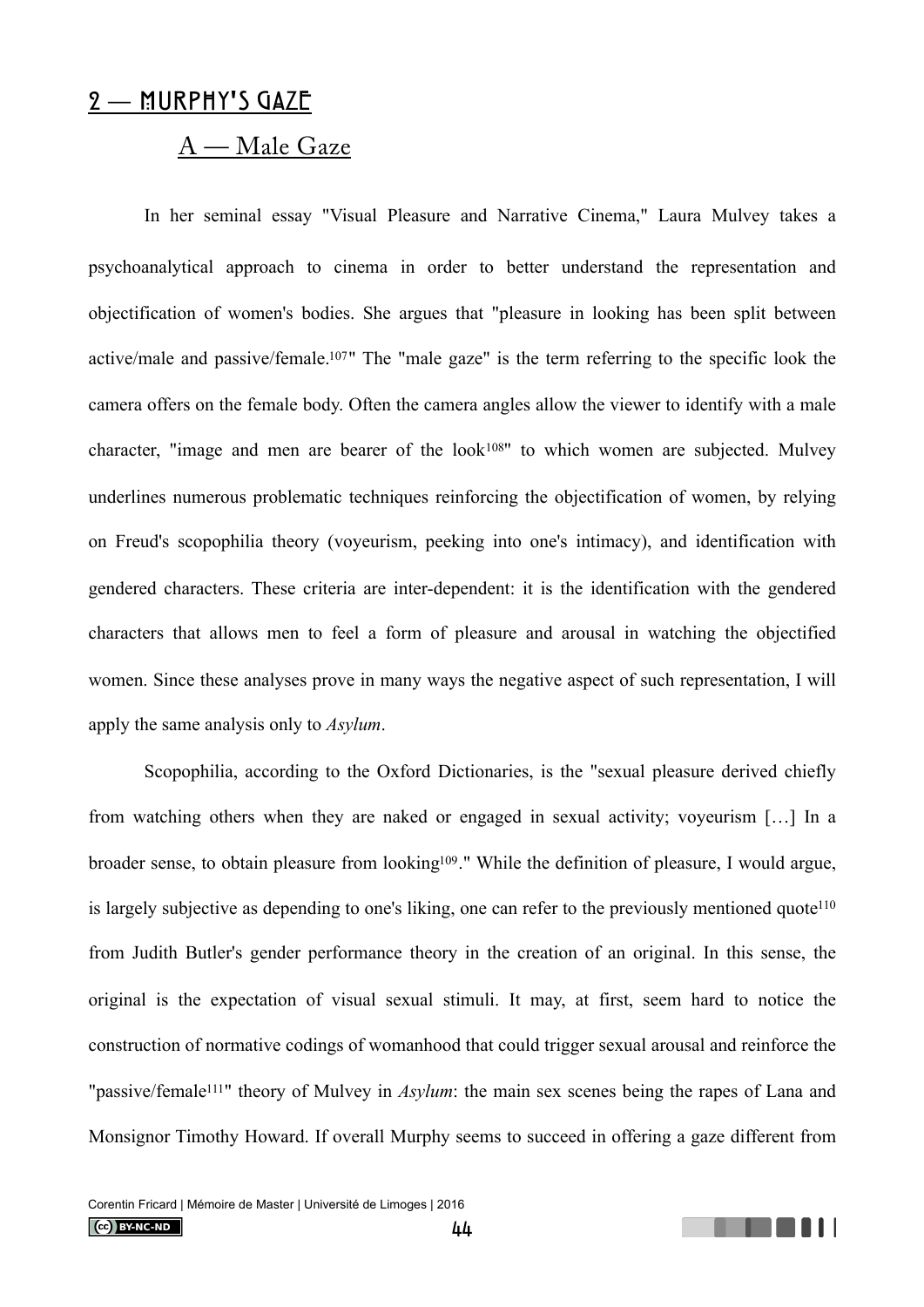the male gaze, it is not entirely true. In the first scene of the first episode, after Kit Walker comes home to his wife Alma, appears to be one of two problematic scenes.

<span id="page-44-3"></span><span id="page-44-2"></span><span id="page-44-1"></span><span id="page-44-0"></span> To begin with, the characters are extremely gendered : Kit is first introduced at work before going back to his wife, thus allowing men to identify themselves as providers of financial security on which women are dependent. By staying at home, Alma's character rejects any form of gender transgression and rather than being emancipated, is inscribed in a housewife stereotype. Kit greets her with "Something smells good, Mrs. Walker<sup>[112](#page-60-15)</sup>," as she appears to the screen in a pink dress and sets the dinner table. Alma then declares "the roast should be about ready<sup>[113](#page-60-16)</sup>," but Kit, who is used for male/masculine identification makes his sexual desire clear by responding "That's not what I'm hungry for  $14$ <sup>2</sup> and then pushes Alma in the bedroom and undresses her. Her role is strongly underlined by the idea that Kit expects her to have been cooking for him as he arrives, as well being called "Mrs. Walker<sup>[115](#page-60-18)</sup>," as a way for Kit to assert his lasting and legal possession over her body and person. The identification has therefore been set and the narrative can develop towards scopophilia, sexual voyeurism. As Michel Foucault in *Histoire de la sexualité<sup>[116](#page-60-19)</sup>* notes: "*Dans l'espace social*, *comme au cœur de chaque maison, un seul lieu de sexualité reconnue, mais utilitaire et fécond : la chambre des parents<sup>[117](#page-61-0)</sup>.* " The bedroom, as a space for sexual activity, takes on a connotation of high privacy, intimacy. The fact that the camera follows Kit from his work, to the front of his house, the kitchen, the dining room, and the bedroom reinforces a travel from a highly public sphere to a much more private and intimate environment; favorable to scopophilia. The fact that the man is the leader of the scene also creates this bond with the viewer whose sexual arousal depends on identification.

<span id="page-44-5"></span> One may argue the spatial and temporal distance of the scene from the viewer's world may possibly affect their ability to identify with the characters, but the sexual connotations and gender roles remain culturally omnipresent in modern society, and are needed in order to then be subverted. To such a counter argument, I would also note that towards the end of the season, many scenes are

<span id="page-44-4"></span>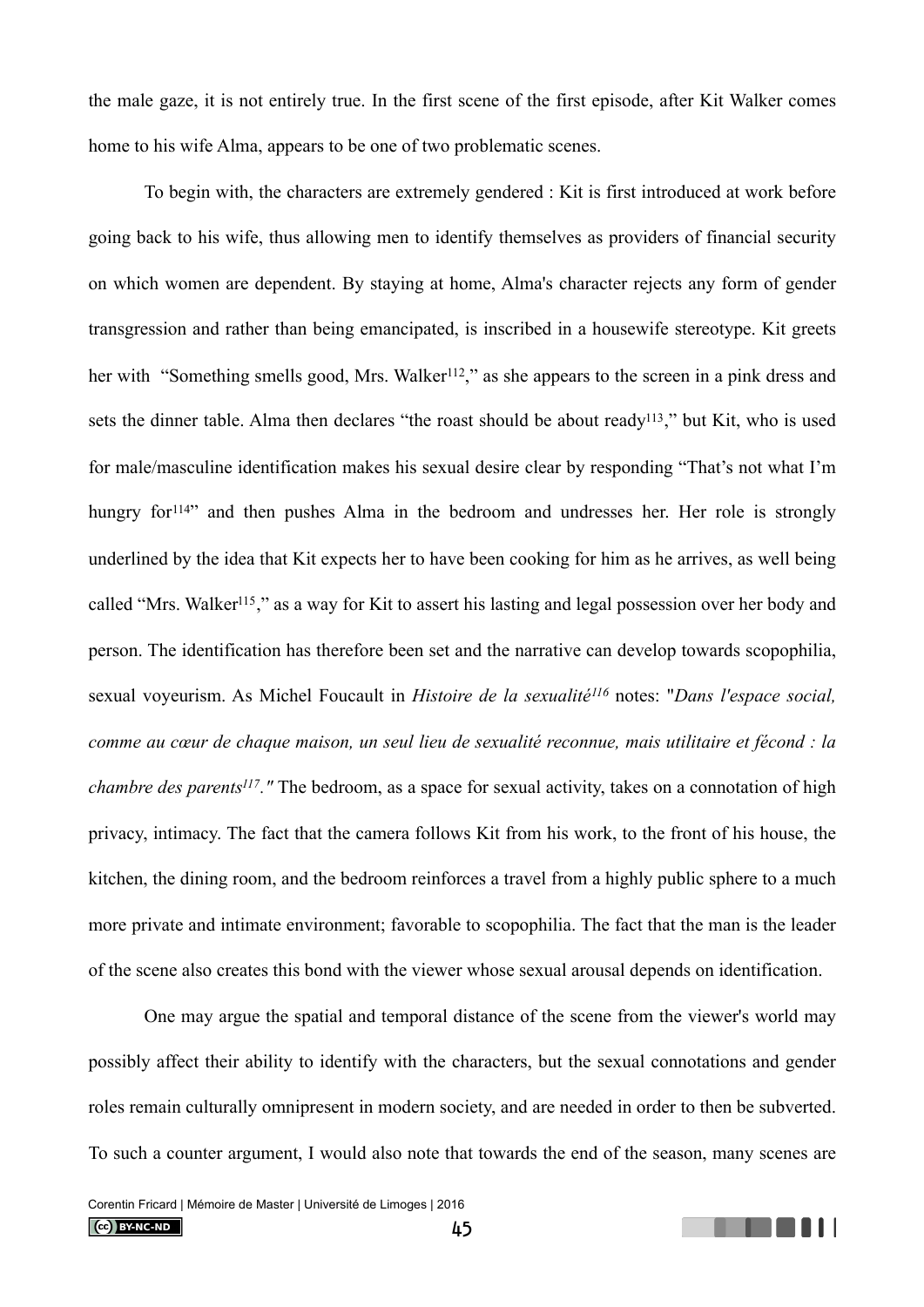said to be taking place in 2012, at the time of airing. These scenes are far more problematic since it plays on a stronger form of masculinity, as well as strong stereotypes of masculinity. Planned Parenthood lists "sexually aggressive<sup>[118](#page-61-1)</sup>" as one; the male character hires a sex worker (demeaning the female body), and later physically abuses her (representation of men as violent towards women). This representation of both genders acts as a negative representation for reasons Tracy L. Dietz develops:

<span id="page-45-1"></span>"These portrayals, then, have the propensity for negatively affecting the attitudes of both males and females toward women. Subsequently, the effects of possible negative attitudes may adversely affect the ability of women to ever attain gender equality with men. As evidenced in the words of Bialeschki (1990), "By conforming to gender role expectations, young girls restrict their own potential because so many important skills and activities have been designated as 'inappropriate ' for them" (54). Likewise, while girls may come to view the roles of women to be limited, so may boys. Boys may learn that the acceptable roles of women include being dependent, subordinate, weak, and supportive of men's roles. Thus, they also may come to view male-female interaction as limited with men performing the roles of protector, supervisor, and perhaps victimizer of women<sup>119</sup>[.](#page-61-2)"

### B —A Queer Gaze

<span id="page-45-0"></span> Inspired by Mulvey's male gaze, numerous writers developed theories of biased representation in their writings. Iris Brey, French journalist specialized in gender representations in TV productions and author of *Sex and the Series* (2016)*,* writes on a female gaze as opposed to the male gaze. Analyzing *The L Word* (2004):

> "*La série a boulversé le processus d'identification. Le spectateur, homme ou femme, regarde des personnages féminins qui elle-mêmes regardent d'autres femmes. A*

<span id="page-45-2"></span>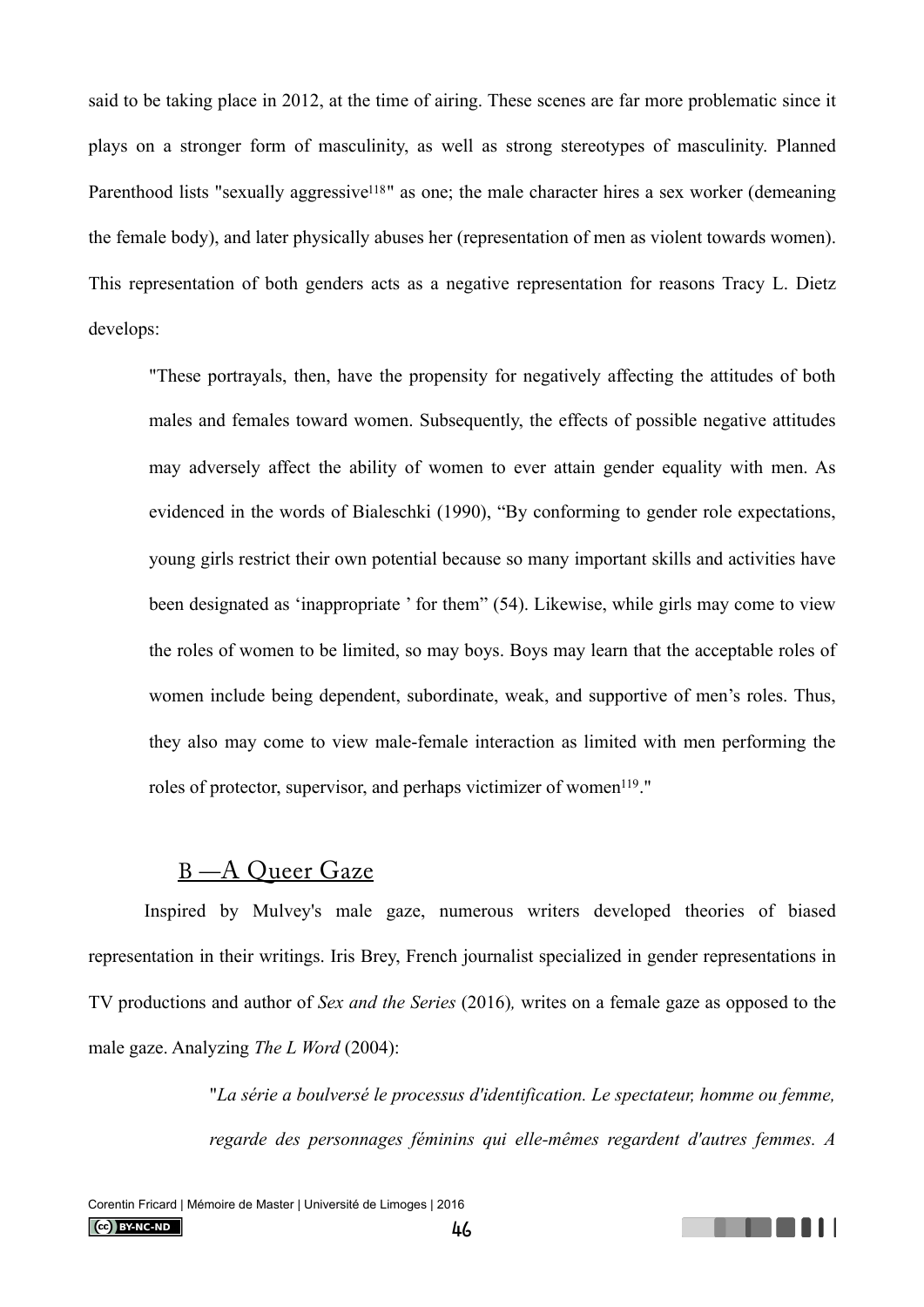<span id="page-46-0"></span>*travers leur regard, le spectateur s'identifie au désir lesbien.* […] *La série ne déconstruit pas totalement le [male gaze] puisque les femmes restent des objets de désir qui sont regardés, cependant le regard retranscrit par la caméra n'est plus celui d'un homme, mais celui d'un personnage lesbien. Cela rend ambigus les ressorts habituels des codes de plaisir visuel<sup>120</sup>[.](#page-61-3)*<sup>*"*</sup>

Likewise, *In Queer Time and Place,* Halberstam explores the complexity of creating a transgender gaze through the many media adaptations of Brandon Teena's murder and transition as woman to transgender man. Halberstam studies different forms of gaze. A gaze that begins as the female (a non-dominant sexual perception of the female body) shared by Brandon and his girlfriend, that evolves so as to become a male gaze (that surrounds women's bodies in his location, to which he does not apply, and that therefore led to his death). The violence of the attack, says Halberstam, was due to the killers ability to visually perceive Brandon as a woman instead of a man; ability to apply a male gaze upon a body that is not female.

 Having already argued on the male gaze, my intent is now to show that Murphy *queers* his production with an alternative take on cinematic techniques to film women's bodies. In the same manner that his approach to time, space, and situations, are *queer* compared the typical way other cinematic productions make use of such parameters.

 While Murphy does make use of the male gaze at certain times, he does not make use, to my belief, of the female gaze in *Asylum.* Even though Lana is a lesbian, the only time her sexual desires, rather than her emotional desires, are visually explored is during the aversion/conversion therapy scene. Being exposed to photographs of female bodies, in an aspect of *mise en abîme,* one could notice the obvious male gaze used to photograph these women in suggestive positions. Use of the female gaze could be argued as a photograph of Lana's girlfriend ultimately appears, supposedly taken by Lana herself. The narrative, however, does not allow these gazes to break through the

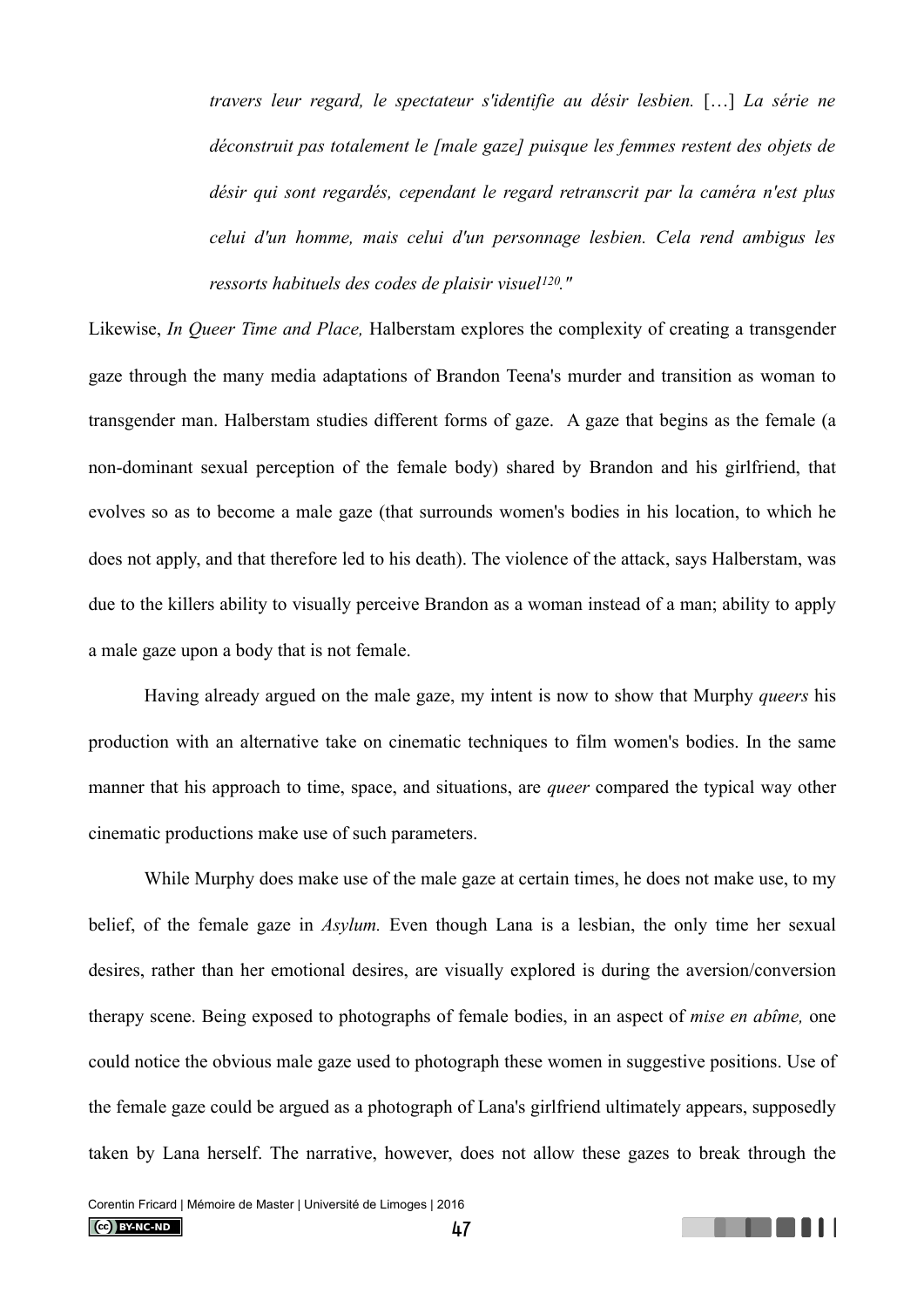photographs and affect the first degree camera work, depicting Lana vomiting to these pictures due to the drugs she was being administered. In a scene where both the male and female gazes are presented, Murphy manages to completely deconstruct these gazes and strip the sexual value of the female bodies. The result of which is what I could only name a *queer gaze*, since like most queer aspects, it does not respond to any of the pre-existing norms of the aforementioned gazes. A gaze supposes that the viewer is exposed to the female body, and it is depending on the way this exposition is created that a scene could be qualified as male, female or transgender gaze. In this example, the viewer is exposed to the female body in a strongly voyeuristic manner (the photograph being a stolen one). The viewer is not, however, provided with the sexual value of this gaze. The *queer gaze* is a neutral (asexual almost if it were not for the undeniable sexual connotation of the photographs) presentation of the sexual vulnerability of these female bodies. They offer themselves to the camera and the viewer, both of which unwillingly, unconsciously refuse to perceive these bodies as objects providing visual sexual pleasure, satisfaction, and arousal. In fact, I would argue that the denial of sexual connotations is the core of the *queer gaze*: it is only by denying to sexualize these bodies that it can escape the (sexual) expectations of the gaze.

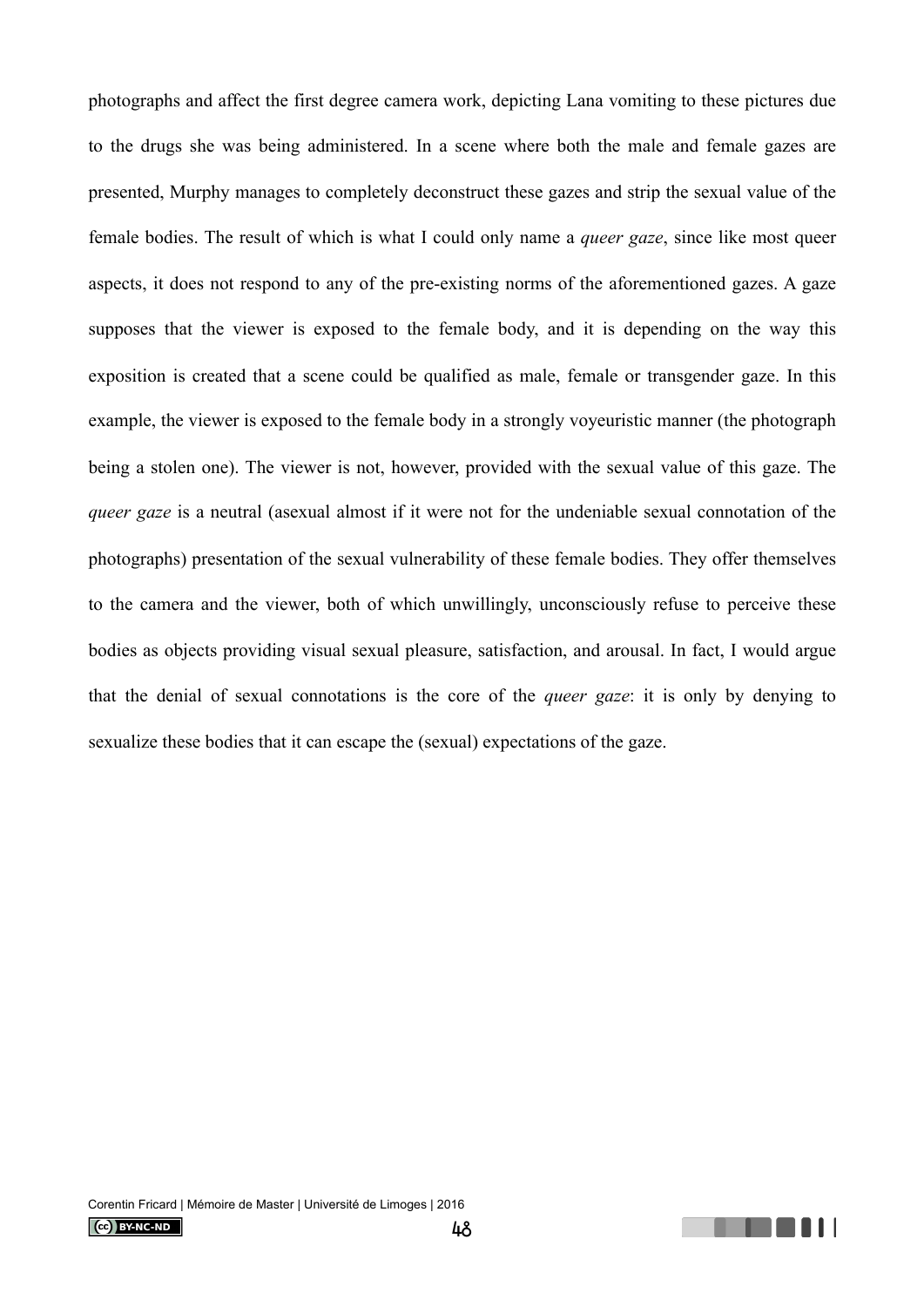### <span id="page-48-0"></span>Conclusion

""American Horror Story" revels in live-wire debates, like faith versus science. But the show's real achievement is the verve with which it dives into the kitsch depths of Freudian and Catholic repression, finding ugly links among disparate types of torture: medical, religious, political. Visually, the show is equally audacious, lingering on a black-and-white wimple that frames red lipstick, then pulling classic horror-flick fakeouts, or turning a flashback into newsreel footage. In a standout episode, the asylum hosts a movie night, which takes on a self-referential feel. "We're all going to be together in the dark, watching 'The Sign of the Cross,' a movie full of fire, sex, and the death of Christians," a nun, who happens to be possessed by Satan, purrs. "What *fun*." Then Sister Jude, who is drunk on Communion wine, introduces the film, making reference to "the incomparable Mr. Charles Laughton, who I understand is an enormous whoopsie." This spins, somehow, into a spoken-word rendition of "You'll Never Walk Alone." It's pure camp, and also quite moving, and unlike anything else on  $TV^{121}$  $TV^{121}$  $TV^{121}$ ."

<span id="page-48-4"></span><span id="page-48-3"></span><span id="page-48-2"></span><span id="page-48-1"></span> Murphy, as I mentioned in the introduction, was accused of "[having] a woman's problem<sup>[122](#page-61-5)</sup>." Zeba Blay's statement, in the case of *Asylum*, only proves to be a misconception about the series. A misconception of what actually is a realistic representation of the living conditions of queer, aged, disabled, interracial, and intersectional women in a past not so distant from the viewer's time. Murphy reopens women's ["](#page-61-6)archives<sup>[123](#page-61-6)</sup>" and rewrites their story(.ies) to offer a feminist and progressive ending that breaks through the screen and speaks to the contemporary viewer. Under such sexist and sadistic portrayals lies a contemporary message to not take one's rights for granted. Women's (reproductive) rights are still at war in the viewer's political world, and need to be fought for. Organizations, such as Planned Parenthood which medically assists women, are still being threatened[124.](#page-61-7) Beyond women's rights, the show also advocates for women suffering from systemic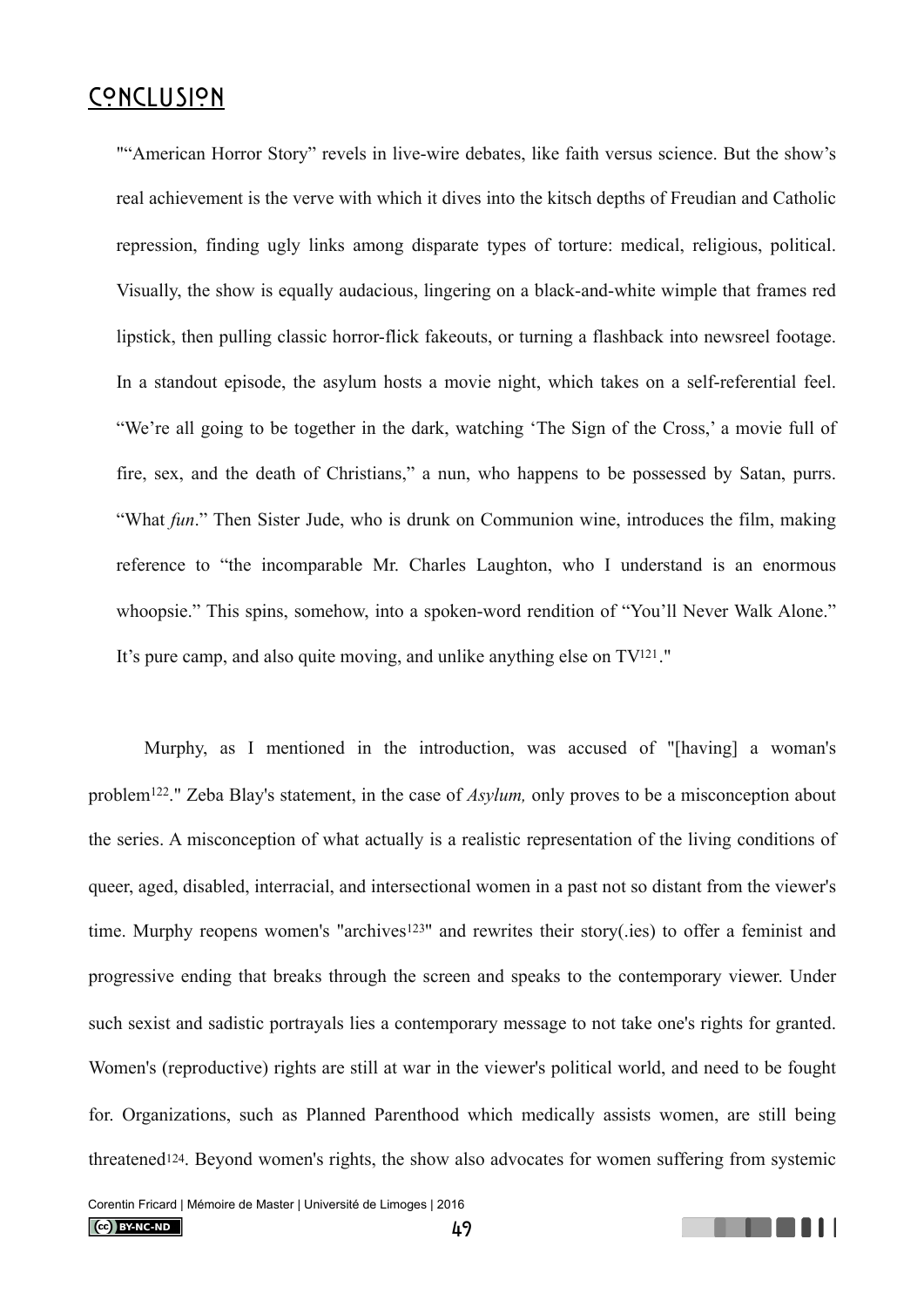oppression, from the patriarchal system in place in most societies. It aims at showing that women defy sexist representations and expectations forced on them in societies ruled by male chauvinism. Lana is to represent women who persist, "never giving up on her own right to existence<sup>[125](#page-61-8)</sup>;" as she declares to two patronizing police officers: "I am tough, but I am no cookie<sup>126"</sup>.

<span id="page-49-1"></span><span id="page-49-0"></span> Murphy also advocates for a new way of approaching gender in relation to a multiplicity of discourses (political, economic, scientific, social and societal, etc.) which is bound to be deconstructed. Instead of thinking male/female, or male/female/other, one should see beyond gender, at the individual rather than their biological sex.

 Beyond socio-political issues, Murphy breaks the usual codes of cinematic productions, *queering up* television. American Horror Story was (and remains) one of the first contemporary television program that, each year, would start new; reviving a lost TV genre from the 1950s. Murphy's use of different cameras, at times during the same scene, brings a new artistic dimension to mainstream TV productions.

 Above all, is Murphy's relation to time and space. In *Asylum,* linear time has no place*.*  Flashbacks and queer insertions (from what seems to be the future), rather than altering, connect to the present storylines and give sense to their development. The time effects lead to the creation of a *queer reality* in which Murphy is able to explore alternative forms of social constructs (such as the definition of family), to advocate for non-normative sexualities (such as polyamorous relationships), and new forms of reproductions (such as in vitro fertilization).

 Notably, it is his depiction of women that breaks codes and expectations, that *queers* the show. Rather than falling into the trap that is filming women with a male gaze, Murphy at first diverts expectations with a lesbian character as a lead. Instead of thus depicting women through the use of female gaze, Murphy manages to denudes his character of sexual connotations: women's

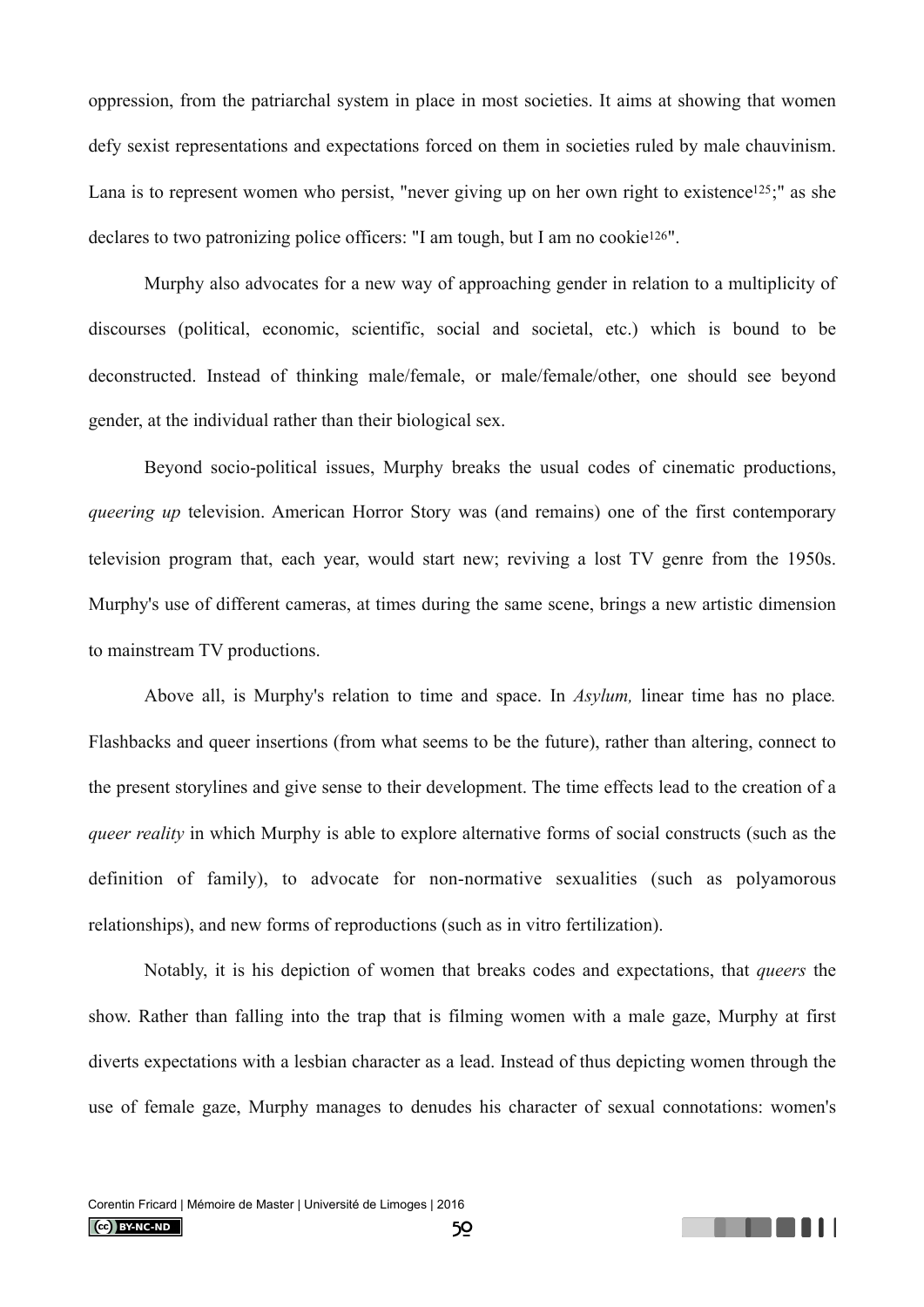parts are just as important, if not more, as their male counterparts; their roles should not be overridden for the sake of sexual arousal.

 I do not claim Murphy is a feminist hero or savior. Other seasons of American Horror Story (such as *Hotel*, the fifth season) use a woman's body (that of Lady Gaga) as a capitalist argument to better sell his TV series. Rather, my aim is to show the ways in which *Asylum* itself acts as revolutionary TV production. Although I do not claim or pretend that this dissertation covers (or even begins to cover) all avenues of research *Asylum* could open.

 In fact, many aspects were left unexplored, or were only hinted. The omnipresent, almost obvious, reference to fairy tales deserves to be studied in its full extent rather than remaining hinted (through the use the color red; the happy endings that every character meets; the necessity to humanize Jude and subvert the idea of the Wicked Witch or the Evil Stepmother; the subversion of Prince Charming in Dr Thredson who only saves Lana to chain and rape her; etc.). The use of women in a historical context was barely developed when one knows Anne Frank appears as a character in two special episodes. The scientific aspect of the series was also left unexplored when one knows Dr Arden uses abandoned patients to pursue human experimentations he had started in Auschwitz. All of the aforementioned parts of the series are key elements to understanding the environment created in *Asylum* and the full extent of Murphy's cautionary tale. The length of this dissertation only allowed me to develop a few of these elements. I am hoping that future works, dissertations, and research will allow me to achieve extensive analyses of *Asylum.* 

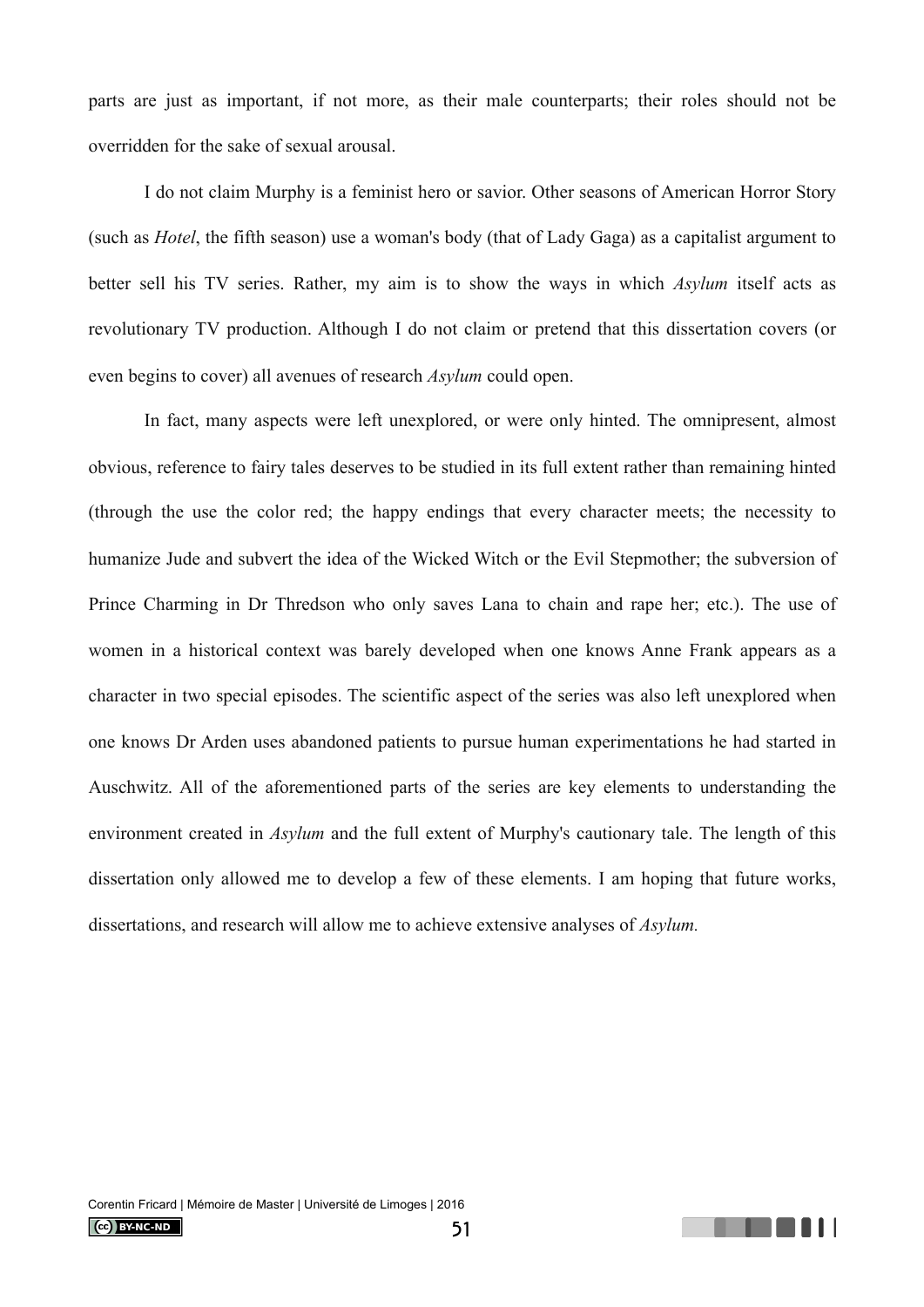## <span id="page-51-0"></span>**APPENDIX A**



1) Bentham, Benjamin, *The works of Jeremy Bentham,* vol. IV, 1843 (originally 1791), 172-3.

Illustration unavailable due to copyright issues

2) Beeery, Nick "Sister Jude" Hero Complex Gallery, *Pinterest,* 2017, Web, 9 May 2017.

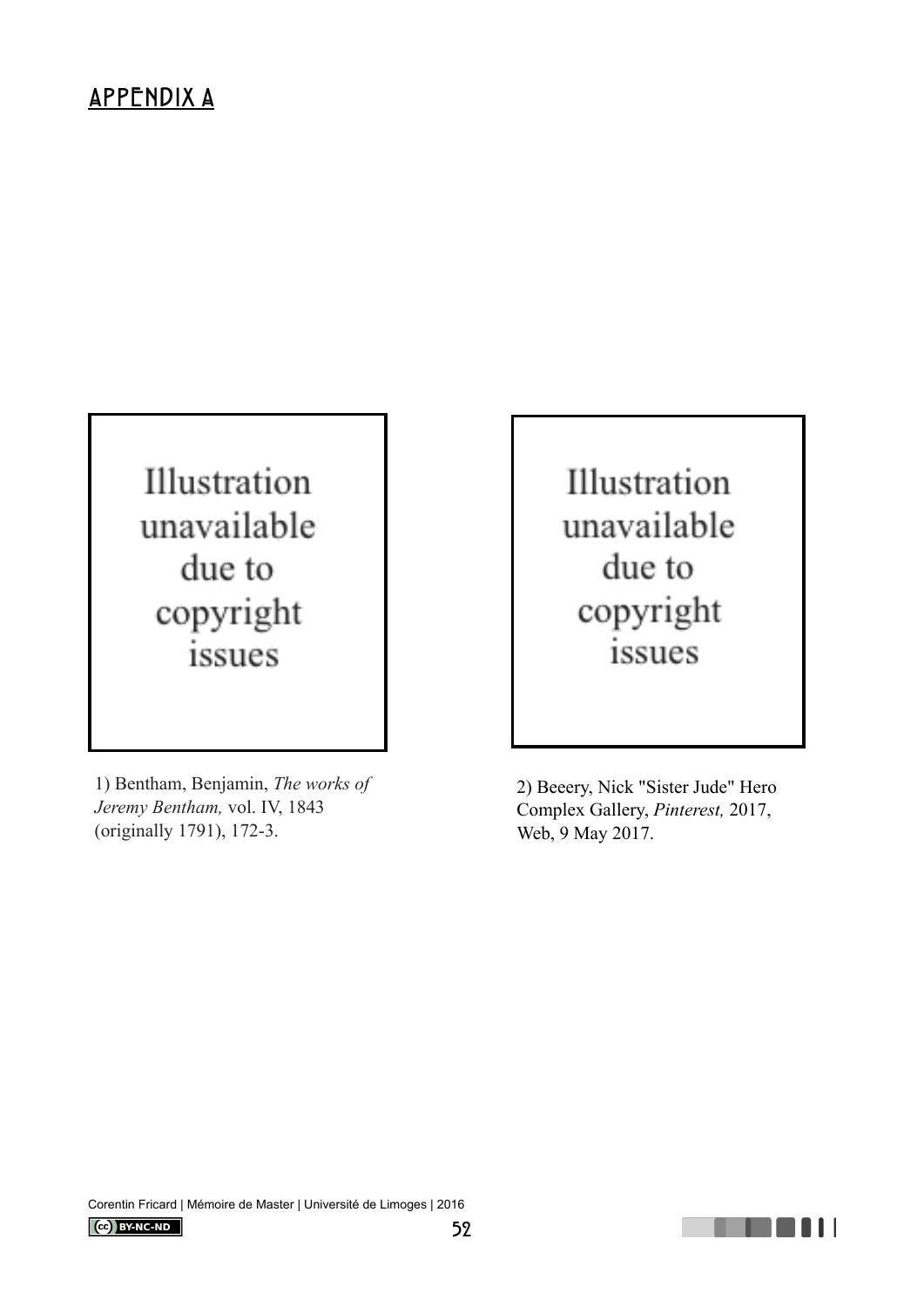### <span id="page-52-0"></span>Appendix B

We begin outside Jude's office, picking up Lana and Jude where we left them in Episode 201, as they head down the hallway, the staircase -- towards the arrival of Kit Walker. Lana walks faster than Jude. Around them there is a kind of \* bustle and life that makes us almost nostalgic for the Briarcliff of old.

#### SISTER JUDE

Where's the fire, Ms. Winters? He'll still be a killer when we get to the bottom of the stairs.... Lana's busy writing down notes as she goes.

> LANA I want to be sure and get a good look, maybe even a few words with him... Jude looks at her hand.

> > SISTER JUDE You're not married, are you Ms. Winters?

> > > LANA (slightly bristly) Nope.

SISTER JUDE Got a fella?

Lana tries to hide her irritation with the prying.

LANA

Not at the moment. She notes the tension in Lana's face. Something registers with Jude -- has she guessed about Lana?

> SISTER JUDE Maybe your career's enough for you.

LANA Right now my only interest is getting a beat on Kit Walker.

SISTER JUDE Today the local crime beat, tomorrow what? A Nobel Peace Prize?

Corentin Fricard | Mémoire de Master | Université de Limoges | 2016  $\left(\text{cc}\right)$  BY-NC-ND 53

. . . .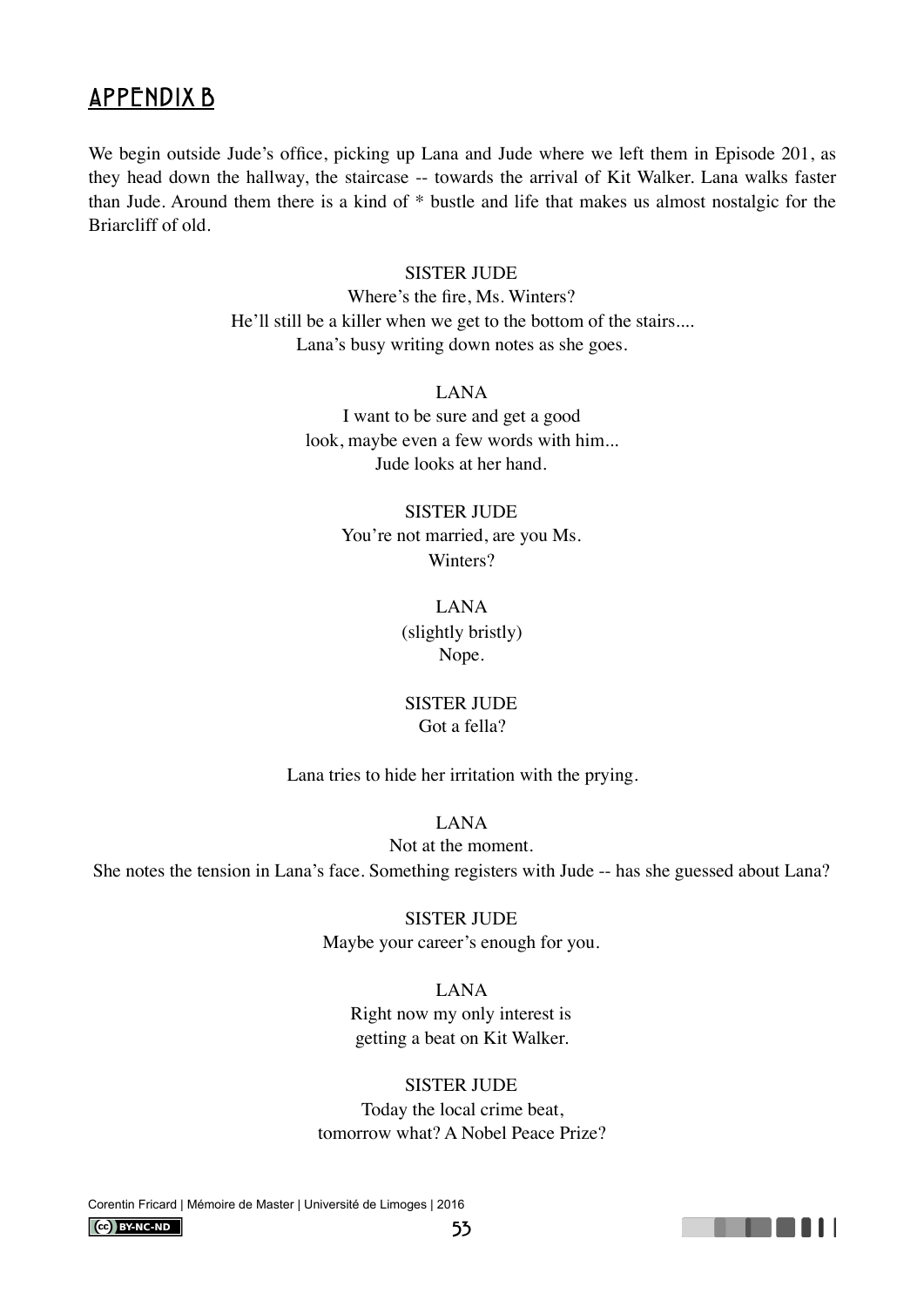#### LANA

#### A Pulitzer would do.

#### SISTER **IUDE**

And we all know skinning women alive gets you more attention than healing God's abandoned souls. No headlines there.

#### LANA

It's all important, Sister. And I swear I'll come back and write about your great institution, your bakery, your brilliant Monsignor...

#### SISTER JUDE

Sure you will, when Hell freezes over and all those little devils put on their ice skates. (then) A girl like you, you like to dream large. I'd venture Briarcliff is already in your rear view mirror...

> LANA You make ambition sound like a sin.

#### SISTER JUDE

No, I'm saying it's dangerous.

### LANA

What about you? Saving the souls of madmen and killers is a pretty lofty ambition, wouldn't you say?

#### SISTER JUDE

And believe me, you cannot imagine what it took to get here. What I've lived through, what I've seen.

> LANA I'd love to hear your story someday...

#### SISTER **IUDE**

I don't think you and I are destined to meet again. (then, stopping) But I hope you know what you're in for -- the loneliness, the heartbreak, the sacrifice you'll face as a woman with a dream, on her own.

> SISTER JUDE (CONT'D) And I'm not even including the male hierarchy that will always try and break your spirit...

#### LANA

You don't have any idea what I'm

Corentin Fricard | Mémoire de Master | Université de Limoges | 2016

 $\left(\text{cc}\right)$  BY-NC-ND

54

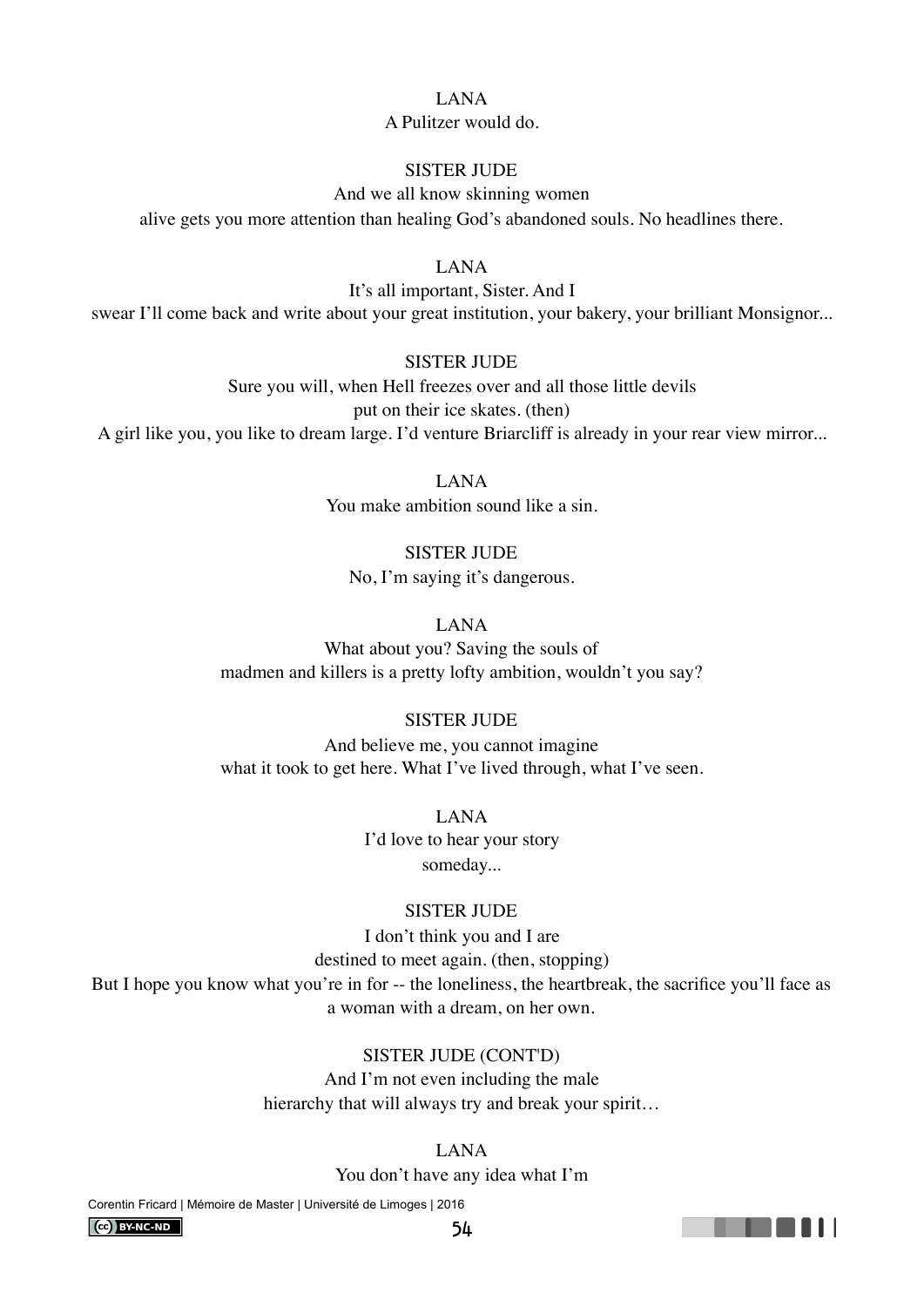capable of. She puts her hand on Lana. A moment of true kindness and sisterly intent.

### SISTER JUDE

Well then good for you, Miss Lana Banana.

But just remember, if you look in the face of evil, evil's gonna look right back at you. They look at each other a moment. An understanding between two very similar women. Then they open the door to the outside and disappear into the light as we --

### **END SEASON**

• « Madness Ends », *American Horror Story: Asylum.* Writ. Tim Minear. Dir. Alfonso Gomez-Rejon. Twentieth Century Fox Home Entertainment, Inc, 2012.

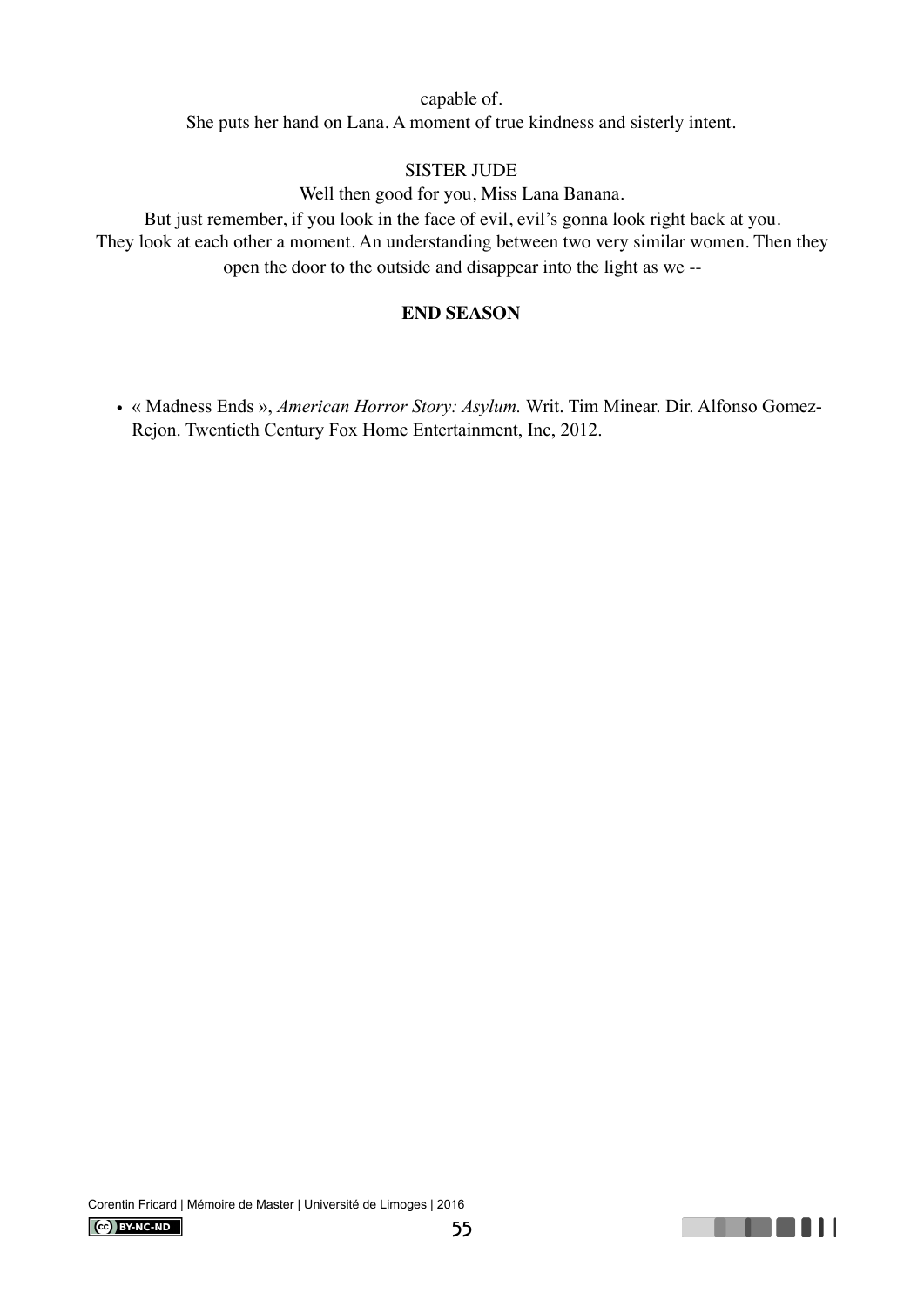# <span id="page-55-6"></span>ENDNOTES

<span id="page-55-0"></span><sup>1</sup> Nussbaum, Emily. "Queer Eyes, Full Heart." The New Yorker, November 26, 2012. [https://](http://www.newyorker.com/magazine/2012/11/26/queer-eyes-full-heart) [www.newyorker.com/magazine/2012/11/26/queer-eyes-full-heart](http://www.newyorker.com/magazine/2012/11/26/queer-eyes-full-heart).

<span id="page-55-1"></span>[2](#page-3-1)"Queer Terminology*".* CSUN Pride Center, May 2013. Accessed December 6, 2018. [www.csun.edu/sites/default/files/QueerTerminology.pdf](http://www.csun.edu/sites/default/files/QueerTerminology.pdf)

<span id="page-55-2"></span><sup>[3](#page-3-2)</sup> "Definition Of HETERONORMATIVE". *Merriam-webster.com*. Web. 9 May 2017.

<span id="page-55-3"></span>[4](#page-3-3) "Definition Of INTERSECTIONALITY". *Merriam-webster.com*. Web. 9 May 2017.

<span id="page-55-4"></span><sup>[5](#page-3-4)</sup> "Queer Terminology". CSUN Pride Center, May 2013. Accessed December 6, 2018. [www.csun.edu/sites/default/files/QueerTerminology.pdf](http://www.csun.edu/sites/default/files/QueerTerminology.pdf)

<span id="page-55-5"></span>[6](#page-3-5) "Queer Terminology*".* CSUN Pride Center, May 2013. Accessed December 6, 2018. [www.csun.edu/sites/default/files/QueerTerminology.pdf](http://www.csun.edu/sites/default/files/QueerTerminology.pdf)

<span id="page-55-7"></span> Halberstam, Judith. In a Queer Time and Place: Transgender Bodies, Subcultural Lives. Sexual [7](#page-5-1) Cultures. New York: New York University Press, 2005. p. 1-2.

<span id="page-55-8"></span> Spector, Dina; "Young People Think The Internet Is As Important As Breathing", *Business Insider* [8](#page-6-0) *France,* 2011. Web. 4 May 2017.

<span id="page-55-9"></span><sup>9</sup> "Number of Internet Users (2016) - Internet Live Stats." Accessed May 8, 2017. [http://](http://www.internetlivestats.com/internet-users/) [www.internetlivestats.com/internet-users/](http://www.internetlivestats.com/internet-users/)

<span id="page-55-10"></span> Sapir, Edward, and David G. Mandelbaum. *Selected Writings of Edward Sapir in Language,* [10](#page-6-2) *Culture and Personality*. 2. Berkeley: Univ. of California Press, 1985. p. 162

<span id="page-55-11"></span><sup>[11](#page-6-3)</sup>Butler, Judith. *Bodies That Matter: On the Discursive Limits of "Sex."* Routledge Classics. Abingdon, Oxon ; New York, NY: Routledge, 2011. p.176

<span id="page-55-12"></span><sup>[12](#page-7-0)</sup> "Queer Terminology". CSUN Pride Center, May 2013. Accessed December 6, 2018. [www.csun.edu/sites/default/files/QueerTerminology.pdf](http://www.csun.edu/sites/default/files/QueerTerminology.pdf)

<span id="page-55-13"></span><sup>[13](#page-7-1)</sup> "Changing Attitudes on Gay Marriage | Pew Research Center." Accessed December 6, 2018. <http://www.pewforum.org/fact-sheet/changing-attitudes-on-gay-marriage/>.

<span id="page-55-14"></span><sup>[14](#page-7-2)</sup> Liebelson, Dana, and Amanda Terkel. "Supreme Court Legalizes Gay Marriage Nationwide | HuffPost." Huffington Post, June 26, 2015. [https://www.huffingtonpost.com/2015/06/26/supreme](http://www.huffingtonpost.com/2015/06/26/supreme-court-gay-marriage_n_7470036.html)[court-gay-marriage\\_n\\_7470036.html](http://www.huffingtonpost.com/2015/06/26/supreme-court-gay-marriage_n_7470036.html).

<span id="page-55-15"></span><sup>[15](#page-7-3)</sup> ""8 ELIMINATES RIGHT OF SAME-SEX COUPLES TO MARRY." *Propositions*, January 1, 2008. [https://repository.uchastings.edu/ca\\_ballot\\_props/1288](http://repository.uchastings.edu/ca_ballot_props/1288).

<span id="page-55-16"></span><sup>[16](#page-7-4)</sup> "Why San Francisco Is The World's Gay Mecca." San Francisco Travel. Accessed December 6, 2018. [https://www.sftravel.com/article/why-san-francisco-world%E2%80%99s-gay-mecca](http://www.sftravel.com/article/why-san-francisco-world%E2%80%99s-gay-mecca).

<span id="page-55-17"></span><sup>[17](#page-8-0)</sup> "Ryan Murphy on Gay Marriage Ruling: 'For the First Time I Know What It Feels Like to Truly Be an American." The Hollywood Reporter. Accessed December 6, 2018. [https://](http://www.hollywoodreporter.com/news/ryan-murphy-gay-marriage-ruling-805509) [www.hollywoodreporter.com/news/ryan-murphy-gay-marriage-ruling-805509](http://www.hollywoodreporter.com/news/ryan-murphy-gay-marriage-ruling-805509).

<span id="page-55-18"></span> $18$  McNary, Dave. "Hollywood Publicists Honor Ryan Murphy as TV Showman of the Year – Variety." Variety, December 6, 2016. [https://variety.com/2016/tv/awards/ryan-murphy-tv-showman](http://variety.com/2016/tv/awards/ryan-murphy-tv-showman-of-the-year-hollywood-publicists-honor-1201935122/)[of-the-year-hollywood-publicists-honor-1201935122/](http://variety.com/2016/tv/awards/ryan-murphy-tv-showman-of-the-year-hollywood-publicists-honor-1201935122/). Honor Ryan Murphy As TV Showman Of The Year", *Variety,* 2016, Web, 3 May 2017.

<span id="page-55-19"></span><sup>[19](#page-8-2)</sup> Baldwin, David. "Ryan Murphy: Celebrating a Showrunner Who Never Holds Back | Den of Geek." denofgeek, January 11, 2017. [https://www.denofgeek.com/uk/tv/ryan-murphy/46005/ryan](http://www.denofgeek.com/uk/tv/ryan-murphy/46005/ryan-murphy-celebrating-a-showrunner-who-never-holds-back)[murphy-celebrating-a-showrunner-who-never-holds-back](http://www.denofgeek.com/uk/tv/ryan-murphy/46005/ryan-murphy-celebrating-a-showrunner-who-never-holds-back).

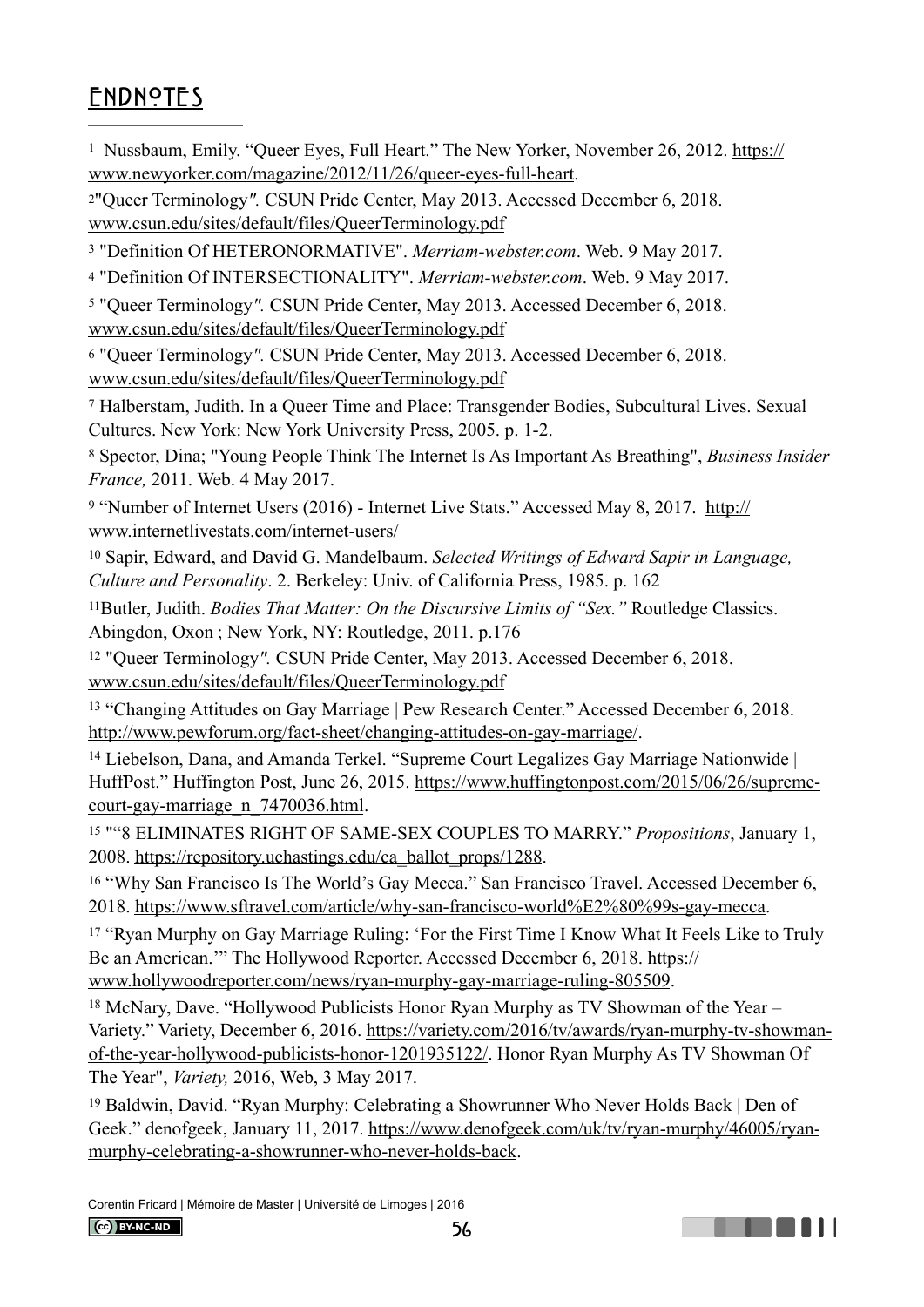<span id="page-56-0"></span><sup>[20](#page-8-3)</sup> "Ryan Murphy on Gay Marriage Ruling: 'For the First Time I Know What It Feels Like to Truly Be an American.'" The Hollywood Reporter. Accessed December 6, 2018. [https://](http://www.hollywoodreporter.com/news/ryan-murphy-gay-marriage-ruling-805509) [www.hollywoodreporter.com/news/ryan-murphy-gay-marriage-ruling-805509](http://www.hollywoodreporter.com/news/ryan-murphy-gay-marriage-ruling-805509).

<span id="page-56-1"></span>[21](#page-8-4) Greenberger, Alew. "Report: Trump Administration Planning Budget Cuts That Would Eliminate the NEA, NEH -ARTnews." Art News, January 19, 2017. [http://www.artnews.com/2017/01/19/](http://www.artnews.com/2017/01/19/report-trump-administration-planning-budget-cuts-that-will-eliminate-the-nea-neh/) [report-trump-administration-planning-budget-cuts-that-will-eliminate-the-nea-neh/.](http://www.artnews.com/2017/01/19/report-trump-administration-planning-budget-cuts-that-will-eliminate-the-nea-neh/)

Important to note that in the end, "the House Appropriations Committee's fiscal year 2017 omnibus appropriations bill includes increased funding for the National Endowment for the Arts and Humanities"as reports Patrick Hipes, for [deadline.com](http://deadline.com) . It is not, therefore, affected by the cuts.

<span id="page-56-2"></span><sup>[22](#page-9-0)</sup>Montandon, Maccabee. "Could Trump Be Good For Art?" Fast Company, November 14, 2016. [https://www.fastcompany.com/3065497/could-trump-be-good-for-art](http://www.fastcompany.com/3065497/could-trump-be-good-for-art).

<span id="page-56-3"></span>[23](#page-9-1) Victor, Daniel, and Giovanni Russonello. "Meryl Streep's Golden Globes Speech." The New York Times, January 8, 2017. [https://www.nytimes.com/2017/01/08/arts/television/meryl-streep](http://www.nytimes.com/2017/01/08/arts/television/meryl-streep-golden-globes-speech.html?_r=0)golden-globes-speech.html? $r=0$ .

<span id="page-56-4"></span><sup>[24](#page-9-2)</sup> ""Ryan Murphy on Gay Marriage Ruling: 'For the First Time I Know What It Feels Like to Truly Be an American.'" The Hollywood Reporter. Accessed December 6, 2018. [https://](http://www.hollywoodreporter.com/news/ryan-murphy-gay-marriage-ruling-805509) [www.hollywoodreporter.com/news/ryan-murphy-gay-marriage-ruling-805509](http://www.hollywoodreporter.com/news/ryan-murphy-gay-marriage-ruling-805509).

<span id="page-56-5"></span>[25](#page-10-0) Cagle, Jess. "Feud: Bette and Joan: EW Goes inside Ryan Murphy's New Anthology Series | EW.Com." EW, January 19, 2017. [https://ew.com/tv/2017/01/19/ryan-murphy-feud-bette-joan](http://ew.com/tv/2017/01/19/ryan-murphy-feud-bette-joan-cover/)[cover/.](http://ew.com/tv/2017/01/19/ryan-murphy-feud-bette-joan-cover/)

<span id="page-56-6"></span><sup>[26](#page-10-1)</sup> Berman, Marc. "With 'Feud: Bette and Joan,' FX Doubles down on Women over 40." Campaign Live, March 1, 2017. [https://www.campaignlive.co.uk/article/feud-bette-joan-fx-doubles-down](http://www.campaignlive.co.uk/article/feud-bette-joan-fx-doubles-down-women-40/1425786)[women-40/1425786](http://www.campaignlive.co.uk/article/feud-bette-joan-fx-doubles-down-women-40/1425786).

<span id="page-56-7"></span>*Op. cit.* Cagle. [27](#page-10-2)

<span id="page-56-8"></span><sup>[28](#page-10-3)</sup> Blay, Zeba. "Does 'Scream Queens' Creator Ryan Murphy Have A Woman Problem? | HuffPost." Huffington Post, October 2, 2015. [https://www.huffingtonpost.com/entry/scream-queens-ryan](http://www.huffingtonpost.com/entry/scream-queens-ryan-murphy-woman-problem_us_560599d8e4b0dd8503078362)[murphy-woman-problem\\_us\\_560599d8e4b0dd8503078362](http://www.huffingtonpost.com/entry/scream-queens-ryan-murphy-woman-problem_us_560599d8e4b0dd8503078362).

<span id="page-56-9"></span>*Ibid.* [29](#page-10-4)

<span id="page-56-10"></span>*Ibid.* [30](#page-10-5)

<span id="page-56-11"></span>*Op. cit*. Blay. [31](#page-10-6)

<span id="page-56-12"></span>*Op. cit.* Cagle. [32](#page-10-7)

<span id="page-56-13"></span><sup>[33](#page-10-8)</sup> Term coined through feminist writings by Andrea Dworkin, Susan Faludi, Gayle Rubin, but also Simone de Beauvoir and others.

<span id="page-56-14"></span><sup>[34](#page-12-3)</sup> Davies, Madeleine. "American Horror Story Treats Women Like Shit, So Why Do I Love It?" Jezebel. Accessed December 6, 2018. [https://jezebel.com/5978013/american-horror-story-treats](http://jezebel.com/5978013/american-horror-story-treats-women-like-shit-so-why-do-i-love-it)[women-like-shit-so-why-do-i-love-it](http://jezebel.com/5978013/american-horror-story-treats-women-like-shit-so-why-do-i-love-it).

<span id="page-56-15"></span><sup>[35](#page-12-4)</sup> Halberstam, Judith. In a Queer Time and Place: Transgender Bodies, Subcultural Lives. Sexual Cultures. New York: New York University Press, 2005. p. 24

<span id="page-56-16"></span><sup>[36](#page-13-0)</sup> Swank, Hilary, Chloë Sevigny, Peter Sarsgaard, Brendan Sexton, Jeffrey Sharp, Kimberly Peirce, and Andy Bienen. *Boys Don't Cry*. Beverly Hills, Calif: Twentieth Century Fox Home Entertainment, 2000.

<span id="page-56-17"></span><sup>[37](#page-13-1)</sup> Halberstam, Judith. In a Queer Time and Place: Transgender Bodies, Subcultural Lives. Sexual Cultures. New York: New York University Press, 2005. p. 26

Corentin Fricard | Mémoire de Master | Université de Limoges | 2016

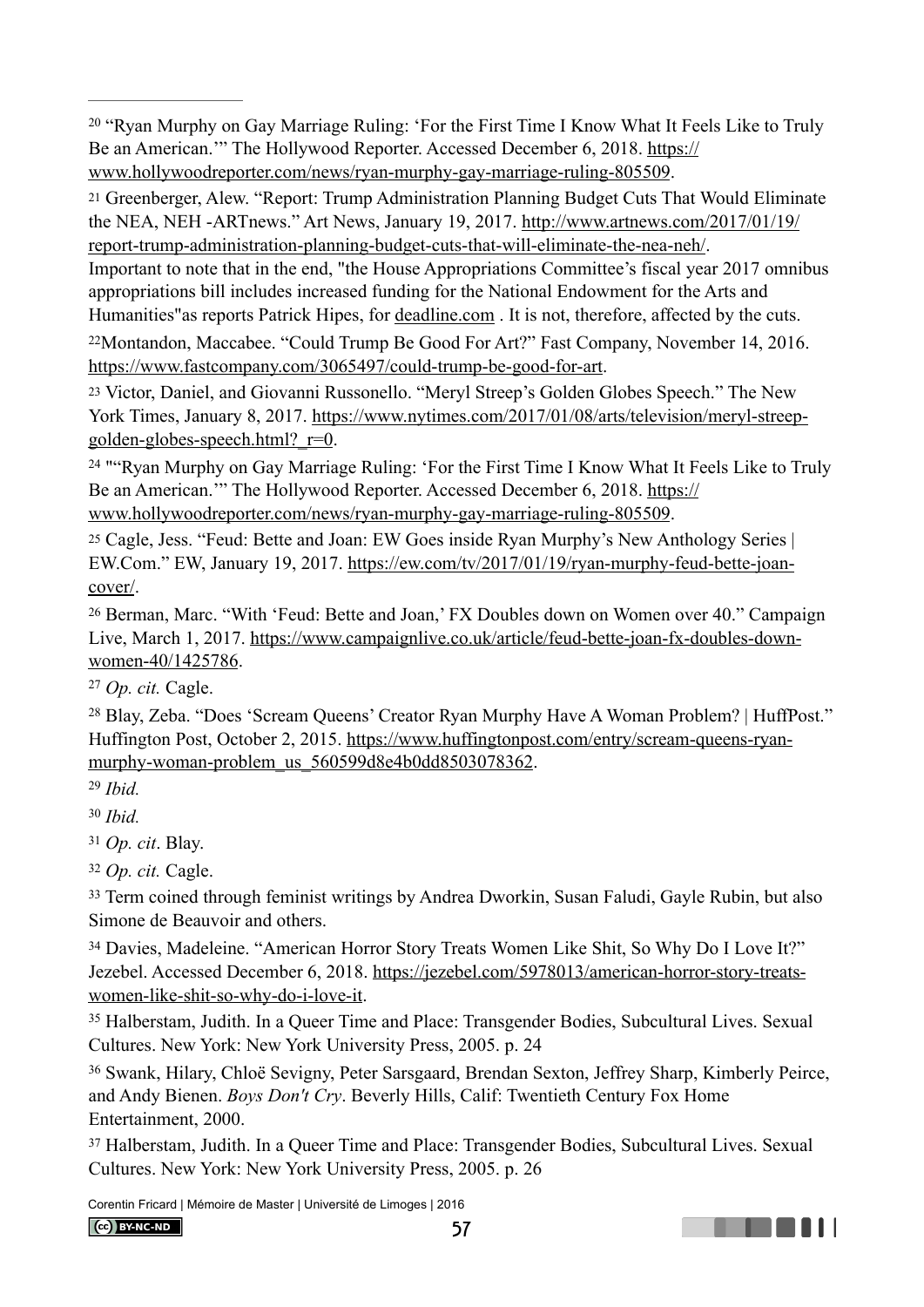<span id="page-57-0"></span>[38](#page-13-2) Schou, Solvej. "'American Horror Story: Asylum': Inside Creepy Briarcliff Manor." EW, December 12, 2012. [https://ew.com/article/2012/12/12/american-horror-story-asylum-briarcliff](http://ew.com/article/2012/12/12/american-horror-story-asylum-briarcliff-manor-design/)[manor-design/](http://ew.com/article/2012/12/12/american-horror-story-asylum-briarcliff-manor-design/).

<span id="page-57-1"></span>[39](#page-13-3) « Welcome To Briarcliff », *American Horror Story: Asylum*, Writ. Tim Minear. Dir. Bradley Buecker. Twentieth Century Fox Home Entertainment, Inc, 2012.

<span id="page-57-2"></span>*Ibid.* [40](#page-13-4)

<span id="page-57-3"></span>[41](#page-13-5) Defined by [OxfordDictionaries.com](http://en.oxforddictionaries.com/definition/gender_role) as: "The role or behaviour learned by a person as appropriate to their gender, determined by the prevailing cultural norms."

<span id="page-57-4"></span><sup>[42](#page-14-1)</sup> Schou, Solvej. "'American Horror Story: Asylum': Inside Creepy Briarcliff Manor." EW, December 12, 2012. [https://ew.com/article/2012/12/12/american-horror-story-asylum-briarcliff](http://ew.com/article/2012/12/12/american-horror-story-asylum-briarcliff-manor-design/)[manor-design/](http://ew.com/article/2012/12/12/american-horror-story-asylum-briarcliff-manor-design/).

<span id="page-57-5"></span>[43](#page-14-2) Foucault, Michel. *Surveiller et punir: naissance de la prison*. Bibliothèque des Histoires. Paris: Gallimard, 2003, p.176.

<span id="page-57-6"></span><sup>[44](#page-14-3)</sup> Foucault, Michel, François Ewald, and Alessandro Fontana. Le Pouvoir Psychiatrique: Cours Au Collège de France, 1973-1974. Hautes Études. Paris: Seuil : Gallimard, 2003. p.78. [45](#page-15-0) *Ibid.* 

<span id="page-57-8"></span><span id="page-57-7"></span> Asylum presents multiple storylines, set in different time periods. The first scene of Asylum is set [46](#page-15-1) in 2012, the asylum is introduced through a couple visiting America's most haunted places and reading the history and past of the asylum. Once the spatial introduction has been set, the story shifts to 1964 and remains in that time frame for most of the series.

<span id="page-57-9"></span> « Welcome To Briarcliff », *American Horror Story: Asylum*, Writ. Tim Minear. Dir. Bradley [47](#page-15-2) Buecker. Twentieth Century Fox Home Entertainment, Inc, 2012.

<span id="page-57-10"></span><sup>[48](#page-16-0)</sup> "78 Stat. 241 - An Act to Enforce the Constitutional Right to Vote, to Confer Jurisdiction upon the District Courts of the United States to Provide Injunctive Relief against Discrimination in Public Accommodations, to Authorize the Attorney General to Institute Suits to Protect Constitutional Rights in Public Facilities and Public Education, to Extend the Commission on Civil Rights, to Prevent Discrimination in Federally Assisted Programs, to Establish a Commission on Equal Employment Opportunity, and for Other Purposes." Accessed December 6, 2018. [https://](http://www.gpo.gov/fdsys/granule/STATUTE-78/STATUTE-78-Pg241/content-detail.html) [www.gpo.gov/fdsys/granule/STATUTE-78/STATUTE-78-Pg241/content-detail.html.](http://www.gpo.gov/fdsys/granule/STATUTE-78/STATUTE-78-Pg241/content-detail.html)

<span id="page-57-11"></span><sup>[49](#page-16-1)</sup> Vidgor, Jacob L., and Edward L. Glaeser. "The End of the Segregated Century: Racial Separation in America's Neighborhoods, 1890-2010." Manhattan Institute, August 24, 2015. [https://](http://www.manhattan-institute.org/html/end-segregated-century-racial-separation-americas-neighborhoods-1890-2010-5848.html) [www.manhattan-institute.org/html/end-segregated-century-racial-separation-americas](http://www.manhattan-institute.org/html/end-segregated-century-racial-separation-americas-neighborhoods-1890-2010-5848.html)[neighborhoods-1890-2010-5848.html](http://www.manhattan-institute.org/html/end-segregated-century-racial-separation-americas-neighborhoods-1890-2010-5848.html).

<span id="page-57-12"></span><sup>50</sup> "Loving v. Virginia." LII / Legal Information Institute. Accessed December 6, 2018. [https://](http://www.law.cornell.edu/supremecourt/text/388/1) [www.law.cornell.edu/supremecourt/text/388/1](http://www.law.cornell.edu/supremecourt/text/388/1).

<span id="page-57-13"></span><sup>[51](#page-17-0)</sup> « Welcome To Briarcliff », *American Horror Story: Asylum*, Writ. Tim Minear. Dir. Bradley Buecker. Twentieth Century Fox Home Entertainment, Inc, 2012.

<span id="page-57-14"></span><sup>[52](#page-18-0)</sup> Troop, Jessica. *The Lavender Scare: Persecution of Lesbianism During the Cold War*, Western Illinois Review, 2003, Vol. 5. Web. 8 May 2017. [http://www.wiu.edu/cas/history/wihr/pdfs/Toops-](http://www.wiu.edu/cas/history/wihr/pdfs/Toops-LavenderScareVol5.pdf)[LavenderScareVol5.pdf](http://www.wiu.edu/cas/history/wihr/pdfs/Toops-LavenderScareVol5.pdf)

<span id="page-57-15"></span> Cagle, Jess. "Feud: Bette and Joan: EW Goes inside Ryan Murphy's New Anthology Series | [53](#page-18-1) EW.Com." EW, January 19, 2017. [https://ew.com/tv/2017/01/19/ryan-murphy-feud-bette-joan](http://ew.com/tv/2017/01/19/ryan-murphy-feud-bette-joan-cover/)[cover/.](http://ew.com/tv/2017/01/19/ryan-murphy-feud-bette-joan-cover/)

Corentin Fricard | Mémoire de Master | Université de Limoges | 2016 CC BY-NC-ND

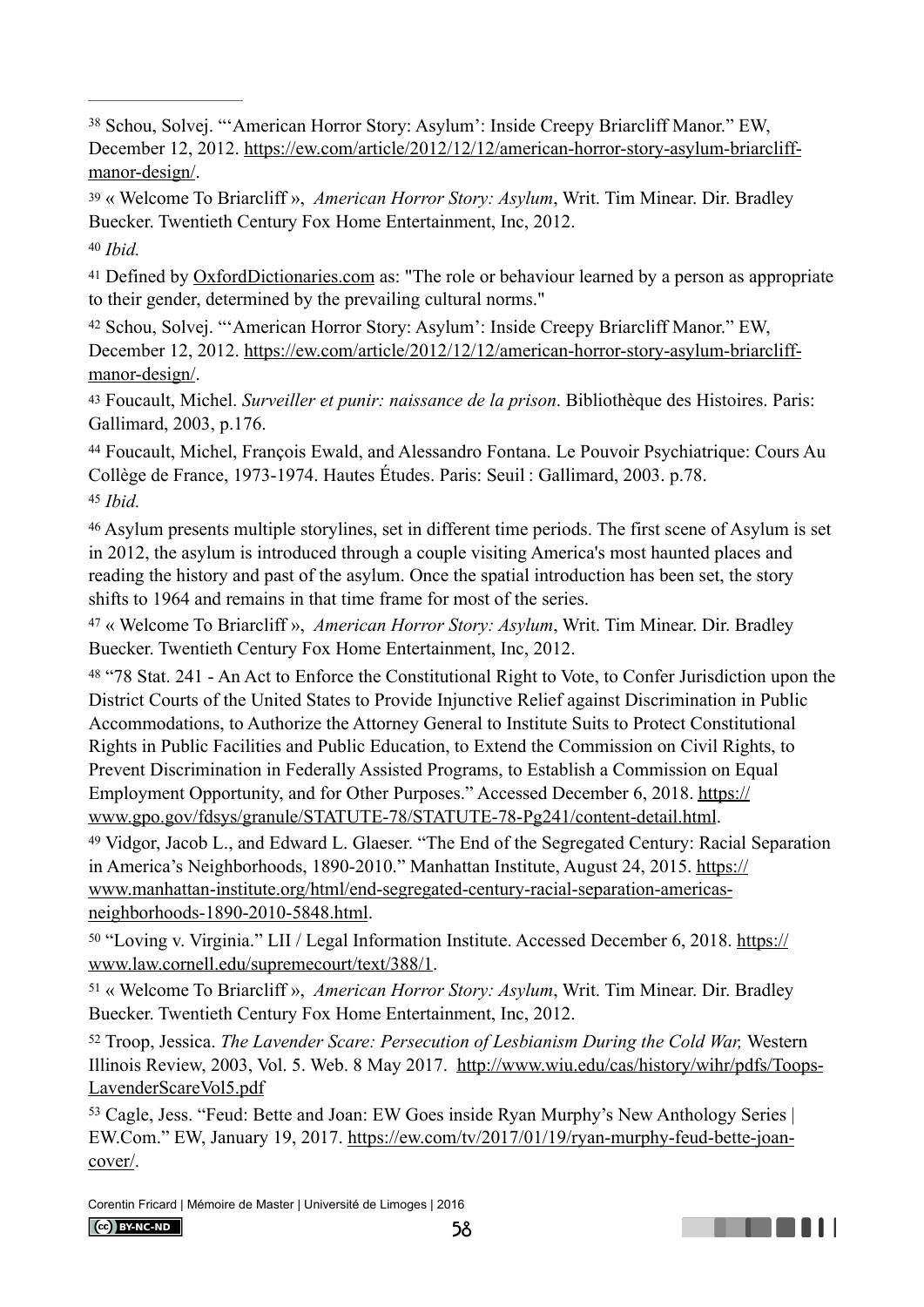<span id="page-58-1"></span>[55](#page-19-3) Hickey, Phil. "Mental Health Diagnoses Decided by Vote, Not Discovery." Behaviorism and Mental Health, October 8, 2011. [http://behaviorismandmentalhealth.com/2011/10/08/](http://behaviorismandmentalhealth.com/2011/10/08/homosexuality-the-mental-illness-that-went-away/) [homosexuality-the-mental-illness-that-went-away/](http://behaviorismandmentalhealth.com/2011/10/08/homosexuality-the-mental-illness-that-went-away/).

<span id="page-58-2"></span><sup>[56](#page-19-4)</sup> « I Am Anne Frank, Part 1 », *American Horror Story: Asylum*. Writ. Jessica Sharzer. Dir. Michael Uppendahl. Twentieth Century Fox Home Entertainment, Inc, 2012. p. 19

<span id="page-58-3"></span>[57](#page-20-0) Halberstam, Judith. In a Queer Time and Place: Transgender Bodies, Subcultural Lives. Sexual Cultures. New York: New York University Press, 2005. p. 24

<span id="page-58-4"></span>*Ibid.* [58](#page-20-1)

<span id="page-58-5"></span>[59](#page-20-2) Burton, Neel. "When Homosexuality Stopped Being a Mental Disorder." Psychology Today. Accessed December 6, 2018. [https://www.psychologytoday.com/blog/hide-and-seek/201509/when](http://www.psychologytoday.com/blog/hide-and-seek/201509/when-homosexuality-stopped-being-mental-disorder)[homosexuality-stopped-being-mental-disorder.](http://www.psychologytoday.com/blog/hide-and-seek/201509/when-homosexuality-stopped-being-mental-disorder)

<span id="page-58-6"></span><sup>[60](#page-20-3)</sup> "The Lies and Dangers of 'Conversion Therapy.'" Human Rights Campaign. Accessed December 6, 2018. <http://www.hrc.org/resources/the-lies-and-dangers-of-reparative-therapy/>.

<span id="page-58-7"></span><sup>[61](#page-20-4)</sup> « I Am Anne Frank, Part 1 », *American Horror Story: Asylum*. Writ. Jessica Sharzer. Dir. Michael Uppendahl. Twentieth Century Fox Home Entertainment, Inc, 2012. p. 51

<span id="page-58-8"></span>[62](#page-21-0) *Ibid*, p19

<span id="page-58-9"></span> « Split Milk », *American Horror Story: Asylum.* Writ. Brad Falchuk. Dir. Alfonso Gomez-Rejon. [63](#page-22-0) Twentieth Century Fox Home Entertainment, Inc, 2012.

<span id="page-58-10"></span> Notably used by Simone De Beauvoir in *Second Sex* (1949*),* Gayle Rubin in *Thinking Sex* (1984)*,* [64](#page-23-1) Dworkin in *Life and Death: Unapologetic Writings on the Continuing War against Women* (1997), *et al.*

<span id="page-58-11"></span><sup>[65](#page-23-2)</sup> "States Enact Record Number of Abortion Restrictions in 2011." Guttmacher Institute, January 5, 2012. [https://www.guttmacher.org/article/2012/01/states-enact-record-number-abortion](http://www.guttmacher.org/article/2012/01/states-enact-record-number-abortion-restrictions-2011)[restrictions-2011.](http://www.guttmacher.org/article/2012/01/states-enact-record-number-abortion-restrictions-2011)

<span id="page-58-12"></span> $66$  VanDerWerff, Todd. "American Horror Story Is the Best – and Most Political – It's Been in Years." Vox, October 30, 2016. [https://www.vox.com/culture/2016/10/30/13460406/american](http://www.vox.com/culture/2016/10/30/13460406/american-horror-story-episode-7-recap-roanoke-fx)[horror-story-episode-7-recap-roanoke-fx](http://www.vox.com/culture/2016/10/30/13460406/american-horror-story-episode-7-recap-roanoke-fx).

<span id="page-58-13"></span> Drew, Richard. "Is American Horror Story Becoming Too Sadistic?" *Remote Patrolled - TV -* [67](#page-24-0) *From a Producer's Point of View* (blog), October 8, 2017. [http://www.remotepatrolled.com/.](http://www.remotepatrolled.com/) *Ibid.* [68](#page-24-1)

<span id="page-58-15"></span><span id="page-58-14"></span> Rubin, Gayle. *Pleasure And Danger: Exploring Female Sexuality: Thinking Sex: Notes For A* [69](#page-25-0) *Radical Theory Of The Politics Of Sexuality,*1984. Web. 8 May 2017.

<span id="page-58-16"></span> Bennett, Judith M, and Ruth M. Karras. *The Oxford Handbook of Women and Gender in* [70](#page-25-1) *Medieval Europe*, 2016. Print.

<span id="page-58-17"></span><sup>[71](#page-25-2)</sup> Davies, Madeleine. "American Horror Story Treats Women Like Shit, So Why Do I Love It?" Jezebel. Accessed December 6, 2018. [https://jezebel.com/5978013/american-horror-story-treats](http://jezebel.com/5978013/american-horror-story-treats-women-like-shit-so-why-do-i-love-it)[women-like-shit-so-why-do-i-love-it](http://jezebel.com/5978013/american-horror-story-treats-women-like-shit-so-why-do-i-love-it).

<span id="page-58-18"></span> « Welcome To Briarcliff », *American Horror Story: Asylum*, Writ. Tim Minear. Dir. Bradley [72](#page-26-3) Buecker. Twentieth Century Fox Home Entertainment, Inc, 2012.

<span id="page-58-19"></span><sup>73</sup> Nussbaum, Emily. "Oueer Eyes, Full Heart." The New Yorker, November 26, 2012. [https://](http://www.newyorker.com/magazine/2012/11/26/queer-eyes-full-heart) [www.newyorker.com/magazine/2012/11/26/queer-eyes-full-heart](http://www.newyorker.com/magazine/2012/11/26/queer-eyes-full-heart).

<span id="page-58-20"></span>*Op. cit.* Minear. [74](#page-26-5)

Corentin Fricard | Mémoire de Master | Université de Limoges | 2016



**THE REAL** 

<span id="page-58-0"></span><sup>&</sup>lt;sup>[54](#page-19-2)</sup> Friedan, Betty. *The Feminine Mystique*. Modern Classics. London: Penguin, 2010.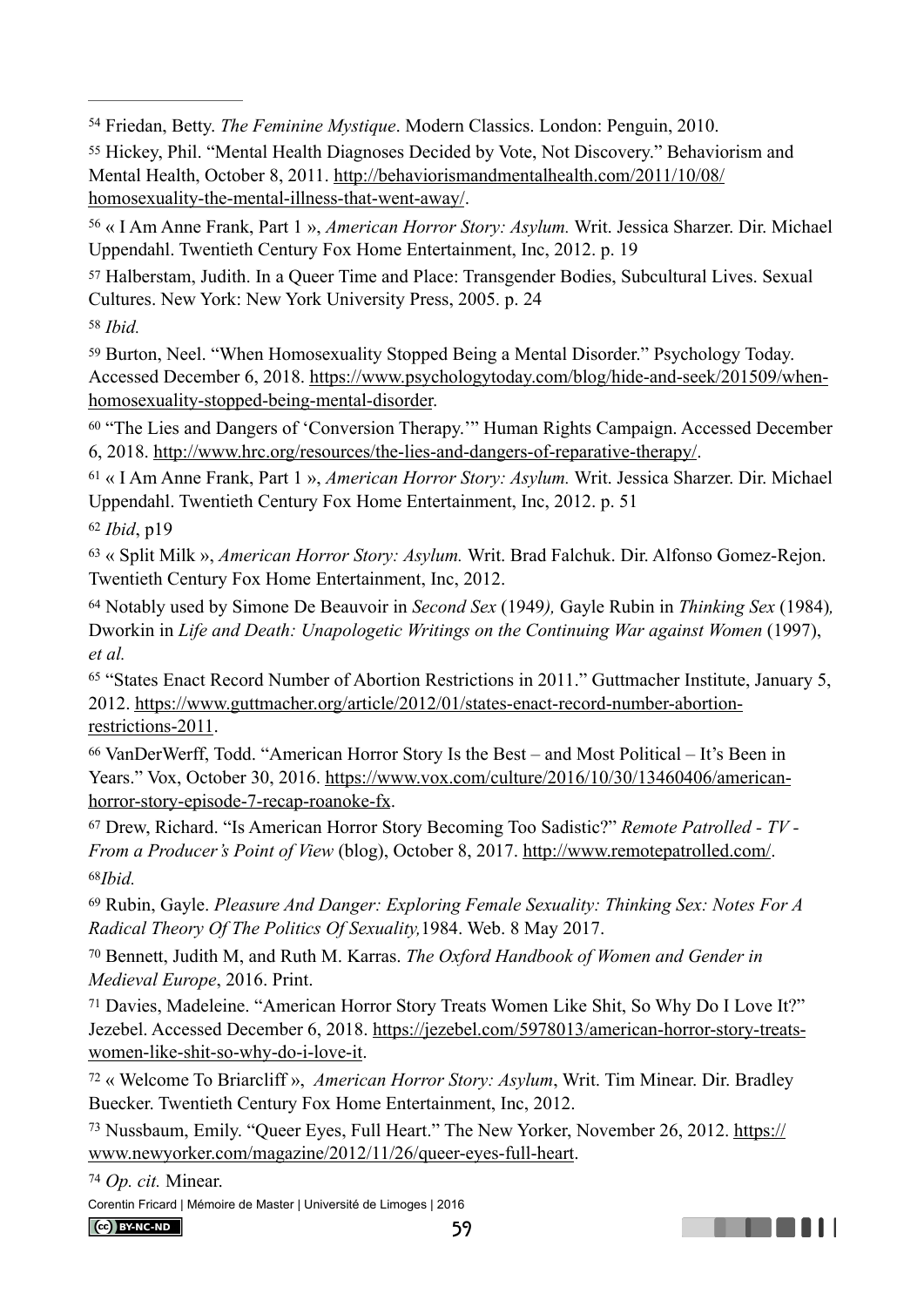<span id="page-59-0"></span>*Ibid.* [75](#page-26-6)

<span id="page-59-1"></span>[76](#page-26-7) Beevor, Antony. "An Ugly Carnival: How Thousands of French Women Were Treated after D-Day." *The Guardian*, June 4, 2009, sec. Life and style. [https://www.theguardian.com/lifeandstyle/](http://www.theguardian.com/lifeandstyle/2009/jun/05/women-victims-d-day-landings-second-world-war) [2009/jun/05/women-victims-d-day-landings-second-world-war.](http://www.theguardian.com/lifeandstyle/2009/jun/05/women-victims-d-day-landings-second-world-war)

<span id="page-59-2"></span> « Nor'Easter », *American Horror Story: Asylum.* Writ. Jennifer Salt. Dir. Michael Uppendahl. [77](#page-27-0) Twentieth Century Fox Home Entertainment, Inc, 2012.

<span id="page-59-3"></span>[78](#page-27-1) « The Name Game », *American Horror Story: Asylum.* Writ. Jessica Sharzer. Dir. Michael Lehmann. Twentieth Century Fox Home Entertainment, Inc, 2012.

<span id="page-59-4"></span>*Ibid.* [79](#page-27-2)

<span id="page-59-5"></span>[80](#page-28-0) Li, Shirley. "'American Horror Story': Creators Reveal Secrets of 'Asylum' | EW.Com." EW, October 2, 2013. [https://ew.com/article/2013/10/02/american-horror-story-asylum-secrets/](http://ew.com/article/2013/10/02/american-horror-story-asylum-secrets/)

<span id="page-59-6"></span> Lutes, Alicia. "'American Horror Story: Asylum': Ryan Murphy's Aliens Are Secretly Brilliant." [81](#page-29-1) *Hollywood.Com* (blog), January 23, 2013. [http://www.hollywood.com/tv/american-horror-story](http://www.hollywood.com/tv/american-horror-story-asylum-ryan-murphy-s-aliens-are-secretly-brilliant-57657870/)[asylum-ryan-murphy-s-aliens-are-secretly-brilliant-57657870/](http://www.hollywood.com/tv/american-horror-story-asylum-ryan-murphy-s-aliens-are-secretly-brilliant-57657870/).

<span id="page-59-7"></span><sup>[82](#page-29-2)</sup> « Welcome To Briarcliff », *American Horror Story: Asylum*, Writ. Tim Minear. Dir. Bradley Buecker. Twentieth Century Fox Home Entertainment, Inc, 2012.

<span id="page-59-8"></span>[83](#page-30-0) Moore, Trent. "American Horror Story Producers Finally Explain What Was up with the Aliens | SYFY WIRE." SYFY, October 3, 2013. [https://www.syfy.com/syfywire/american-horror-story](http://www.syfy.com/syfywire/american-horror-story-producers-finally-explain-what-was-aliens)[producers-finally-explain-what-was-aliens.](http://www.syfy.com/syfywire/american-horror-story-producers-finally-explain-what-was-aliens)

<span id="page-59-9"></span><sup>[84](#page-33-0)</sup> Eng, David L. The Feeling of Kinship: Queer Liberalism and the Racialization of Intimacy. Durham [NC]: Duke University Press, 2010. p. 3.

<span id="page-59-10"></span> Ciavolella, Massimo, *The Lady Of The Lake.* 2014. Web. 7 May 2017. [https://www.unistrapg.it/](http://www.unistrapg.it/sites/default/files/docs/university-press/gentes/gentes-2014-1-36.pdf) [85](#page-35-1) [sites/default/files/docs/university-press/gentes/gentes-2014-1-36.pdf](http://www.unistrapg.it/sites/default/files/docs/university-press/gentes/gentes-2014-1-36.pdf)

<span id="page-59-11"></span> « Welcome To Briarcliff », *American Horror Story: Asylum*, Writ. Tim Minear. Dir. Bradley [86](#page-35-2) Buecker. Twentieth Century Fox Home Entertainment, Inc, 2012.

<span id="page-59-12"></span> « Madness Ends », *American Horror Story: Asylum.* Writ. Tim Minear. Dir. Alfonso Gomez- [87](#page-35-3) Rejon. Twentieth Century Fox Home Entertainment, Inc, 2012. *Ibid.* [88](#page-36-0)

<span id="page-59-14"></span><span id="page-59-13"></span> « Madness Ends », *American Horror Story: Asylum.* Writ. Tim Minear. Dir. Alfonso Gomez- [89](#page-36-1) Rejon. Twentieth Century Fox Home Entertainment, Inc, 2012.

<span id="page-59-15"></span> Riordan, Ellen, et al., editors. "Introduction." *Sex and Money: Feminism and Political Economy* [90](#page-37-0) *in the Media*, NED - New edition ed., University of Minnesota Press, 2002.

<span id="page-59-16"></span> Loy, Mina. *"*Feminist Manifesto" in *Manifesto: A Century of Isms.*ed by Mary A. Caws. Lincoln, [91](#page-38-3) Neb: University of Nebraska Press, 2001. Print. p.611

<span id="page-59-17"></span>*Ibid.* [92](#page-38-4)

<span id="page-59-18"></span>*Ibid.* [93](#page-38-5)

<span id="page-59-19"></span><sup>[94](#page-38-6)</sup> Ángel, Christopher. "Virgin, Mother, Bride, Whore: The Ecclesiological Implications of Feminine Imagery for the Christian Church." *Obsculta* 6, no. 1 (May 30, 2013): 55–62. [95](#page-38-7) *Ibid*

<span id="page-59-21"></span><span id="page-59-20"></span> « Tricks And Treats », *American Horror Story: Asylum*. Writ. James Wong. Dir. Bradley Buecker. [96](#page-38-8) Twentieth Century Fox Home Entertainment, Inc, 2012.

Corentin Fricard | Mémoire de Master | Université de Limoges | 2016

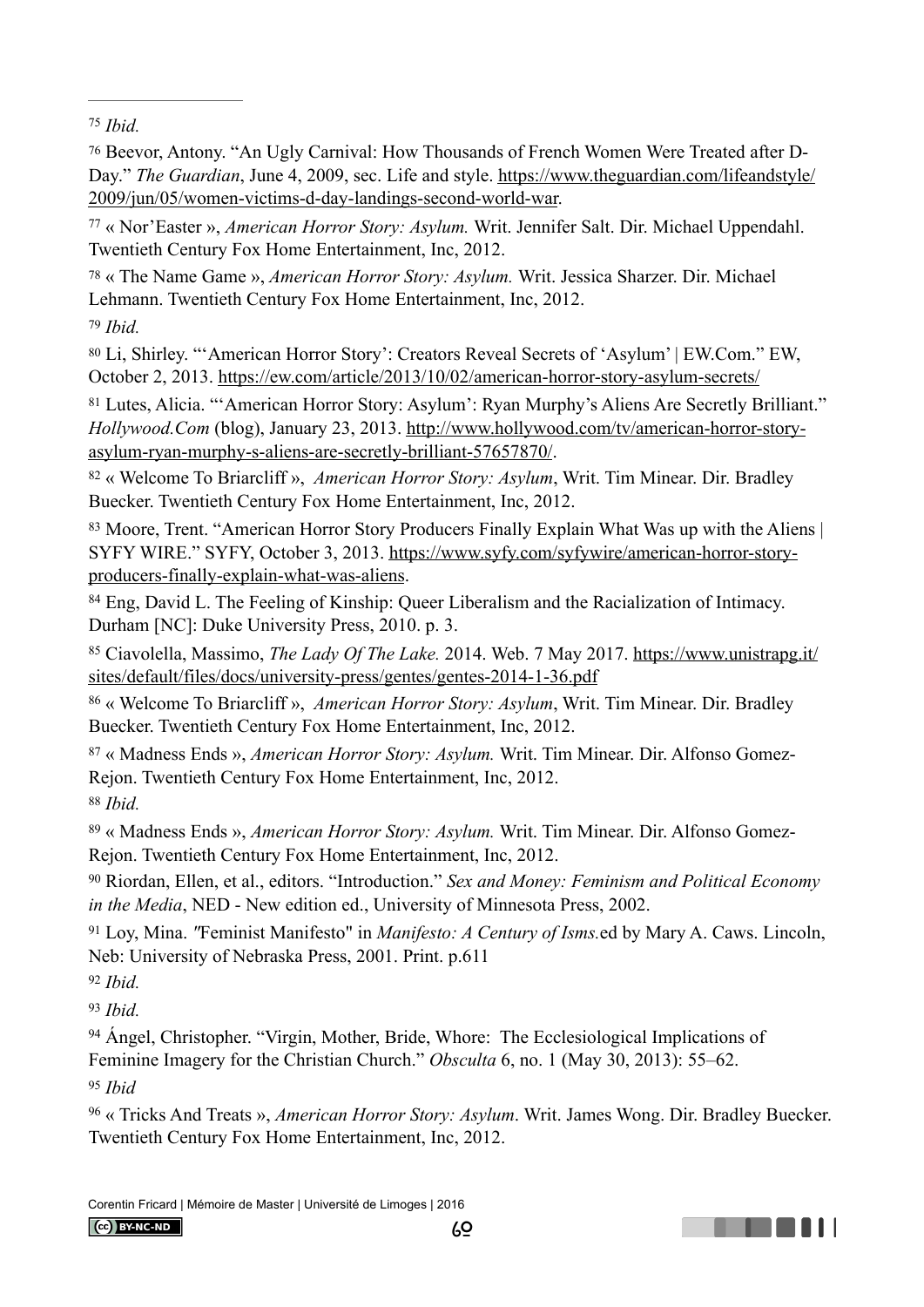<span id="page-60-0"></span><sup>[97](#page-39-0)</sup> This subversion of gender roles ironically deconstructs the conception of gender roles. Although men and women's identities are constructed within certain set of expectations, Murphy here shows that in spite of gender, both men and women are capable of monstrosity. "We expect women to be better than men – there is that unspoken thing – that we are more shocked when women do terrible things." writes Baroness Kennedy of The Shaws in *Eve Was Framed* (1993). Trough similar acts of violence perpetrated by both gender, Murphy aims towards an equal representation of genders, and underlines the misconception of genders as bearing a set of expectations.

<span id="page-60-1"></span>[98](#page-39-1) Galinsky, Adam D. et al. "The Reappropriation Of Stigmatizing Labels: Implications For Social Identity*" Identity Issues in Groups: Research on Managing Groups and Teams,* Volume 5 (2003), 221-256., p. 231

<span id="page-60-2"></span>*Ibid.* [99](#page-40-1)

<span id="page-60-3"></span>[100](#page-40-2) « Nor'Easter », *American Horror Story: Asylum.* Writ. Jennifer Salt. Dir. Michael Uppendahl. Twentieth Century Fox Home Entertainment, Inc, 2012.

<span id="page-60-4"></span><sup>[101](#page-40-3)</sup> Kiefer, Amy K., and Diana T. Sanchez. "Scripting Sexual Passivity: A Gender Role Perspective." *Personal Relationships* 14, no. 2 (2007): 269–90. p. 3. [https://doi.org/10.1111/j.](http://doi.org/10.1111/j.1475-6811.2007.00154.x) [1475-6811.2007.00154.x](http://doi.org/10.1111/j.1475-6811.2007.00154.x)

<span id="page-60-5"></span>[102](#page-40-4) Morin, Alice. Women's Representations in Fashion Magazines at the Turning Point of the 1970s: the Production and Reception of Stereotypes. *Women and Popular Culture(s) in the Anglophone World: 1945 - 2015,* Université de La Rochelle, Mai 2017.

<span id="page-60-6"></span><sup>[103](#page-41-0)</sup> « Nor'Easter », *American Horror Story: Asylum.* Writ. Jennifer Salt. Dir. Michael Uppendahl. Twentieth Century Fox Home Entertainment, Inc, 2012.

<span id="page-60-7"></span><sup>[104](#page-41-1)</sup> Butler, Judith, "Imitation and Gender Insubordination," in *The Judith Butler Reader*, edited by Sara Salih and Judith Butler. (Malden, MA: Blackwell Publishing, 2004). p. 127.

<span id="page-60-8"></span><sup>[105](#page-41-2)</sup> Beauvoir, Simone de. *Les faits et les mythes*. Le deuxième sexe 1. Paris: Gallimard, 2012. p. 49.

<span id="page-60-9"></span><sup>[106](#page-42-0)</sup> Szymanski, Dawn M., Lauren B. Moffitt, and Erika R. Carr. "Sexual Objectification Of Women: Advances To Theory And Research 1Ψ7". *The Counseling Psychologist* 39.1 (2011): 6-38. Web. 9 May 2017. p. 8

<span id="page-60-10"></span><sup>[107](#page-43-2)</sup> Mulvey, Laura. "Visual Pleasure and Narrative Cinema." *Film Theory and Criticism*: *Introductory Readings*. Eds. Leo Braudy and Marshall Cohen. New York: Oxford UP, 1999. 833-44. *Ibid.* [108](#page-43-3)

<span id="page-60-12"></span><span id="page-60-11"></span><sup>[109](#page-43-4)</sup> "Scopophilia - Definition Of Scopophilia In English | Oxford Dictionaries". *Oxford Dictionaries | English*. Web. 12 December 2016.

<span id="page-60-13"></span><sup>[110](#page-43-5)</sup>  $Op.$  *cit.*,Butler. In which she describes gender performance as "a kind of imitation for which there is no original; in fact, it is a kind of imitation that produces the very notion of the original as an effect and consequence of the imitation itself."

<span id="page-60-15"></span><span id="page-60-14"></span> Mulvey, Laura. "Visual Pleasure and Narrative Cinema." *Film Theory and Criticism :* [111](#page-43-6) *Introductory Readings*. Eds. Leo Braudy and Marshall Cohen. New York: Oxford UP, 1999. 833-44 <sup>[112](#page-44-0)</sup> « Welcome To Briarcliff », *American Horror Story: Asylum*, Writ. Tim Minear. Dir. Bradley Buecker. Twentieth Century Fox Home Entertainment, Inc, 2012.

<span id="page-60-16"></span>*Ibid.* [113](#page-44-1)

<span id="page-60-17"></span>*Ibid.* [114](#page-44-2)

<span id="page-60-18"></span>*Ibid.* [115](#page-44-3)

<span id="page-60-19"></span>Foucault, Michel. *Histoire De La Sexualité: Tome 1*. Paris: Gallimard, 1977. [116](#page-44-4)

Corentin Fricard | Mémoire de Master | Université de Limoges | 2016

CC BY-NC-ND